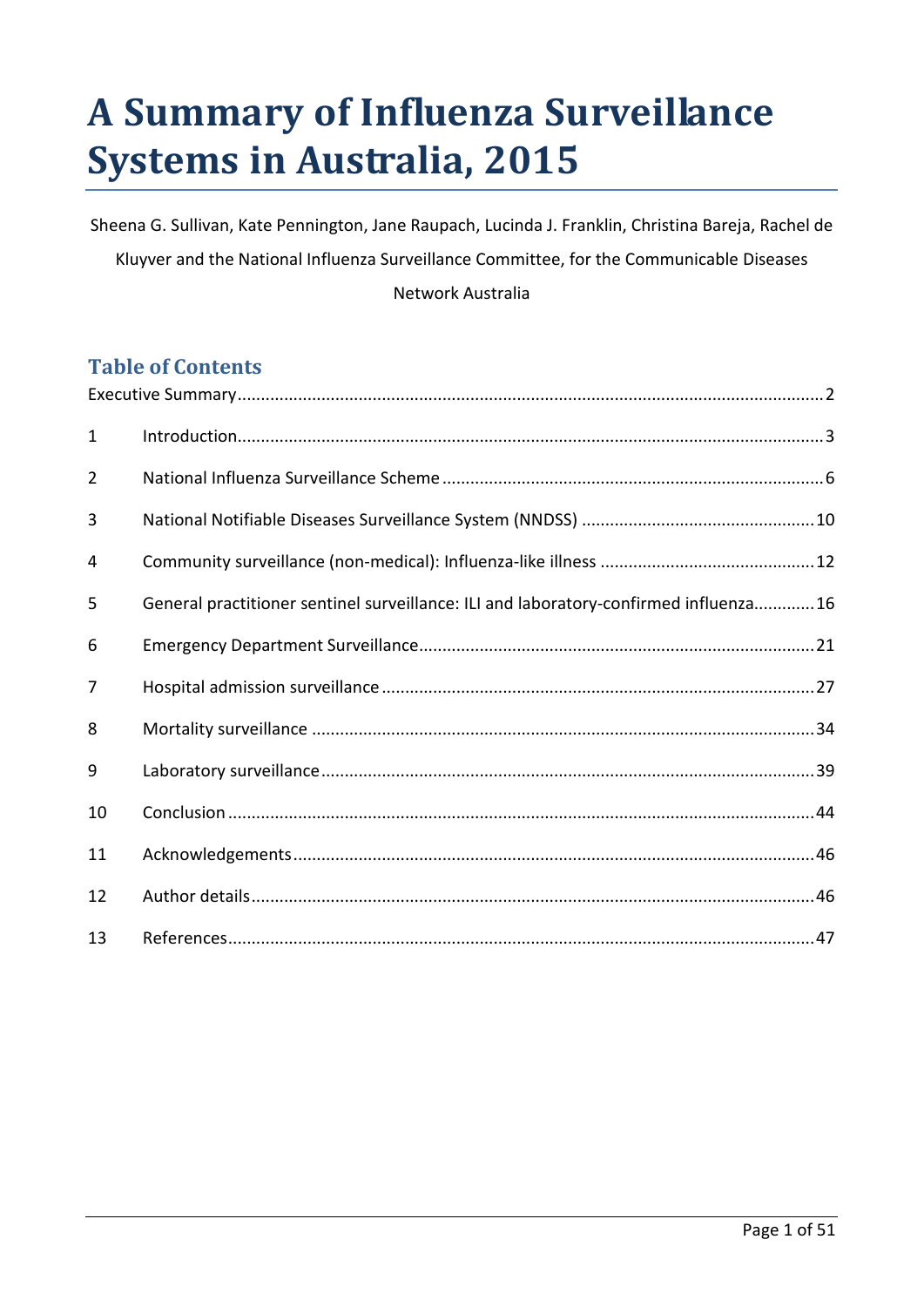## <span id="page-1-0"></span>**Executive Summary**

The World Health Organization (WHO) estimates that worldwide 5-15% of the population are affected by influenza each year, with between three to five million cases of severe illness and about 250,000 to 500,000 deaths[.](#page-46-1) $^1$  In Australia, it has been estimated that influenza is associated with 366 respiratory and 1,400 all-cause deaths,<sup>[2](#page-46-2)</sup> 18,000 hospitalisations and over 300,000 general practice consultations<sup>3</sup> each year.

The morbidity, mortality and subsequent economic costs of influenza vary from year to year, in large part due to changes in the predominant circulating type and subtypes. Ongoing surveillance of influenza is important due to the variations in the severity, timing, circulating strains and vaccine composition each season. Surveillance of these factors contributes to a better understanding of the potential impact of an influenza season or outbreak and guides public health prevention and control activities.

Coordinated national or regional influenza surveillance and reporting schemes exist in a number of countries, including Australia. In Australia, the National Influenza Surveillance Scheme<sup>[4](#page-46-4)</sup> began in 1994, with the objectives to:

- ensure the early detection of influenza epidemics;
- trigger public health prevention and control activities;
- characterise the epidemic, especially identification of risk groups and disease severity;
- estimate the impact of the epidemic;
- characterise the circulating viruses to inform vaccine virus selection and assess the effectiveness of influenza vaccines and antiviral medications; and
- ensure flexibility to enable adaptability for responding to additional surveillance requirements during a pandemic or particularly severe season.

The National Influenza Surveillance Scheme is supported by a number of surveillance systems that aim to be nationally representative and monitor important aspects of severity, incidence and virology. These systems capture influenza activity in the community, GP clinics, emergency departments and hospitals, as well as influenza-associated mortality.

Over time, the systems used in reporting for the National Influenza Surveillance Scheme have changed to enable a better understanding of influenza activity and severity in the community, and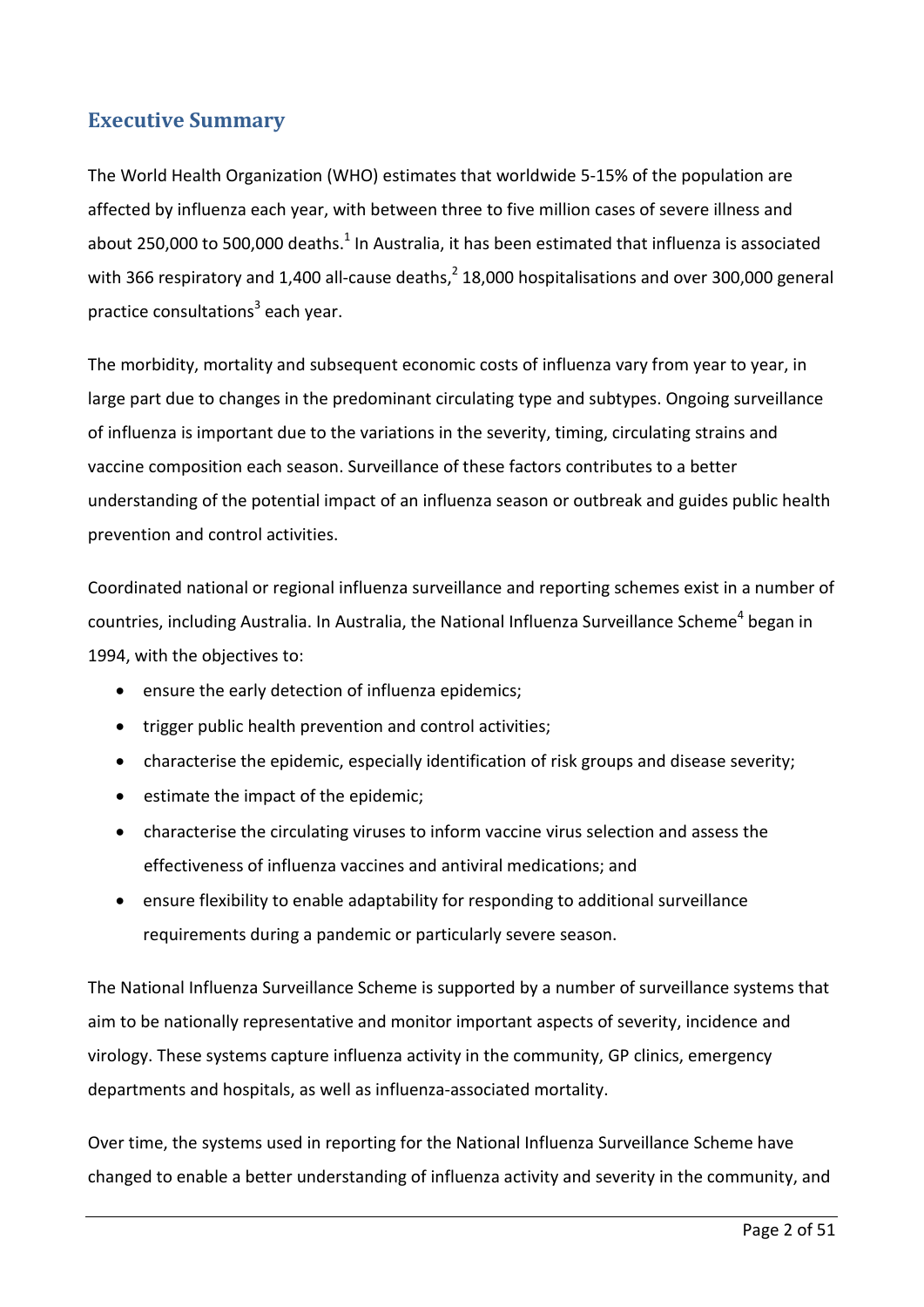to inform public health action. To ensure the continued effectiveness and informative value of the National Influenza Surveillance Scheme, this paper provides a comprehensive summary of the influenza surveillance systems operating in Australia as at 2015. The paper also describes the strengths and limitations of these systems in terms of the aspect of influenza activity that they inform and their contribution to the overall monitoring of influenza activity in Australia.

#### <span id="page-2-0"></span>**1 Introduction**

Influenza is an acute viral illness that mainly affects the respiratory system. Influenza epidemics can cause substantial mortality and can take an economic toll through lost workforce productivity and strained health services. The World Health Organization (WHO) estimates that worldwide 5- 15% of the population are affected by influenza each year, with between three and five million cases of severe illness and about 250,000 to 500,000 deaths.<sup>[1](#page-46-1)</sup> In Australia, it has been estimated that influenza is associated with 366 respiratory and 1,400 all-cause deaths,<sup>[2](#page-46-2)</sup> 18,000 hospitalisations and over [3](#page-46-3)00,000 general practice consultations per annum.<sup>3</sup> Respiratory complications arising as a result of influenza infection include bronchitis, pneumonitis, secondary bacterial pneumonia and exacerbations of existing chronic respiratory conditions.<sup>[5,](#page-46-5) [6](#page-46-6)</sup> Nonrespiratory complications include: cardiovascular complications, including myocarditis and pericarditis; renal complications; Reye's syndrome; neurological sequelae, including Guillain-Barre syndrome and post infectious encephalitis; febrile convulsions; otitis media; myositis and myoglobinuria; and various haematological abnormalities.<sup>[5,](#page-46-5) [6,](#page-46-6) [7](#page-46-7)</sup>

The age groups at greatest risk of developing severe complications are children aged less than 5 years and adults aged 65 years and over. These groups experience the highest mortality and hospitalisation rates.<sup>[8,](#page-46-8) [9,](#page-46-9) [10,](#page-46-10) [11](#page-46-11)</sup> Other groups at high risk are Aboriginal and Torres Strait Islander peoples, and people with specific medical conditions,<sup>[12,](#page-47-0)13</sup> including cardiac disease, chronic respiratory conditions, chronic neurological conditions, immunocompromising conditions, diabetes and other metabolic disorders, chronic renal disease, haemoglobinopathies, Down syndrome, significant obesity, pregnant women and children (aged 6 months to 10 years) on longterm aspirin therapy.

Economically, influenza costs society directly through health care costs and indirectly though productivity losses due to absenteeism arising from increased illness and increased mortality rates  $14$ . Children may disproportionately contribute to the economic costs of influenza illness as they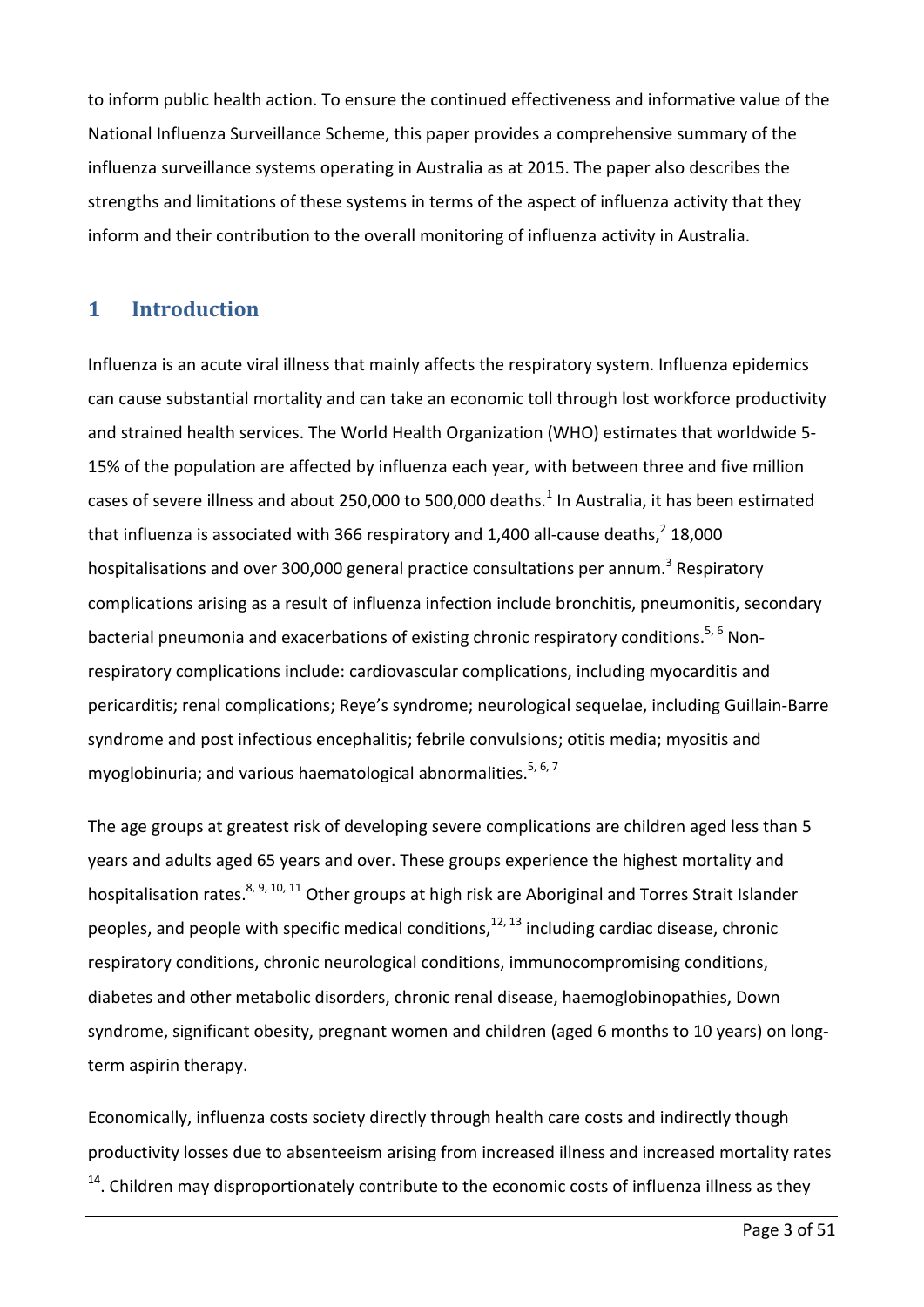have the highest rates of infection and complications arising from infection and are therefore more likely to be hospitalised,  $^{11}$  $^{11}$  $^{11}$  resulting in significant costs to the health care system.  $^{15, 16, 17, 18, 19}$  $^{15, 16, 17, 18, 19}$  $^{15, 16, 17, 18, 19}$  $^{15, 16, 17, 18, 19}$  $^{15, 16, 17, 18, 19}$  $^{15, 16, 17, 18, 19}$  $^{15, 16, 17, 18, 19}$ These costs may nearly double if the child has a high risk condition.<sup>[20](#page-47-8)</sup> In addition, illness in children contributes to indirect costs through parental absenteeism.<sup>[21,](#page-47-9) [22,](#page-47-10) [23](#page-47-11)</sup>

The morbidity, mortality and subsequent economic costs of influenza vary from year to year, in large part due to changes in the predominant circulating type and subtypes. Two main influenza types result in clinical disease in humans, namely influenza A and B. Influenza A is further subtyped based on the surface proteins, haemagglutinin (H) and neuraminidase (N), and currently two subtypes circulate in humans: A(H1N1) and A(H3N2). In general, seasons during which A(H3N2) circulates result in higher numbers of influenza notifications, hospitalisations and deaths compared with other years. This was the case in Australia in 2007 and 2012. Conversely, seasons during which influenza B circulates tend to result in lower reported morbidity.

Although the immune system generates antibodies to influenza after infection, and this provides some protection against reinfection by the same or a similar strain, people can be reinfected with influenza many times. Frequent mutations in the surface antigens – *antigenic drift* – mean that antibodies are eventually unable to recognise and neutralise the virus, resulting in infection. In general, the population is comprised of a mix of susceptible and immune people. Very occasionally, the virus undergoes a major *antigenic shift*, where changes in the virus are so great that most people have no immunity to the virus and these major changes result in a pandemic. This was the case in 2009, when a new A(H1N1) virus emerged which contained a new combination of genes from American pigs, Eurasian pigs, birds and humans.

Influenza vaccines have been available since the 1940s. In 2015, the majority of vaccines used in Australia contained three strains of virus, two influenza A subtypes and one influenza B lineage (i.e. trivalent influenza vaccine), representing currently circulating viruses. Additionally, in 2015 quadrivalent influenza vaccines (QIV) containing four influenza virus strains (including an additional influenza B virus strain from the other circulating B lineage) became registered for use in Australia and were available on the private market.<sup>[6](#page-46-6)</sup> As the vaccine induces antibodies directed mainly against the viral haemagglutinin, its strain composition needs to be updated frequently to keep up with antigenic drift. The recommendation of suitable strains is made annually for each hemisphere by the WHO and in Australia this is considered in October by the Australian Influenza Vaccine Committee (AIVC) of the Australian Government's Therapeutic Goods Administration.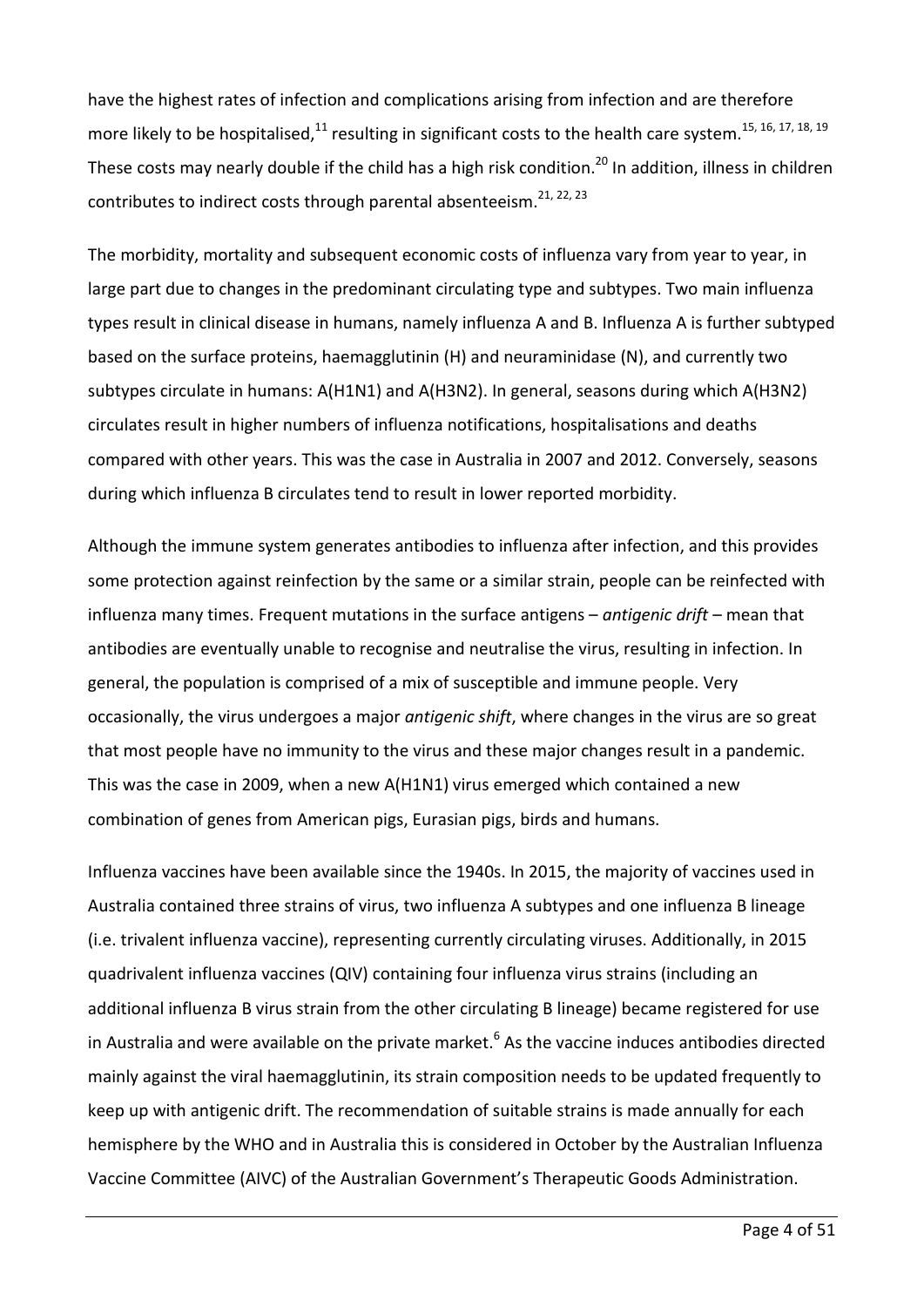Vaccination is one of the most important and practical measures for preventing and attenuating the burden of influenza,<sup>[24,](#page-47-12) [25](#page-47-13)</sup> despite the need for repeated administration. Many countries have established publicly-funded influenza vaccination programs that target high risk groups. As part of the Immunise Australia Program, the Australian Government recommends that routine influenza vaccination is considered for anyone aged ≥ 6 months who wishes to reduce the likelihood of becoming ill with influenza.<sup>[12](#page-47-0)</sup> The vaccine is actively promoted, and fully-funded under the National Immunisation Program, for selected groups at increased risk of severe complications as a result of influenza infection. [12](#page-47-0)

#### **1.1 Coordinated influenza surveillance systems**

Ongoing surveillance of influenza is important due to the variations in the severity, timing, circulating strains and vaccine composition each season. Surveillance of these factors contributes to a better understanding of the potential impact of an influenza season or outbreak and guides public health prevention and control activities.

Co-ordinated national or regional influenza surveillance schemes exist in a number of countries. For example, in the United States, the Centers for Diseases Control and Prevention<sup>[26](#page-47-14)</sup> co-ordinates a collaborative surveillance system including health departments, public health and clinical laboratories, vital statistics offices, health care providers, clinics and emergency departments. Surveillance is conducted year round and includes influenza-associated paediatric mortality and human infection with novel influenza A viruses. Aggregate data on influenza cases are also reported through an extensive laboratory network. A variety of data summaries and reports are available online, including *FluView*<sup>[27](#page-47-15)</sup> which is produced weekly from October to May. In the United Kingdom, the Influenza Surveillance Section of Public Health England co-ordinates influenza surveillance using data from a variety of sources in collaboration with similar agencies in Scotland, Wales and Northern Ireland. Influenza is not a notifiable condition in the United Kingdom.<sup>[28](#page-47-16)</sup> Several data sources are used to understand influenza activity including clinical, microbiological, disease severity and mortality data. Various reports are available online. Similarly, the European Centre for Disease Control (ECDC) coordinates influenza surveillance for Europe. Data are obtained from clinicians, epidemiologists and virologists in 53 member countries covering a population of 896 million people. Comprehensive interactive reports are published weekly online.<sup>[29](#page-48-0)</sup> These systems provide valuable information for public health action during influenza seasons and pandemics.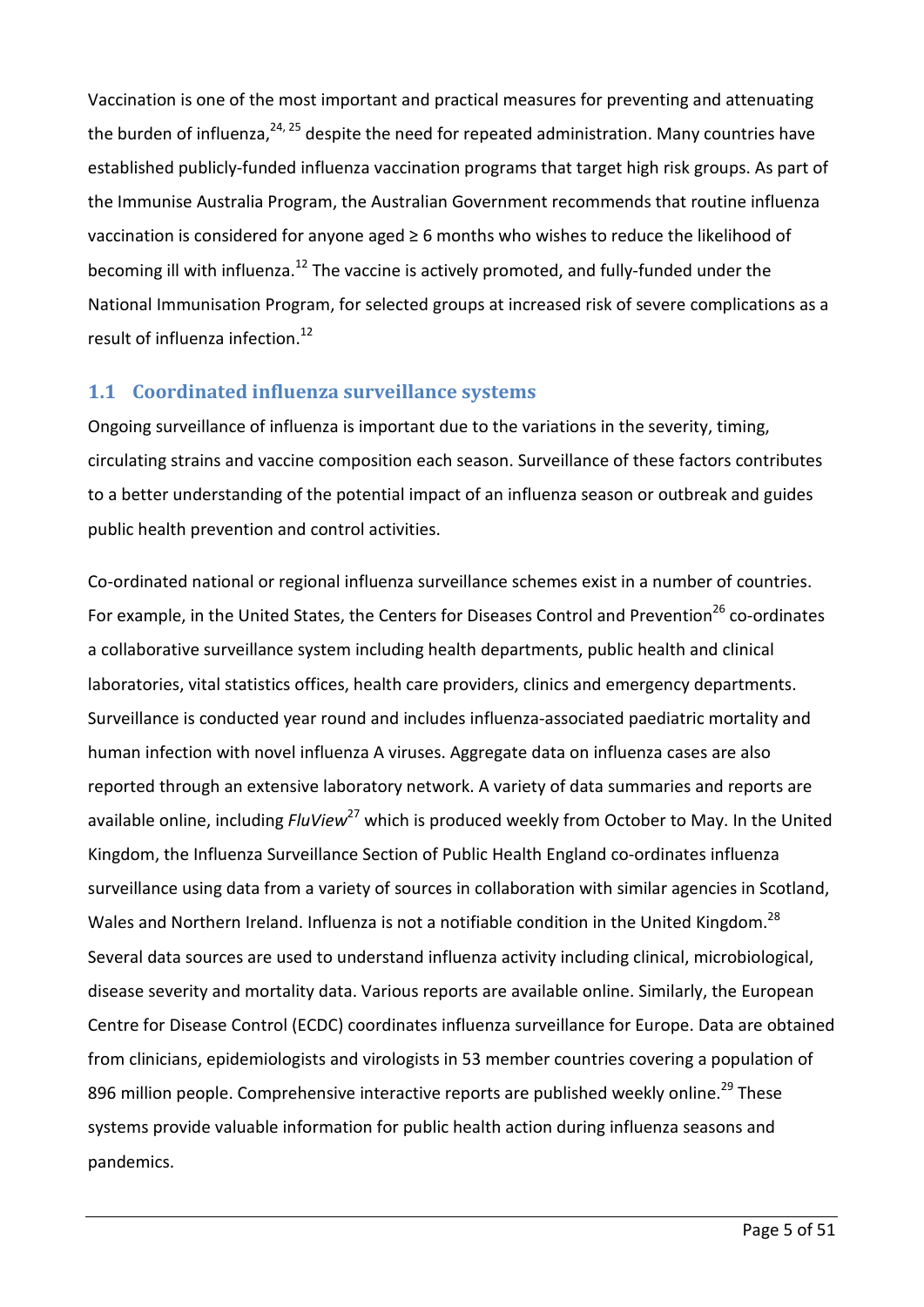#### **1.2 Purpose of this document**

Australia has a coordinated National Influenza Surveillance Scheme, but at the time of writing, a comprehensive summary of the components of this scheme did not exist. To that end, the objectives of this paper are to:

- describe the range of surveillance systems that monitor influenza in Australia, as of 2015;
- describe strengths and limitations of these systems that contribute to the National Influenza Surveillance Scheme; and
- <span id="page-5-0"></span>• assess the overall surveillance picture and identify existing gaps.

# **2 National Influenza Surveillance Scheme**

The National Influenza Surveillance Scheme began in 1994, when the previous influenza activity reporting from the Laboratory Virology and Serology Reporting Scheme was expanded to include information from several other already established national and jurisdictional surveillance systems to measure influenza activity.<sup>4</sup> The objectives of the scheme are to:

- ensure the early detection of influenza epidemics;
- trigger public health prevention and control activities;
- characterise the epidemic, especially identification of risk groups and disease severity;
- estimate the impact of the epidemic;
- characterise the circulating viruses to inform vaccine virus selection and assess the effectiveness of antiviral medications; and
- ensure flexibility to enable adaptability for responding to additional surveillance requirements during a pandemic or particularly severe season.

Over time, the datasets used in reporting for the National Influenza Surveillance Scheme have changed to enable a better understanding of influenza activity and severity in the community.

The 2007 and 2009 influenza seasons tested Australia's influenza surveillance systems, especially in terms of the types of data collected and the sustainability of data collection. These seasons demonstrated not only the value of existing systems, but also the challenges and complexities involved in ensuring that accurate and meaningful information is able to be provided in a timely manner. Following the 2007 influenza season, the *Enhanced Influenza Surveillance Framework for Australia* was developed by the Communicable Diseases Network Australia (CDNA). [30](#page-48-1) In order to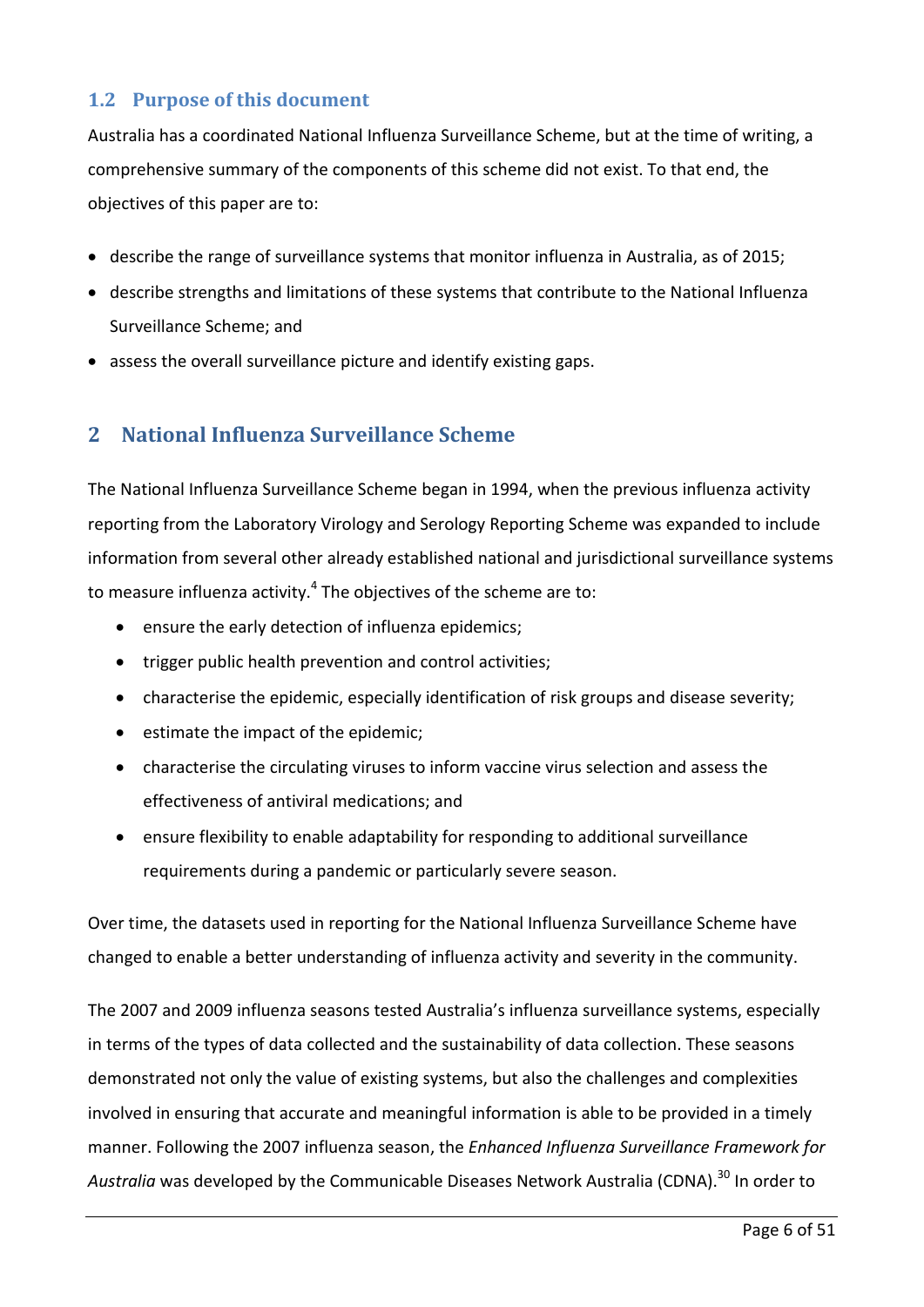oversee the process of 'enhancing' influenza surveillance for Australia, CDNA created the Seasonal Influenza Surveillance Strategy Working Group, which in 2014 became an ongoing subcommittee of CDNA known as the National Influenza Surveillance Committee (NISC). Outcomes of the 2009 pandemic further supported the need for enhancements to routine surveillance activities and for ensuring scalability during a pandemic. One recommendation from the 2009 pandemic response review was to develop surveillance systems that have the capacity to be up scaled rapidly in response to unexpectedly high influenza activity. This also ensures that there are pre-established links to other existing influenza surveillance systems and that there are established reporting protocols and procedures in place.

Membership of NISC comprises representatives from the Commonwealth and state and territory government surveillance departments, laboratories and other non-government entities such as sentinel hospital and GP surveillance networks. The overall aim of the NISC is to improve national and regional influenza surveillance systems in order to provide high-quality and timely information on influenza activity, and to better prepare and support Australian health systems for influenza epidemics and pandemics. NISC's work encompasses surveillance related to syndromes, virology, laboratory testing practices, healthcare utilisation, morbidity and mortality; and includes the evaluation and improvement of the performance, integration and reporting of diverse influenza surveillance activities. Its aims are achieved through the activities of its members working within their own organisations and through the provision of recommendations to CDNA. Specifically, the objectives of the surveillance committee are to:

- develop and maintain effective, responsive and scalable national influenza surveillance systems;
- promote consistency in influenza surveillance across jurisdictions and systems;
- characterise the severity and burden of seasonal influenza epidemics and pandemics; and
- develop and maintain a system that informs the understanding of the early clinical, epidemiological, transmission and virological parameters in an influenza pandemic.

The *Enhanced Influenza Surveillance Framework for Australia<sup>30</sup> and the subsequent work of NISC* has focussed on providing:

- baseline and timely death data;
- vaccination status of cases and estimates of vaccine effectiveness;
- detailed typing data on influenza viruses;
- protocols for laboratory testing to ensure results are representative of the national picture;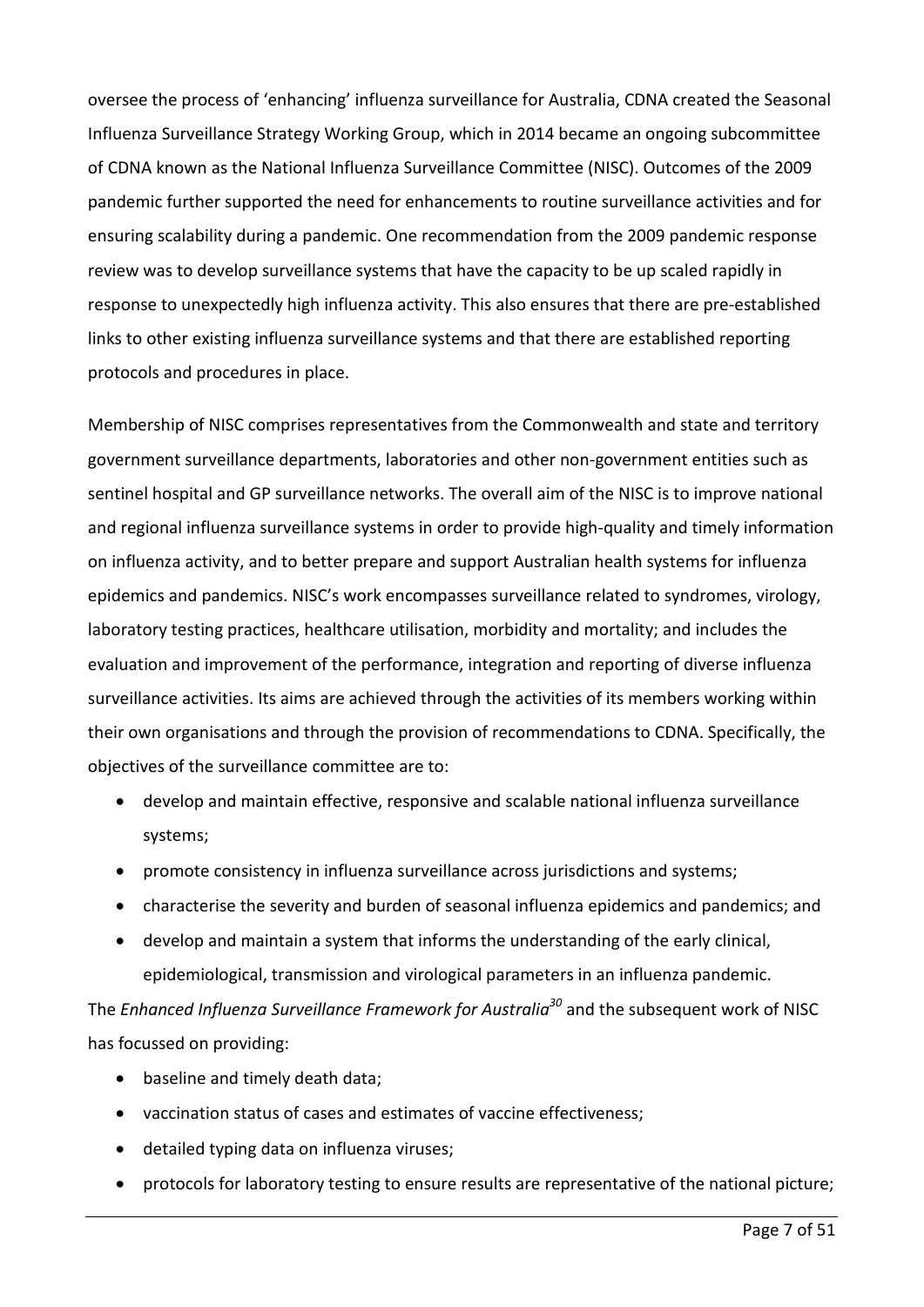- virological surveillance data; and
- timely clinical information on unusual influenza or severe influenza illness.

This intelligence is used to guide the appropriate public health response, including the development of guidelines on vaccination and antiviral treatment and a needs assessment of clinical and health service resources.

In Australia, influenza activity and severity are monitored using a number of indicators collected by a series of complementary surveillance schemes. These are summarised in [Table 1](#page-8-0) and described in this report.

During the influenza season, which generally extends from May to October each year, the Australian Government Department of Health (AGDH) compiles data from each of these surveillance systems and publishes the *Australian Influenza Surveillance Report* on the AGDH website each fortnight. These reports also include international surveillance data. An annual surveillance report, which includes influenza surveillance system summary data is published in the *Communicable Diseases Intelligence* journal. [31](#page-48-2)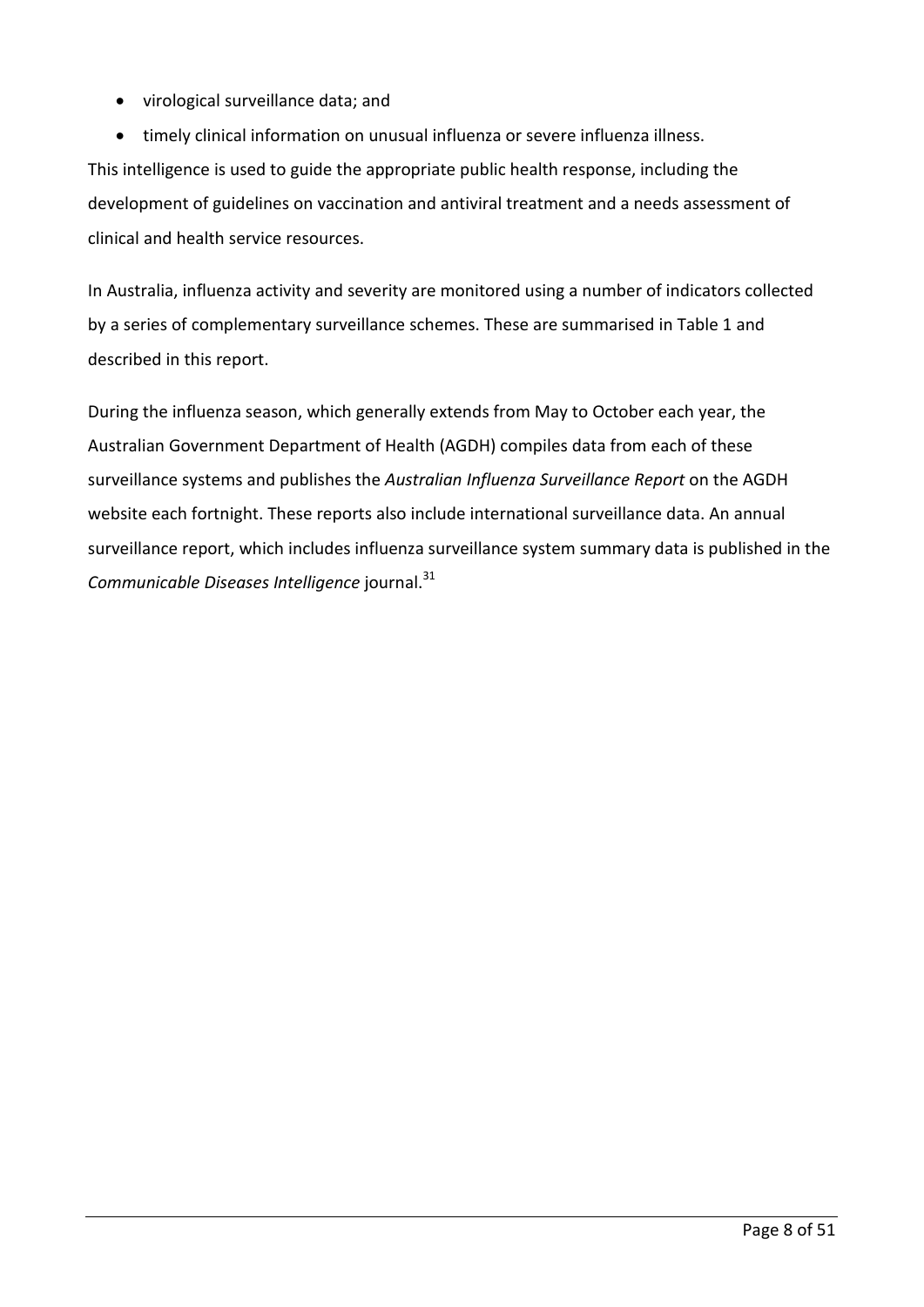#### **Table 1. Sources of ILI and influenza surveillance data in 2015**

| <b>Aspect of influenza</b>  | <b>Influenza-like illness (ILI)</b>                                  | Laboratory-confirmed Influenza                                    |  |  |
|-----------------------------|----------------------------------------------------------------------|-------------------------------------------------------------------|--|--|
| surveillance                |                                                                      |                                                                   |  |  |
| <b>Notifications</b>        |                                                                      | National Notifiable Disease Surveillance System (NNDSS)           |  |  |
| Community (non-             | National Health Call Centre Network (NHCCN)*                         |                                                                   |  |  |
| medically attended)         | FluTracking                                                          |                                                                   |  |  |
|                             | Absenteeismt                                                         |                                                                   |  |  |
| <b>General practitioner</b> | Australian Sentinel Practices Research Network (ASPREN)              | <b>ASPREN</b>                                                     |  |  |
| (GP)                        | Sentinel Practitioners Network of WA (SPN(WA))                       | SPN(WA)                                                           |  |  |
|                             | Victorian Sentinel Practice Influenza Network (VicSPIN)              | <b>VicSPIN</b>                                                    |  |  |
|                             | National Home Doctor Service (Vic data)                              |                                                                   |  |  |
|                             | Electronic General Practice Surveillance (eGPS) (NSW)                |                                                                   |  |  |
| <b>Emergency department</b> | ED presentations (NSW, NT, Qld, SA, WA)                              | ED presentations (WA)                                             |  |  |
| (ED) presentations          |                                                                      | Children's WA Influenza Vaccine Effectiveness (WAIVE) Study       |  |  |
| Hospitalisation             | ED admissions (NSW, WA)                                              | Influenza Complications Alert Network (FluCAN)                    |  |  |
| General admission           |                                                                      | <b>Qld EpiLog</b>                                                 |  |  |
|                             |                                                                      | WA hospitalisation data                                           |  |  |
|                             |                                                                      | Australian Paediatric Surveillance Unit (APSU)                    |  |  |
|                             |                                                                      | Paediatric Enhanced Disease Surveillance (PAEDS)#                 |  |  |
|                             |                                                                      | Children's WA Influenza Vaccine Effectiveness (WAIVE) Study       |  |  |
| Admissions to critical      | ED admissions (NSW)                                                  | <b>FluCAN</b>                                                     |  |  |
| care                        |                                                                      | Australian and New Zealand Intensive Care Society (ANZICS)#       |  |  |
| <b>Mortality</b>            | State and territory Births, Deaths and Marriages (BDM) Registries    | NNDSS - nationally notified influenza-associated deaths           |  |  |
|                             | (ACT, NSW, NT, SA, WA)                                               | Autopsy surveillance (WA)                                         |  |  |
|                             | National death data (incorporating data from state and territory BDM | Linkage of influenza notification data to state and territory BDM |  |  |
|                             | Registries)                                                          | Registries (SA, NT, ACT)                                          |  |  |
| Laboratory/Virology         |                                                                      | WHO Collaborating Centre for Reference and Research on Influenza  |  |  |
|                             |                                                                      | (WHO CC)                                                          |  |  |
|                             |                                                                      | Percent positive laboratory test reporting (National Influenza    |  |  |
|                             |                                                                      | Centres (NICs) in NSW, Vic, WA; and laboratories in Qld, Tas)     |  |  |

<span id="page-8-0"></span>Notes: \*not available from mid-2015; †not active in 2015; ‡not routinely available; ACT: Australian Capital Territory, NSW: New South Wales, NT: Northern Territory, Qld: Queensland, SA: South Australia, Tas: Tasmania, Vic: Victoria, WA: Western Australia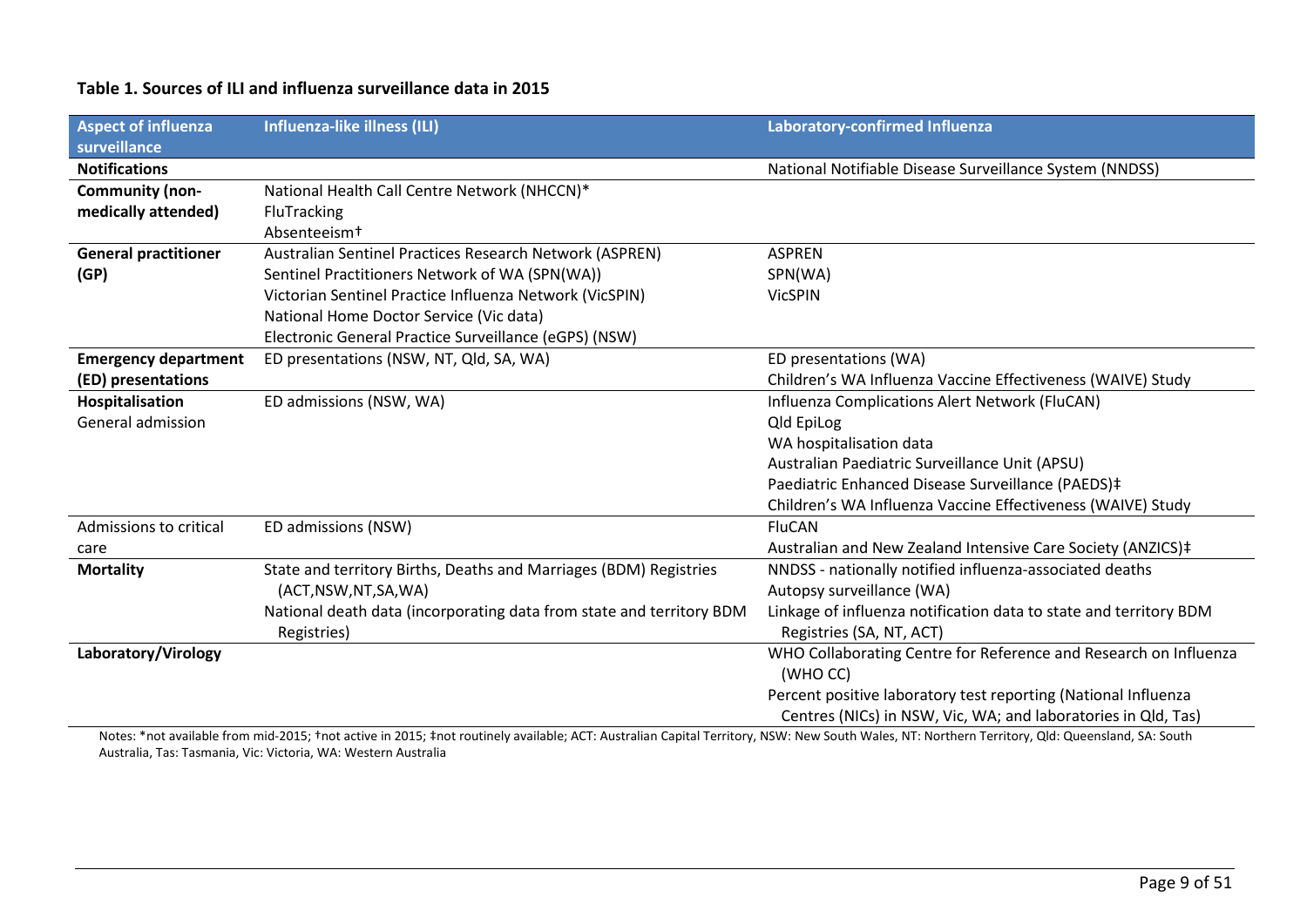# <span id="page-9-0"></span>**3 National Notifiable Diseases Surveillance System (NNDSS)**

The primary system for surveillance of communicable diseases in Australia is the National Notifiable Diseases Surveillance System (NNDSS). It was established in 1990 and is a passive surveillance system. In 2001, laboratory confirmed influenza became nationally notifiable in all jurisdictions, except in the Australian Capital Territory and South Australia where it became notifiable in 2004 and 2008 respectively.

Notifications are initially made to the state or territory health authority by treating clinicians, diagnostic laboratories or hospitals under the provisions of jurisdictional public health legislation. A summary of the source of jurisdictional notification data is provided in [Table 2.](#page-9-1) Electronic, deidentified unit records (case-level data) of notifications in each jurisdiction are supplied to the NNDSS on a daily basis. There are nationally agreed case definitions and national core data specifications for reporting these notifications to ensure consistency in the definition of an influenza case and also, high quality and interpretable information on cases for analysis.

| <b>Jurisdiction</b> | <b>Laboratory notification</b> | <b>Medical Practitioner</b><br>notification |
|---------------------|--------------------------------|---------------------------------------------|
| <b>ACT</b>          | Yes                            | Yes                                         |
| <b>NSW</b>          | Yes                            | No                                          |
| <b>NT</b>           | Yes                            | No                                          |
| Qld                 | Yes                            | No                                          |
| SA                  | Yes                            | Yes                                         |
| Tas                 | Yes                            | No                                          |
| Vic                 | Yes                            | Yes                                         |
| WA                  | Yes                            | Yes                                         |

#### <span id="page-9-1"></span>**Table 2. Sources of notification data by jurisdiction, 2015**

ACT: Australian Capital Territory, NSW: New South Wales, NT: Northern Territory, Qld: Queensland, SA: South Australia, Tas: Tasmania, Vic: Victoria, WA: Western Australia

Notifications data provided to the NNDSS require completion of the following mandatory fields for each disease record: a unique record reference number, state or territory identifier, disease code and date of notification to the relevant health authority.<sup>[32](#page-48-3)</sup> The following fields are also provided where available: date of onset, specimen date, laboratory diagnosis method, influenza type and subtype, sex, date of birth, age, Indigenous status, and postcode of residence. Additionally the national core data specifications enable the capture of other fields, where relevant or the information is available (for example through case follow-up), which include how the case was identified, the date and type of vaccines given, place of acquisition, outbreak reference,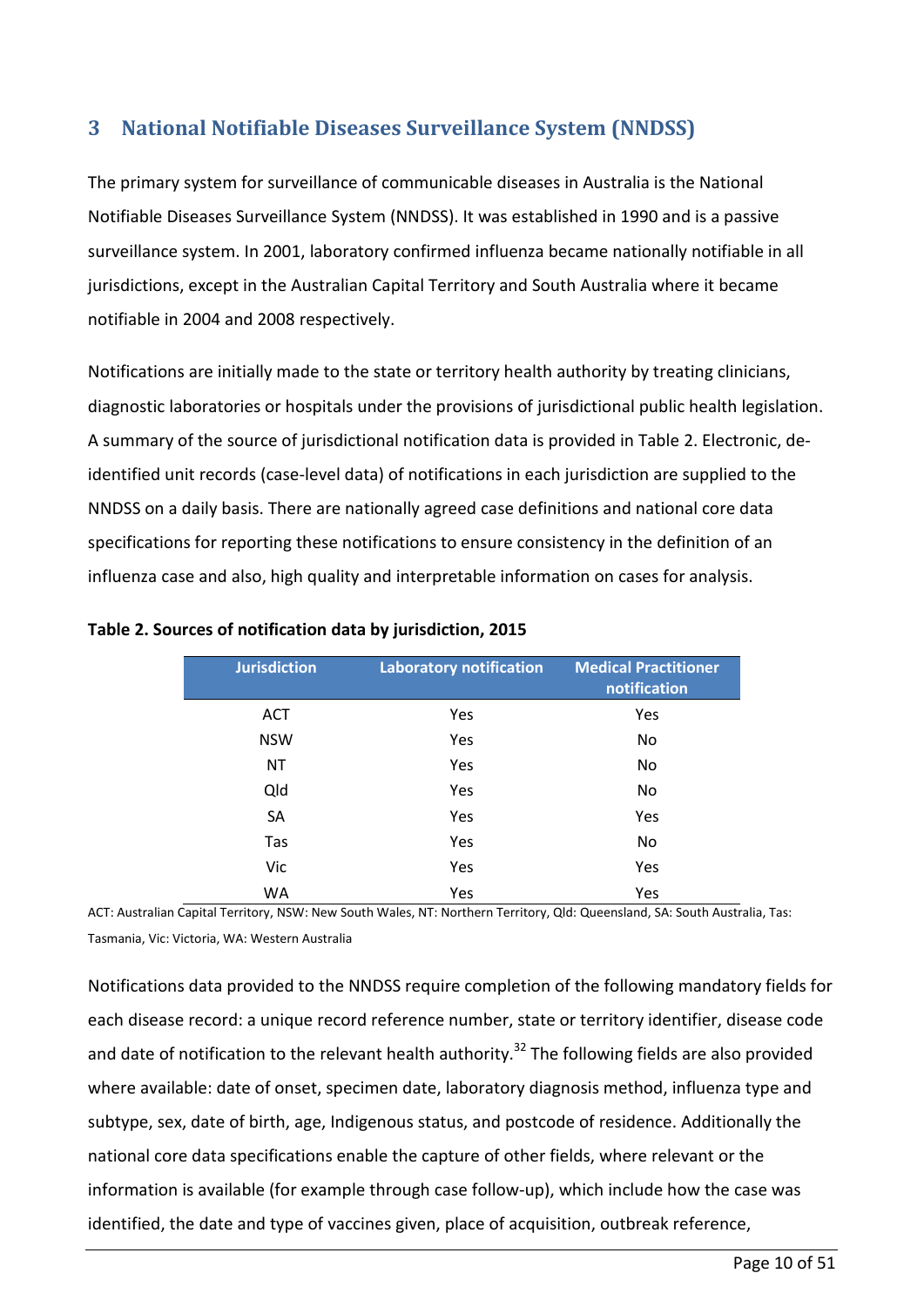hospitalisation status, and, if the patient died, whether their death was attributable to influenza. The collection, provision and completeness of these additional fields in the NNDSS are highly dependent on the level of case follow-up or data linkage within each jurisdiction.

NNDSS data are publicly available online and contain basic aggregated epidemiological information. These data can be downloaded from the AGDH website, broken down by state and territory, age group, sex, month and year of diagnosis, number of cases and a rate per 100,000 populat[i](#page-10-0)on.<sup>i</sup> Additionally, a line-listed public dataset of influenza notifications, which includes week of diagnosis, state, 5-year age group, sex, Indigenous status and influenza type/subtype, is available from 2009 onwards and is refreshed annually in July.<sup>[ii](#page-10-1)</sup> Access to further disaggregated data for research and policy purposes can be requested from the AGDH. Individual jurisdictions also report notifiable disease surveillance data on their departmental websites – links to these jurisdictions are available on the AGDH website. $^{\text{iii}}$  $^{\text{iii}}$  $^{\text{iii}}$ 

#### **3.1 Strengths and limitations**

Notifications data are the primary source of influenza activity data across Australia. However, these data represent only the proportion of cases who seek medical care, have a test performed, have a diagnosis made, and where notification is made to health authorities. The quality and completeness of data compiled in the NNDSS are strongly influenced by the healthcare seeking behaviours of patients, testing and notification practices and follow-up by jurisdictional health departments.

The proportion of infected individuals tested is unknown and likely varies by season and jurisdiction. Changes to testing policies, preferential testing of high risk populations, the use of less invasive and more sensitive diagnostic tests, periodic awareness campaigns and media may all influence the number of notifications received at a particular point in time. To the extent possible, these factors must be considered when interpreting the data.<sup>[33](#page-48-4)</sup>

A further vulnerability of the system is its reliance on notifications from treating clinicians, diagnostic laboratories or hospitals. Laboratory notification is the minimum requirement across all jurisdictions. Legislation in some jurisdictions requires dual laboratory and medical notification. However nationally medical notification data for influenza are incomplete.

-

<span id="page-10-0"></span><sup>&</sup>lt;sup>i</sup> NNDSS Summary data: http://www.health.gov.au/nndssdata

<span id="page-10-1"></span><sup>&</sup>quot; NNDSS Influenza (laboratory confirmed) Public dataset: http://www9.health.gov.au/cda/source/pub\_influ.cfm<br>"" NNDSS Influenza webpage: http://www.health.gov.au/flureport

<span id="page-10-2"></span>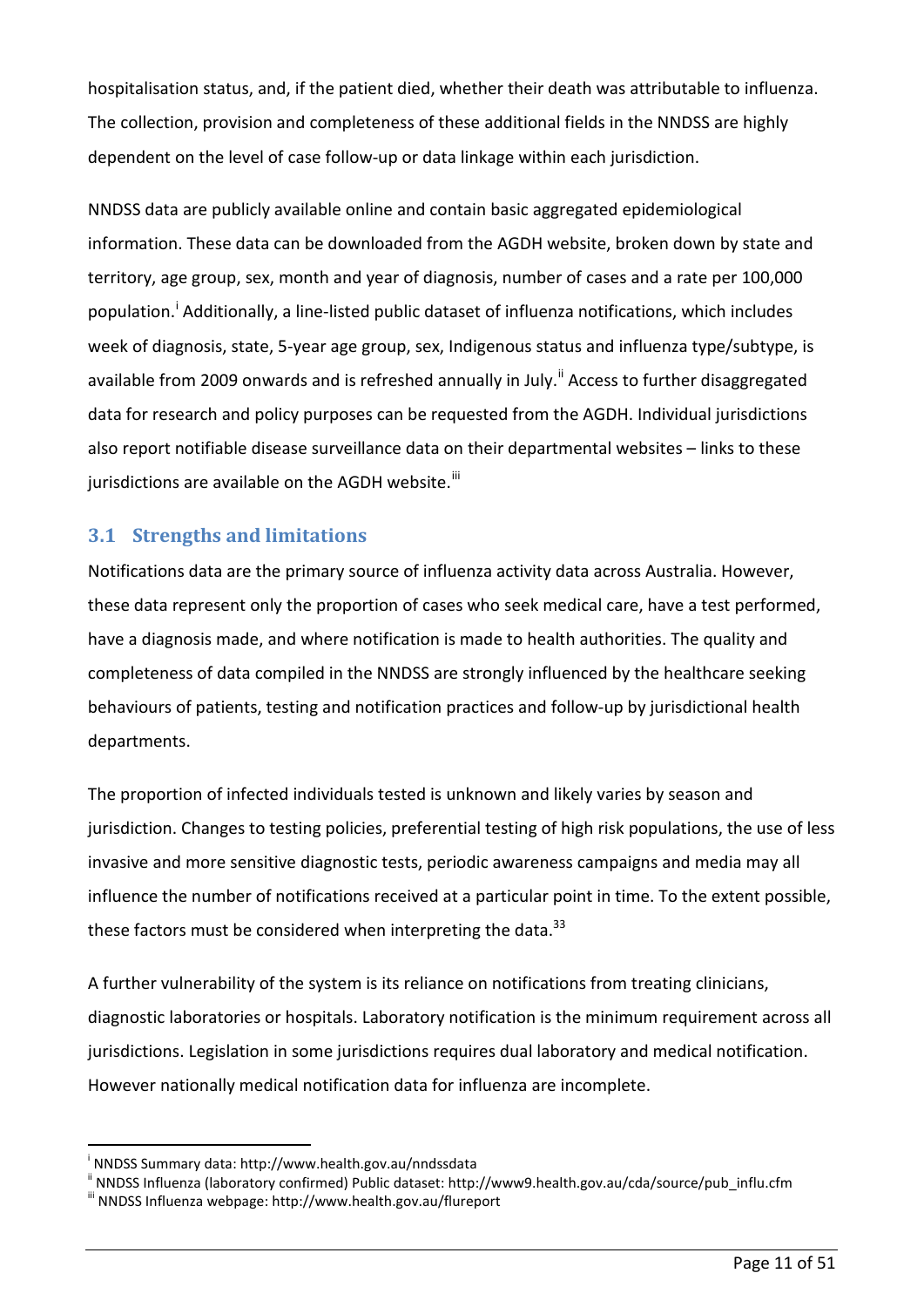To overcome these problems, notification data within the National Influenza Surveillance Scheme are complemented by a number of other sentinel surveillance systems that provide more detailed information on the severity of influenza activity as well as the virological characteristics. These systems describe the spectrum of influenza disease by age group, geographic area, or high-risk status.

# <span id="page-11-0"></span>**4 Community surveillance (non-medical): Influenza-like illness**

Influenza-like illness (ILI) is generally characterised by fever, cough, fatigue, sore throat or some other combination of these symptoms.<sup>[34,](#page-48-5) [35](#page-48-6)</sup> ILI has generally been used as a proxy measure for influenza activity in the community although these symptoms are common to many respiratory infections and were commonly used as an outcome of interest in the earliest vaccine trials.<sup>[36,](#page-48-7) [37](#page-48-8)</sup> Several community-based ILI reporting systems are used to capture non-medically attended ILI.

#### **4.1 FluTracking**

FluTracking<sup>[iv](#page-11-1)</sup> is an online health surveillance system established to detect epidemics of influenza<sup>38,</sup> <sup>[39](#page-48-10)</sup> and monitor the transmission and severity of ILI across Australia. Participants respond to a brief weekly email survey regarding ILI that they, or their household members, experienced during the previous week. [Figure 1](#page-12-0) provides a screenshot of a typical FluTracking survey for a participant with cough and fever, time absent from normal duties and receipt of medical care.

Established in 2006, the Australia-wide system has grown to over 27,000 participants, with over 23,000 completing the survey each week during the 2015 season. At the beginning of each influenza season, the FluTracking organisers promote participation through a number of mechanisms including emails to previous season participants encouraging them to invite their friends to join the survey; and, health department and other large company promotion of the survey through staff email distribution lists, intranet sites and their social media profiles. In addition, the FluTracking website and associated social media profiles (eg. Twitter and Facebook) are also used to encourage community participation.

FluTracking asks participants about their vaccination status, permitting estimation of vaccine effectiveness against ILI (but not influenza).<sup>[40](#page-48-11)</sup> Where a participant reports compatible ILI symptoms, FluTracking also collects information on health seeking behaviour. This enables a burden of illness pyramid to be constructed that describes the relative proportion of FluTracking

-

<span id="page-11-1"></span><sup>&</sup>lt;sup>iv</sup> [FluTracking](http://www.flutracking.net/) ( www.flutracking.net)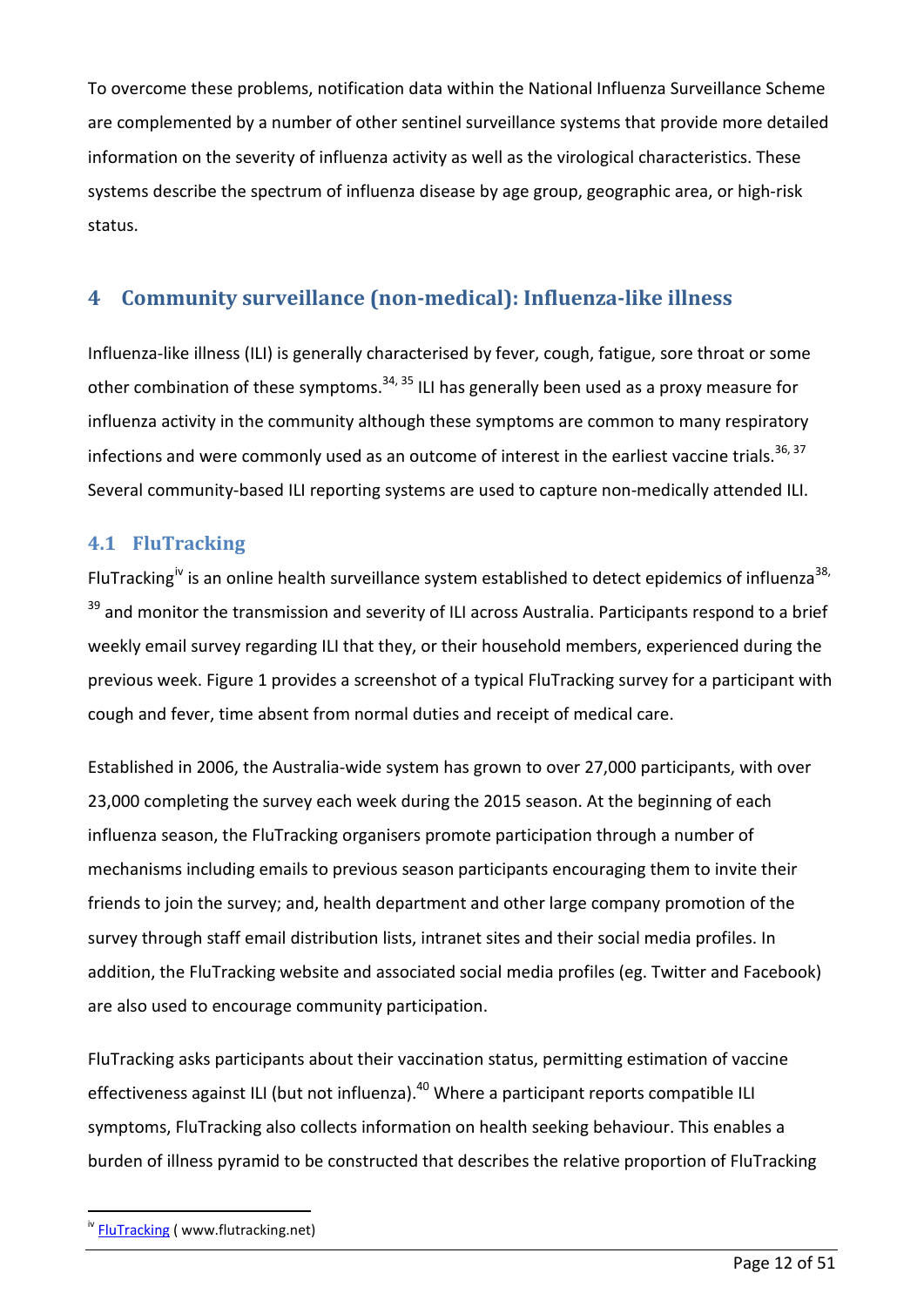participants who report cough and fever that seek health care, are hospitalised, or receive a (selfreported) clinical or laboratory confirmed diagnosis of influenza.

Summary FluTracking data are reported in the *Communicable Diseases Intelligence* journal annually and have been the subject of several peer-reviewed papers in the international literature.

|                                                                                      | <b>Weekly Survey</b>                                                                                                                   |
|--------------------------------------------------------------------------------------|----------------------------------------------------------------------------------------------------------------------------------------|
| For the week of:                                                                     | Monday 14 March 2016<br>to Sunday 20 March 2016                                                                                        |
|                                                                                      | Did you have                                                                                                                           |
|                                                                                      | Fever? @Yes   ONo   ODon't Know                                                                                                        |
|                                                                                      | Cough? Wes   ONo   ODon't Know                                                                                                         |
|                                                                                      | Sore Throat? OYes   ONo   ODon't Know                                                                                                  |
| <b>Absence From Duties</b>                                                           |                                                                                                                                        |
| Absence from work or normal duties due to fever Wes   ONo   ODon't Know<br>or cough? |                                                                                                                                        |
| Which days did you have off work or interrupted<br>from normal activities?           | $\Box$ Monday<br>Tuesday<br>Wednesday<br>$\Box$ Thursday<br>$\Box$ Friday<br>Saturday<br>$\Box$ Sunday                                 |
| <b>Medical Attention</b>                                                             |                                                                                                                                        |
| Did you seek health advice from a nurse or<br>doctor because of this illness?        | OYes   ONo                                                                                                                             |
| From which type of medical service?<br>(you can select more than one)                | Hospital Inpatient<br>Emergency Department<br>General Practitioner (GP)<br>24 Hour Health Advice Hotline<br>Other Medical Professional |
| What was the Diagnosis?                                                              | v<br>Don't know or no diagnosis                                                                                                        |
| Did you have a Flu Test?<br>(usually a nose or throat swab)                          | (select)                                                                                                                               |
| <b>Flu Vaccination</b>                                                               |                                                                                                                                        |
| Have you received the Annual Flu vaccine in OYes   CNo   ODon't Know<br>2016?        |                                                                                                                                        |
|                                                                                      |                                                                                                                                        |

#### <span id="page-12-0"></span>**Figure 1. Screenshot of typical FluTracking survey**

#### **4.2 National Health Call Centre Network (NHCCN)**

The National Health Call Centre Network (NHCCN) commenced national service delivery in July 2007 under the name *healthdirect Australia* and is an initiative of the Council of Australian Governments. The NHCCN provides free health triage advice and information services by telephone, and is available to the general public 24 hours a day, 7 days a week. Since 2012, over 640,000 calls per annum have been received and managed by the network. Registered nurses are supported by electronic decision support software and algorithms to provide advice and to triage callers. The network also has the capacity to support add-on services to assist in health threats and emergency situations. In 2015, the network was operational in all jurisdictions except Victoria and Queensland where locally-operated health call centres operated.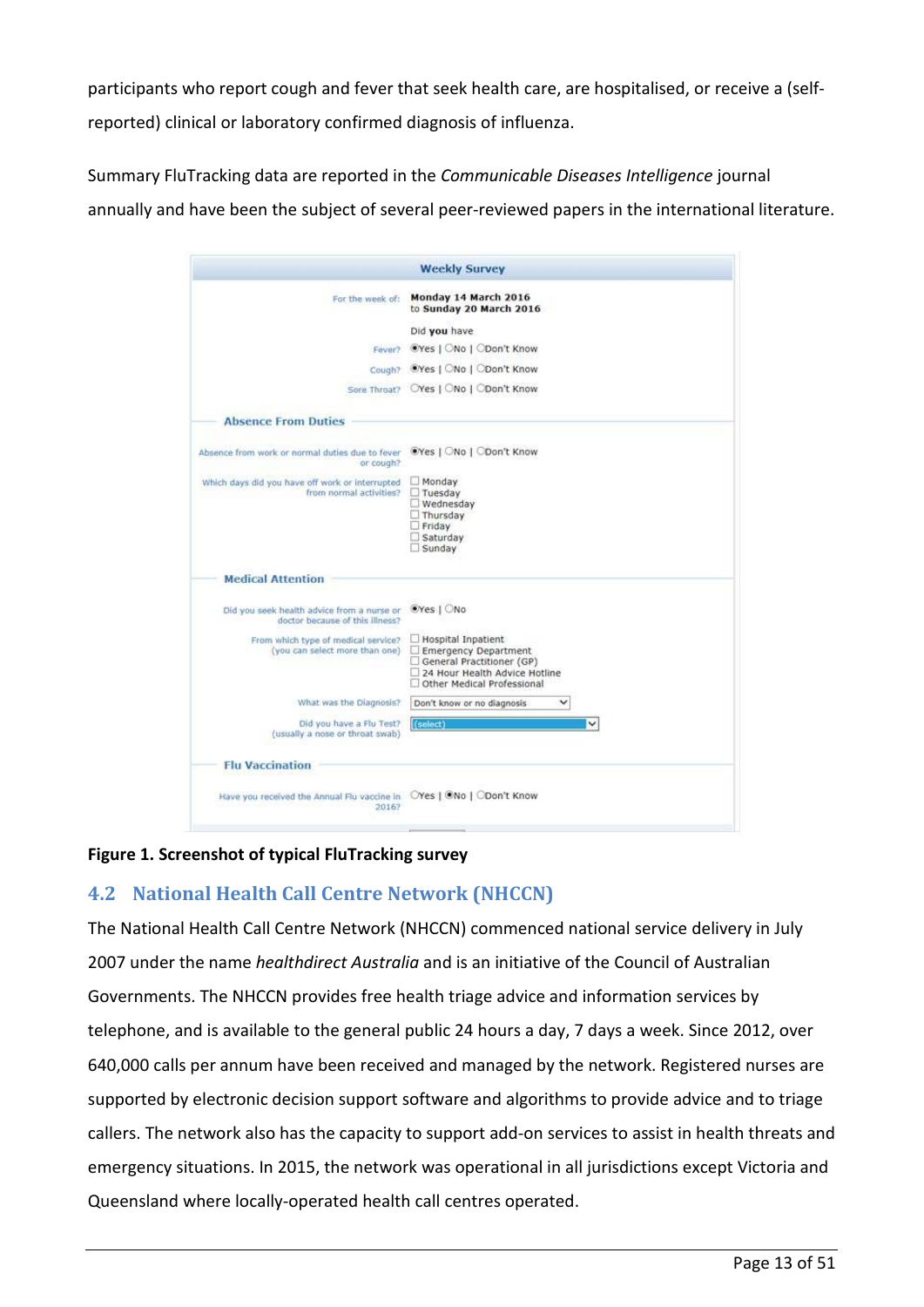The NHCCN is able to provide de-identified data to the AGDH, including information about the caller's state of residence, age, Indigenous status, presenting issue, patient guideline (or diagnosis) and final triage disposition (e.g. 'go to the emergency department' etc.). More than 400 patient guidelines are available, of which the following subset have been used to define an ILI 'syndrome' for analysis in the Australian Influenza Surveillance Report:

- Colds (paediatric)
- Cough (paediatric)
- Cough (adult)
- Flu-like symptoms
- Flu-like symptoms, Pregnant
- Influenza A (H1N1) Swine Flu
- Influenza [Swine]
- Upper Respiratory Tract Infections / Colds
- Upper Respiratory Tract Infections / Colds: Pregnant

Up until mid-2015, call centre network data were provided to AGDH on a daily basis. Following a system change to the network's database, data have not been able to be received by AGDH due to system incompatibilities. Whilst data transfer incompatibilities have affected the continuity of reporting in the national Scheme, once these are resolved it is anticipated that there will be no impact on the continuity of the dataset as they continue to be collected by the NHCCN.

These data are a useful tool for monitoring community level ILI syndromic trends and have the potential to inform ILI severity analyses using the final triage disposition field.

#### **4.2.1 Victoria 'Nurse-on-Call' service**

Victoria has its own nurse-based phone triage system known as Nurse-on-Call. In 2013, an agreement was set in place to obtain weekly exports of influenza-like illness data from the Nurseon-Call system on an ongoing basis. These data will be reviewed for usefulness and representativeness with a view to using it as a regular source of information on community-based influenza.

#### **4.2.2 Queensland '13 Health' service**

Queensland has a locally operated call centre ('13 Health'), which is available 24 hours a day. It is a state-wide service staffed by registered nurses, providing access to health advice, information, triage and referral.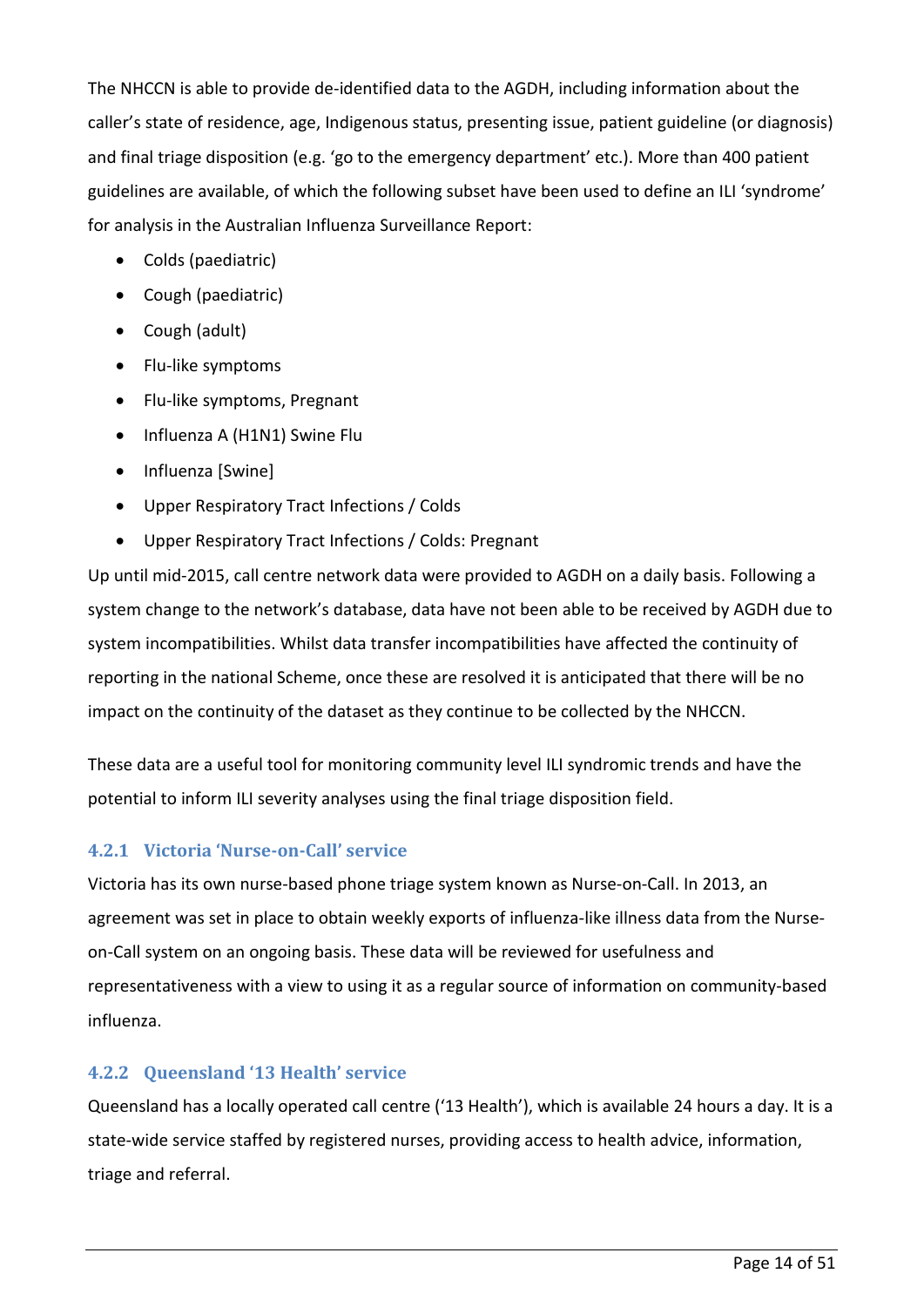The data collected by '13 Health' have not yet been reviewed for their usefulness as an adjunct to other ILI surveillance data sources.

#### **4.3 Absenteeism Data**

Up to 2010, a major nationwide government employer, representing around 33,000 employees; provided weekly line-listed absenteeism data to the AGDH. These data were used to calculate absenteeism, defined as an absence recorded as 'sick-leave' for three or more consecutive days, and were reported as a rate per 100 employees per week. In mid-2010 changes to the employer's human resources system meant they were no longer able to extract the data.

#### **4.4 Strengths and limitations in community ILI surveillance**

ILI surveillance was used during the 2009 H1N1 influenza pandemic to demonstrate that community attack rates for ILI were no higher than most other years. This provided a situational awareness suggesting that much of the increase in laboratory confirmed influenza tests was due to an increase in the fraction of community ILI cases presenting to medical practitioners coupled with increased testing of those patients.<sup>[41](#page-48-12)</sup>

ILI is a non-specific indicator for influenza, and the illness reported may be due to a variety of pathogens, making it difficult to interpret. Thus, it is important to develop thresholds for signalling and scaling epidemic activity using historical data. FluTracking has operated for ten years and NHCCN for nine, so it may be possible to set baselines and thresholds for these data, since common methods for developing thresholds use at least five years of data.<sup>[35](#page-48-6)</sup>

There are some differences between the data collected by FluTracking and NHCCN that hinder direct comparison and interpretation. Neither may be entirely representative of influenza activity, geographically or demographically. A large proportion of those reporting to FluTracking are healthcare workers, while NHCCN data may over represent calls regarding children and people with limited access to healthcare. Furthermore, participants from New South Wales were initially overrepresented in FluTracking and while this bias has reduced, representation from each jurisdiction is not uniform. Additionally, the NHCCN does not include data for Victoria and Queensland. While data are collected by locally operated services in these jurisdictions they have not been evaluated to determine their usefulness as an indicator of ILI activity either locally or at the national level. The case definitions used to define ILI differ between FluTracking and the NHCCN. FluTracking is based on self-reports of cough and fever, while NHCCN cases are evaluated by a nurse via a telephone conversation and different symptoms are used to define ILI. The NHCCN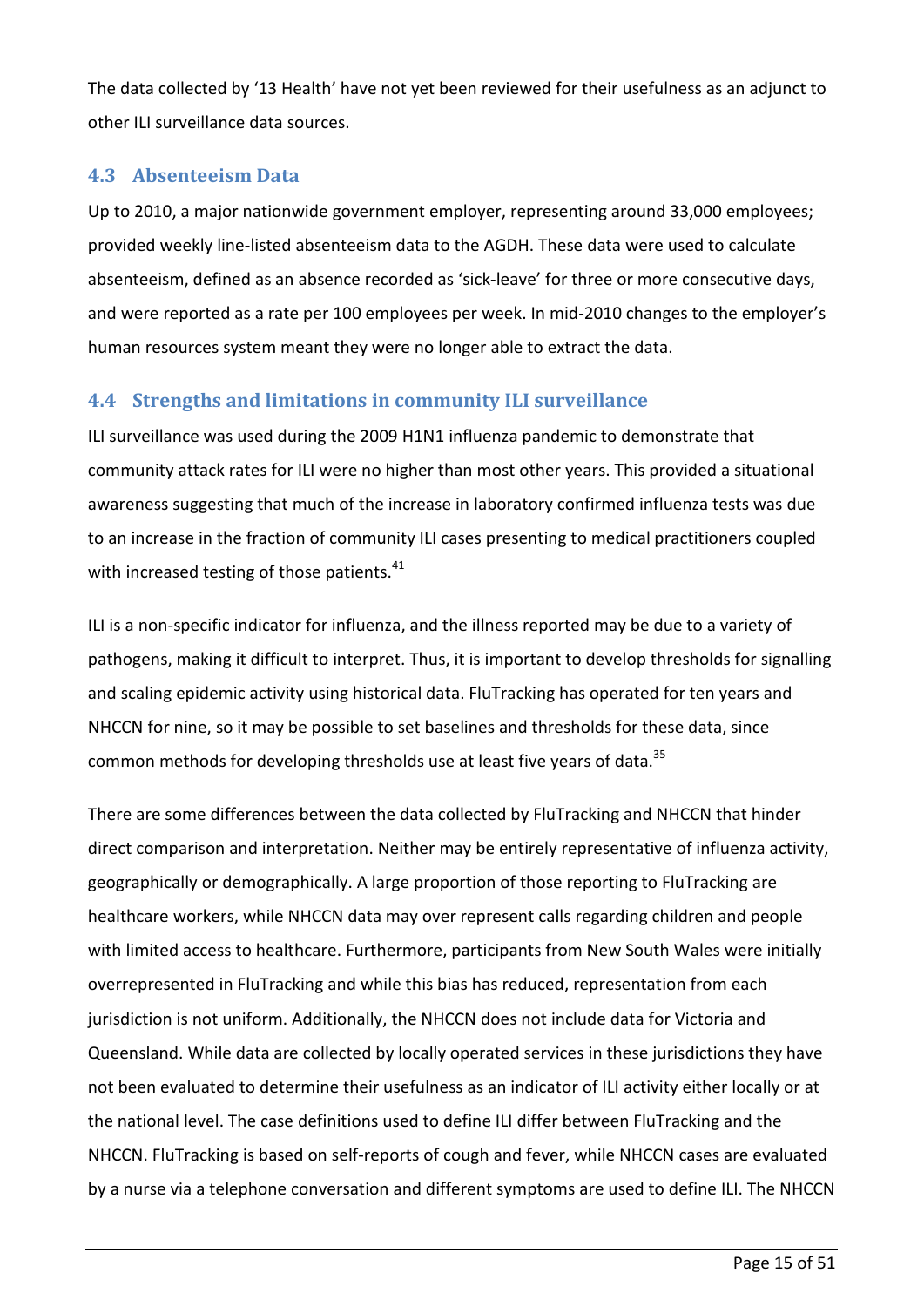guidelines for diagnosis have not been updated in recent years and may need to be reviewed in light of current information to ensure the ILI subset used is still relevant.

Despite these limitations, the two systems provide complementary data for understanding and interpreting trends in influenza. Importantly, FluTracking has very high participant retention, which may be due to the simplicity and timing (Monday morning) of the questionnaire distribution.

Although NHCCN data are currently not able to be received by AGDH, the data continue to be collected and once data transfer incompatibilities are resolved, retrospective comparisons of activity should be possible.

Workplace absenteeism is a significant component of the economic costs of influenza. The inherent uncertainty in the proportion of absenteeism which can be attributed to influenza also contributes to the uncertainty of estimates of the economic burden of influenza. Although absenteeism data are no longer available for analysis, they provided a valuable tool for informing the potential workplace-level impacts associated with ILI, capturing both absences due to illness as well as carer absences. The level of absenteeism correlated well with laboratory-confirmed influenza notifications and the data were able to provide alerts of increased activity up to two weeks prior to other data sources.<sup>[42](#page-48-13)</sup>

# <span id="page-15-0"></span>**5 General practitioner sentinel surveillance: ILI and laboratoryconfirmed influenza**

Sentinel General Practitioner (GP) surveillance systems are a valuable source of data that enumerates incidents of medically-attended ILI and also includes laboratory-confirmed influenza. These data are used by health departments to establish baselines and thresholds that indicate the start and end of an influenza season, and signal elevated activity. In addition, when coupled with the collection of data about patients' vaccination status, these systems are used to estimate influenza vaccine effectiveness against medically-attended ILI. Multiple GP-based systems operate throughout Australia, as described below.

#### **5.1 Australian Sentinel Practices Research Network (ASPREN)**

The Australian Sentinel Practices Research Network (ASPREN) is a network of sentinel general practitioners run through the Royal Australian College of General Practitioners and the University of Adelaide. The system has collected de-identified information on ILI and other conditions seen in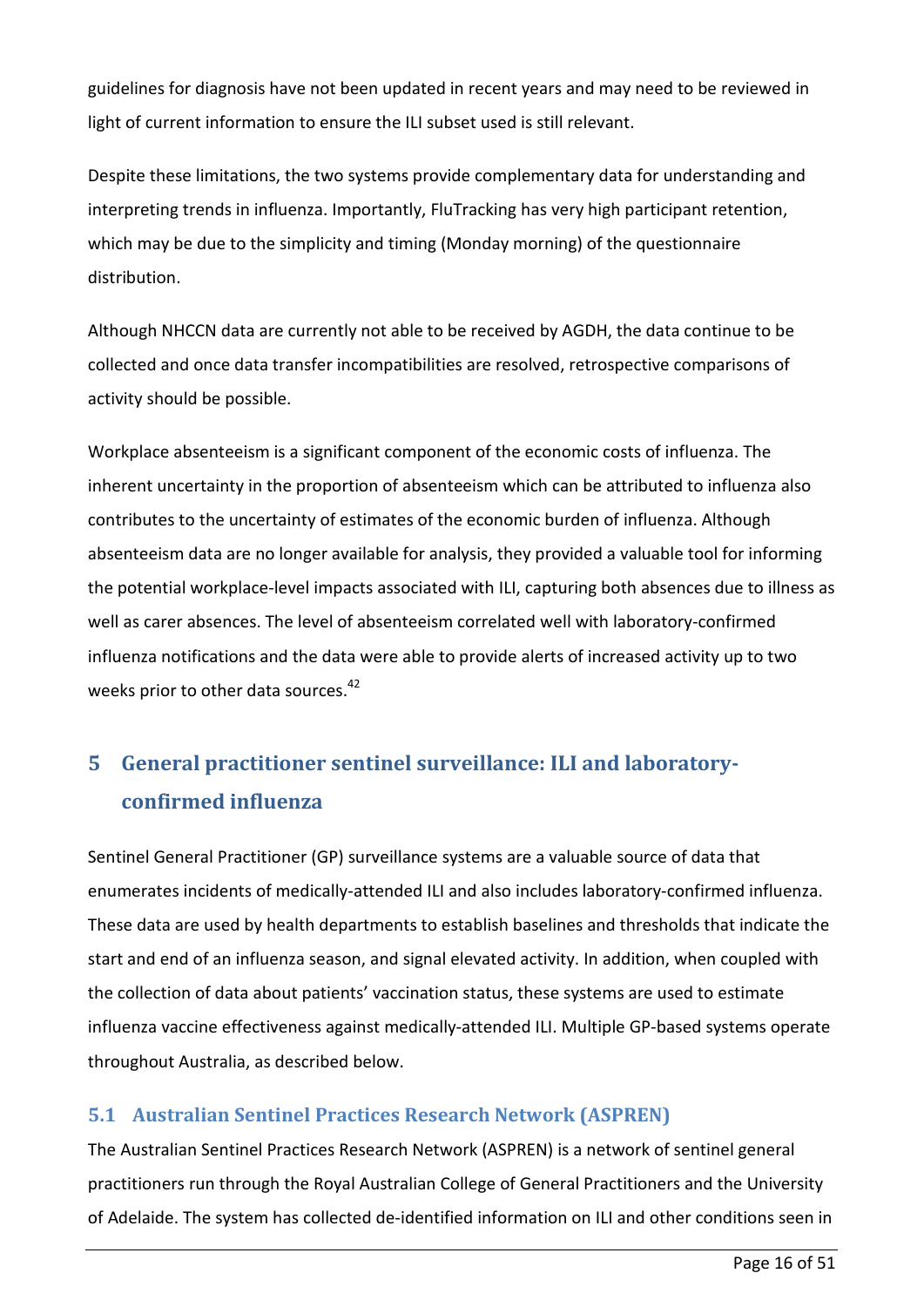general practice since 1991. ASPREN aims to provide an indicator of the burden of disease in the primary health care setting and to act as an early warning indicator in the event of an influenza pandemic.<sup>[31](#page-48-2)</sup> In 2015, 211 GPs were enrolled Australia-wide and contributed data to the ASPREN sentinel surveillance system for influenza-like illness on a weekly basis. The system has limited coverage in Victoria (see 5.3) while Western Australia manages its surveillance autonomously (see 5.1.1).

The ILI case definition for inclusion in ASPREN includes history of fever, cough and fatigue. ASPREN GPs submit de-identified patient data on ILI throughout the year. Patient data can be submitted via one of three ways: the Canning Flu Tool, which allows for automated data extraction from patient records; a web-based form; or by paper-based return. The majority of GPs submit their data electronically, with almost two-thirds utilising the Canning Flu Tool and 30% utilising the webbased form; only a small proportion (2%) of GPs report using the paper based form. Participating GPs are eligible to receive continuing medical education points for their involvement and receive up to date, first-hand information about infectious disease trends around Australia on a fortnightly basis.

Laboratory testing of ILI cases was implemented in 2010, allowing for viral testing of around 20% of ILI patients. GPs, at their discretion, collect nasal samples using flocked swabs (Copan Diagnostics) and send them by express post to South Australia Pathology in Adelaide where the specimens are tested using a real-time reverse transcription polymerase chain reaction (RT-PCR) based test for a panel of respiratory pathogens which include influenza A (unsubtyped), influenza A(H1N1)pdm09, influenza A(H3N2), influenza A(H5N1) and influenza B as well as adenoviruses, *Bordetella pertussis*, metapneumoviruses, *Mycoplasma pneumoniae*, para-influenza virus types 1, 2 and 3, respiratory syncytial virus, and rhinoviruses. All viable ASPREN influenza-positive samples are sent on to the WHO CC in Melbourne for more detailed analysis (see 9.2). Since 2010, data on the vaccination status of patients have also been collected permitting estimation of vaccine effectiveness.

#### **5.1.1 Sentinel Practitioners Network of Western Australia SPN(WA)**

Western Australia has conducted year-round surveillance of ILI at general practice sites since 2007 through the Sentinel Practitioners Network of Western Australia (SPN(WA)). SPN(WA) comprises 86 GPs who report weekly consultations for ILI, gastroenteritis, shingles, and chickenpox. GPs are paid for their participation in the network. Data on ILI consultations are collected using a modified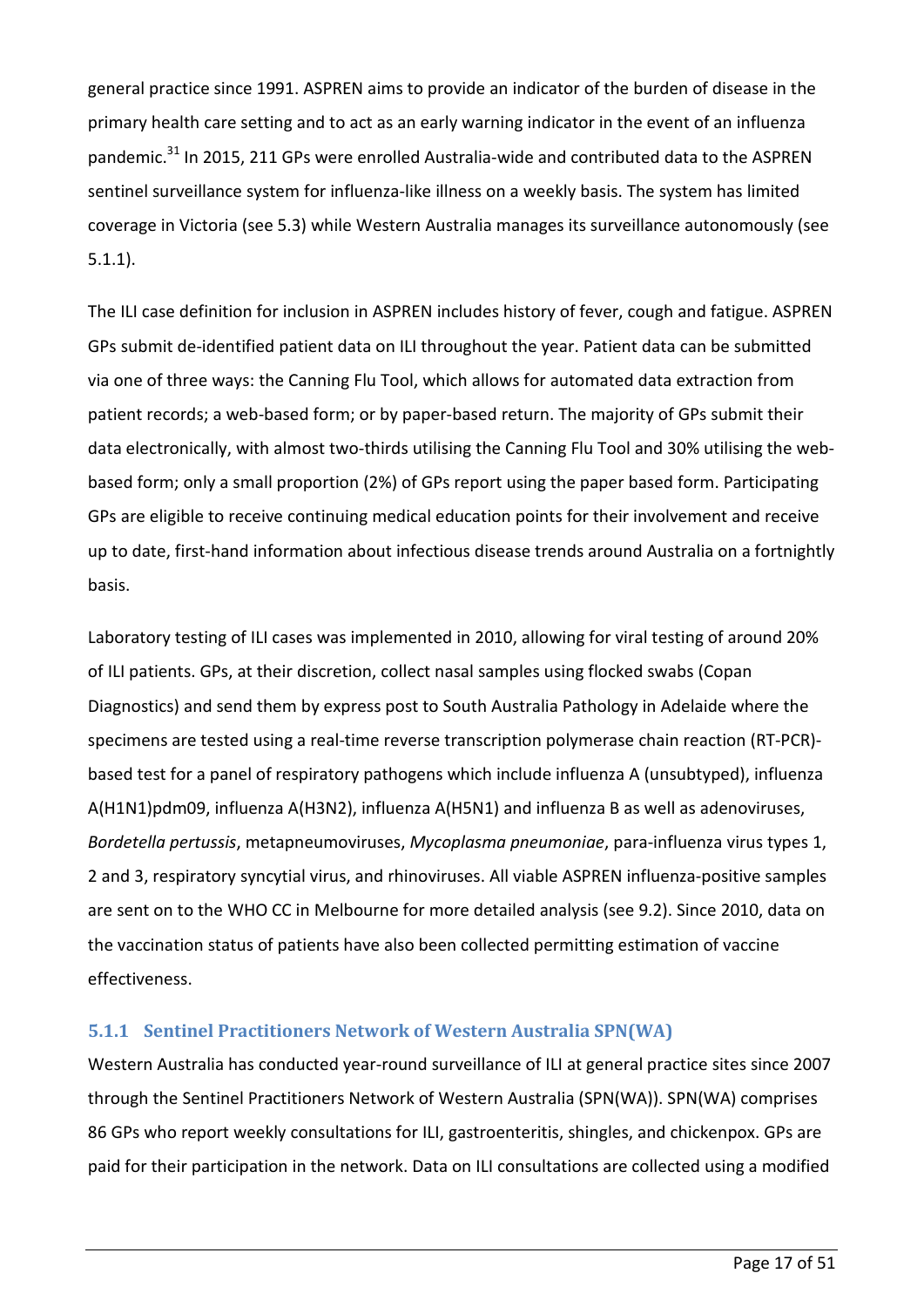version of the ASPREN Canning Flu Tool (93% of GPs), and a small proportion report using the ASPREN web-based form (5% of GPs) and paper form (1% of GPs).

Around 85% of ILI patients have two nasal and one throat swabs collected for laboratory testing; and data on vaccination status, demographics and the existence of comorbidities that would increase a patient's risk of complications due to influenza are also collected by the GPs using a stamp on the pathology request form [\(Figure 2\)](#page-17-0). The samples and pathology request form are forwarded to PathWest Laboratory Medicine, Western Australia (PathWest), where all laboratory testing is performed. Influenza positive samples are forwarded to the WHO CC for strain identification and molecular analysis (see 9.2). Vaccination and risk factor data can potentially be used to estimate vaccine effectiveness.

| Dry skin swab [VSK] -HSV/VZV PCR [VHSD]<br>Site of dry skin swab.<br>Obese (BMI >= 35)<br>Smoker<br><b>PLEASE FORWARD FOR PROCESSING</b><br>Impaired immunity<br><b>AT PATHWEST QEII</b><br>Resoratory disease.<br><b>HAVE YOU REPORTED THIS CASE TO SPN(WA)?</b><br>Asthma<br>Other (specify) | Nit influenza vaccine this year | Co-morbidities (please tick boxes / circle numbers)<br>Pregnant<br>- Trimester: 1<br>2 3<br>Chronic heart disease<br>Other chronic illness<br>Specify: |  |
|------------------------------------------------------------------------------------------------------------------------------------------------------------------------------------------------------------------------------------------------------------------------------------------------|---------------------------------|--------------------------------------------------------------------------------------------------------------------------------------------------------|--|
|------------------------------------------------------------------------------------------------------------------------------------------------------------------------------------------------------------------------------------------------------------------------------------------------|---------------------------------|--------------------------------------------------------------------------------------------------------------------------------------------------------|--|

<span id="page-17-0"></span>**Figure 2. Data collection stamp for the Sentinel Practices Network of Western Australia (SPN(WA))**

SPN(WA) data are forwarded regularly to ASPREN for inclusion in their reports and are included in the Australian Influenza Surveillance Report with ASPREN data. However, they are frequently reported separately noting that SPN(WA) data are heavily overrepresented in ASPREN data. SPN(WA) data are also reported in the newsletter Virus WAtch<sup>[v](#page-17-1)</sup> along with emergency department data, laboratory results and notification data. Virus WAtch is distributed weekly to over 1,000 email addresses, including GPs, infectious disease physicians, public health officers, and media, with subscriptions open to the public<sup>[vi](#page-17-2)</sup>. Vaccine effectiveness has also been estimated using data from this system.<sup>[43](#page-48-14)</sup>

-

<span id="page-17-2"></span><span id="page-17-1"></span>[Western Australia Virus WAtch](http://www.public.health.wa.gov.au/3/487/2/virus_watch_homepage.pm) (http://www.public.health.wa.gov.au/3/487/2/virus\_watch\_homepage.pm) vi Western Australia Virus WAtch subscription email: [virus.watch@health.wa.gov.au](mailto:virus.watch@health.wa.gov.au)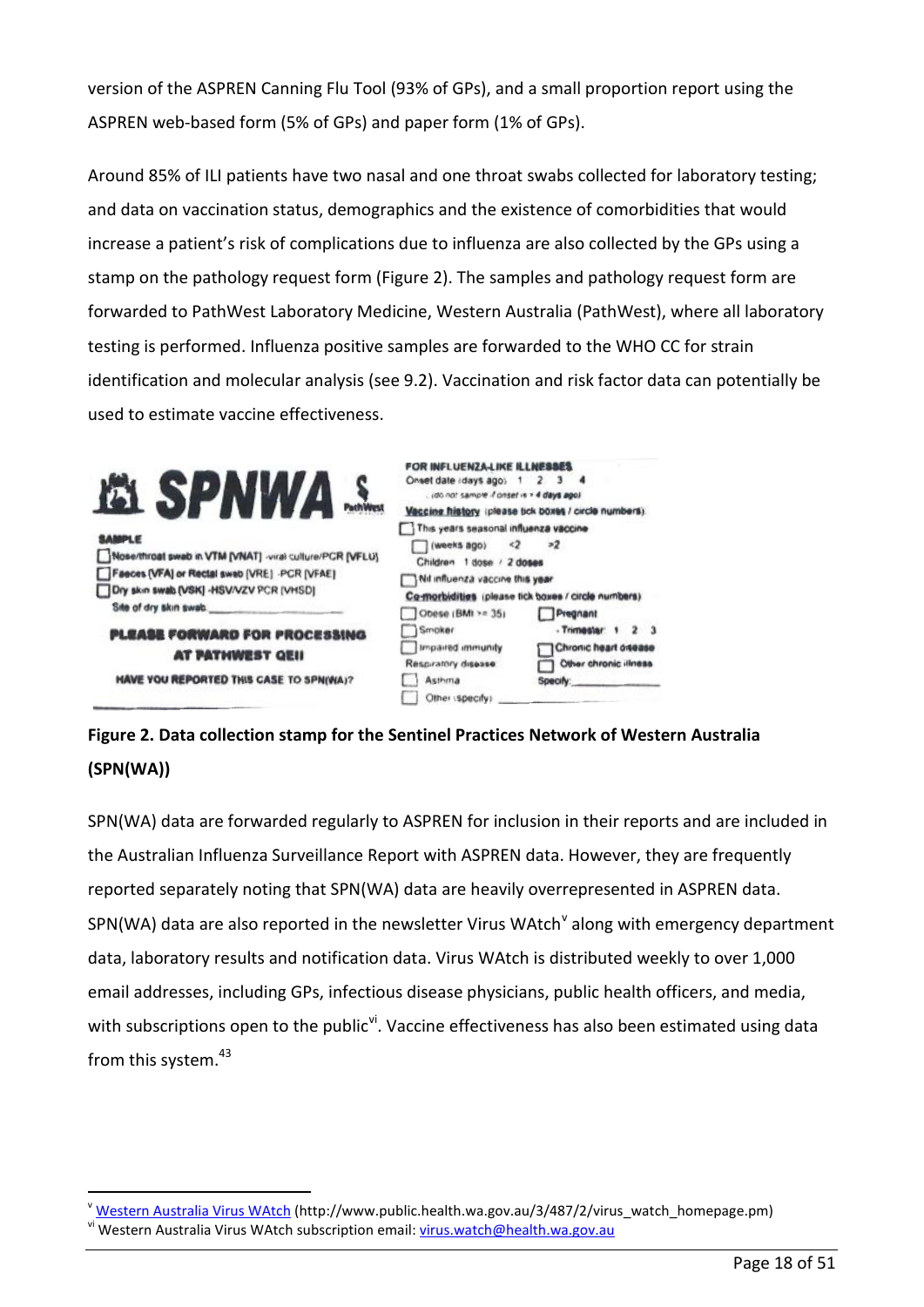#### **5.2 Victorian Sentinel Practice Influenza Network (VicSPIN)**

The Victorian Sentinel Practice Influenza Network (VicSPIN), is a sentinel general practice program for the surveillance of ILI in Victoria and has been coordinated by the Victorian Infectious Diseases Reference Laboratory (VIDRL) in partnership with the Victorian Government Department of Health and Human Services since 1993. GPs report the number of patients presenting with ILI and the total number of patients seen, and receive continuing medical education points for participating in the scheme. Ninety-five GPs contributed to the VicSPIN scheme in 2015.

Laboratory testing of a sample of ILI cases from the surveillance program commenced in 1998. Currently, GPs collect nasal or throat samples using flocked swabs in 3ml virus transport media and forward these to VIDRL by pre-paid express post packs for testing. Samples are tested by realtime RT-PCR for influenza A and B. If positive for influenza A, they are subsequently subtyped for A(H1N1)pdm09 or A(H3N2). All polymerase chain reaction (PCR) positive samples are then forwarded to the WHO CC for strain identification and molecular analysis (see 9.2). The proportion of ILI cases swabbed was initially around 40% prior to the 2009 pandemic, but since has remained steady at around 70%. Since 2007, the VicSPIN has collected information on the vaccination status of patients, permitting calculation of vaccine effectiveness estimates. This capacity was enhanced in 2011 when GPs were asked to supply additional information on clients considered high risk for severe complications of influenza—an important confounder of vaccine effectiveness.

During the surveillance period (weeks 18-44), VIDRL<sup>[vii](#page-18-0)</sup> publishes a weekly report on laboratoryconfirmed influenza data, as well as sentinel surveillance data from the VicSPIN and the Victorian component of the National Home Doctor Service (see 5.3). At the end of the surveillance period, all surveillance data (including notifications data) from Victoria are compiled into an annual report. Vaccine effectiveness estimates are published separately in an international journal.

#### **5.3 Locum service data in Victoria: National Home Doctor Service (NHDS)**

The Victorian component of the National Home Doctor Service (Vic NHDS), formally the Melbourne Medical Deputising Service, is an after-hours medical locum service which provides medical services to patients in their own home or aged care facility. Data from the locum medical service has contributed to Victorian influenza surveillance since 2003, through VIDRL. VIDRL monitors weekly rates of influenza-related diagnoses by over 159 Vic NHDS clinicians. ILI consultation data per 1,000 consultations are calculated from records returned from the Vic NHDS clinical database using the search terms 'influenza' and 'flu'. To avoid inclusion of those who

<span id="page-18-0"></span>vii [Victorian VicSPIN report](http://www.vidrl.org.au/surveillance/influenza-surveillance) (http://www.vidrl.org.au/surveillance/influenza-surveillance)

-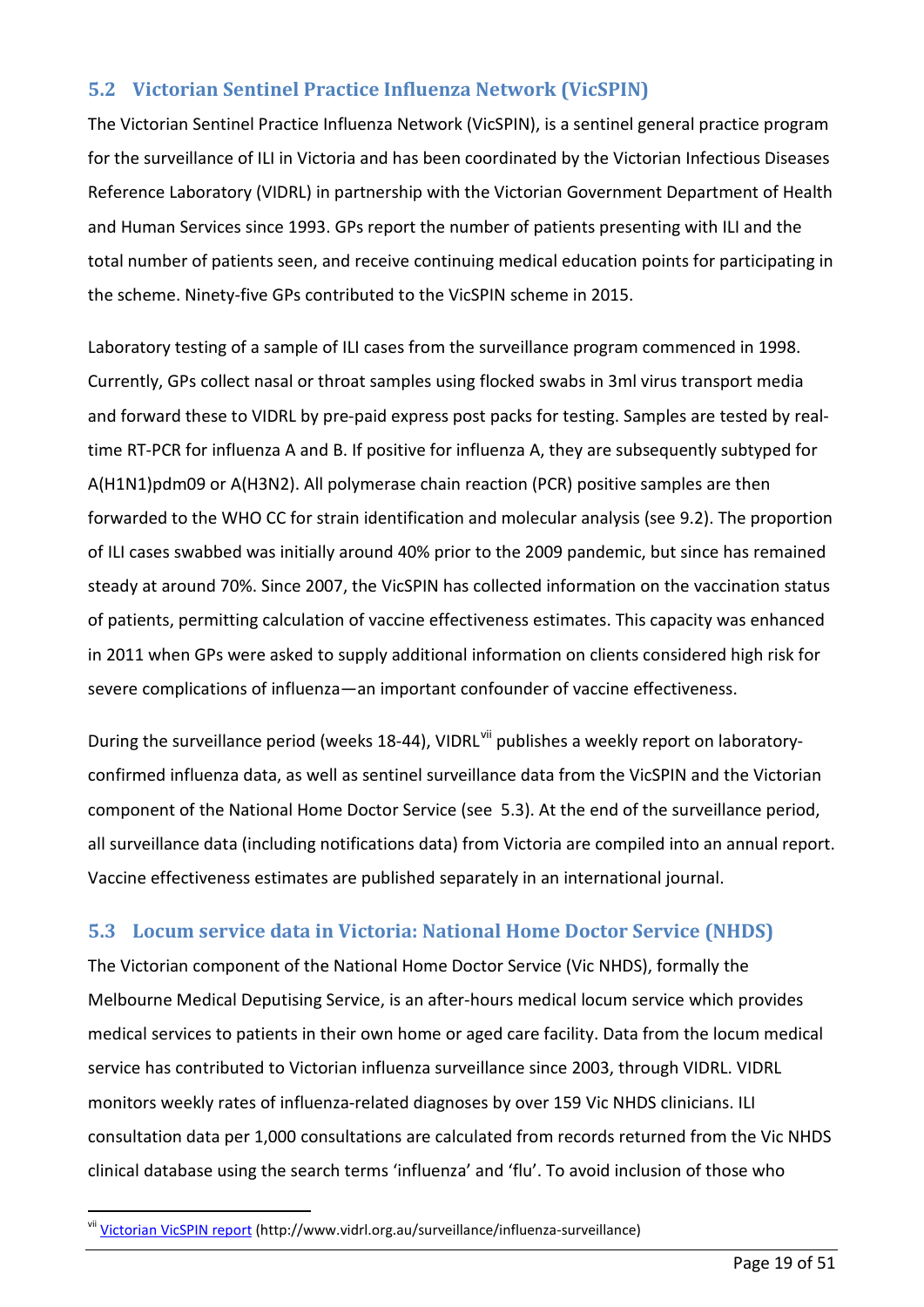present for influenza immunisation, records containing terms such as 'flu vax', 'at risk', 'vacc' and 'immunisation' are excluded from the rate calculation.

VIDRL provides a weekly line-list of these data to the Victorian Government Department of Health and publishes the ILI activity, as indicated by this system, in their weekly influenza surveillance reports. Whilst ILI data from this surveillance system are not formally reported as part of the national Scheme, these data are used to inform local influenza activity trends.

#### **5.4 New South Wales Electronic General Practice Surveillance (eGPS)**

GP-based ILI surveillance is conducted in New South Wales in three local health districts in the greater Sydney region: Northern Sydney, South Eastern Sydney and Illawarra Shoalhaven. During 2015 weekly reports were received from on average 11 sentinel practices. GP recruitment is limited to those GPs who use 'Best Practice' software to store patient information. The Canning tool developed by ASPREN (section 5.1) is used to perform a free-text search and extract information about ILI surveillance. The extracted data are sent to the local public health unit where a report is automatically generated using purpose-built software. Data are reported in the state's weekly influenza report. Whilst this report is forwarded to AGDH, surveillance data from this system are not routinely reported as part of the national Scheme, however information from this system is used to inform local influenza activity trend interpretations.

#### **5.5 Strengths and limitations of GP surveillance**

GP based surveillance systems are a valuable source of medically-attended ILI and influenza activity in the community. In particular, they can signal the start and severity of a season, particularly when combined with laboratory data. However these systems provide limited coverage of the population as they are generally biased towards working aged adults.<sup>[44](#page-48-15)</sup> Moreover, while GP-based ILI and laboratory-confirmed influenza surveillance is present in all states and territories, there are three separate networks that collect these data. While some integration of these data occurs at the national level to inform the Australian Influenza Surveillance Report, data pooling is currently limited by several factors:

- SPN(WA) and VicSPIN are currently overrepresented in national reporting;
- Some Victorian GPs report ILI data to both ASPREN and VicSPIN, resulting in some double reporting;
- Information collected about patients differs slightly among the systems: e.g. VicSPIN and SPN(WA) collect information on the presence of any conditions predisposing the patient to severe influenza;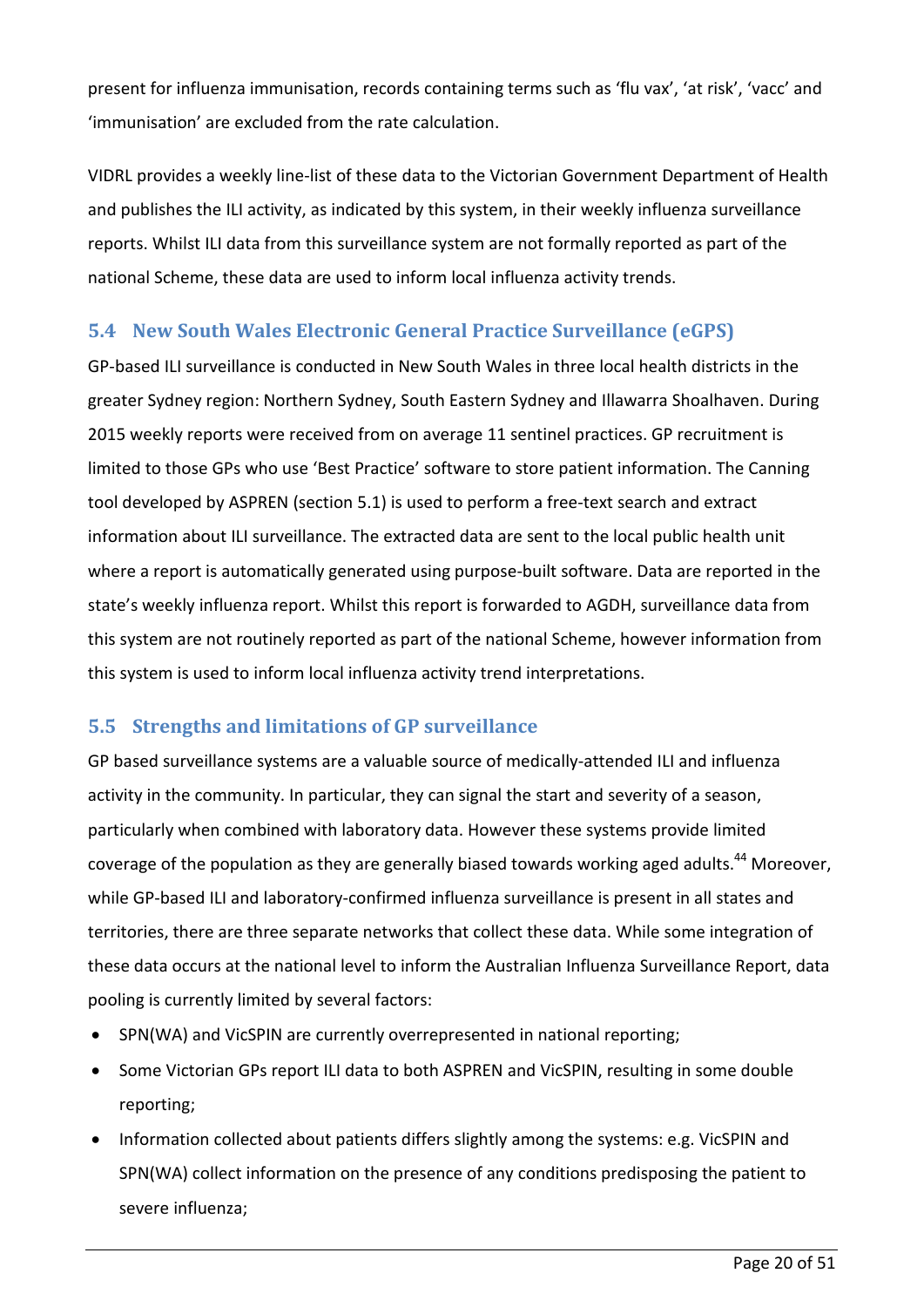- VicSPIN does not test for non-influenza pathogens, while ASPREN and SPN(WA) do; however, the pathogens tested differ;
- The method of data collection differs between systems and may affect the quality of date collected, with ASPREN using a combination of web-based forms or data extraction methods, SPN(WA) using data extraction and a data collection stamp, and the VicSPIN using a data collection form; and
- ASPREN and SPN(WA) collect data year-round, while VicSPIN collects data during the period when influenza is most likely to be circulating (weeks 18-44).

The systems have begun to harmonise their data collection processes to aid data pooling and interpretation. Since 2014, these systems have used the same ILI case definition; collected the same types of information about vaccination status; and collected the same information about confounding factors to enable pooled estimates of influenza vaccine effectiveness. System harmonisation concerning data collection methods is ongoing.

#### <span id="page-20-0"></span>**6 Emergency Department Surveillance**

Emergency Department (ED) surveillance systems are also useful for understanding the ILI burden in the community. Time series analyses show a correlation between ED ILI presentations and laboratory-confirmed influenza infections.<sup>[45](#page-48-16)</sup> ED presentations can also provide a picture of ILI activity amongst the very old and very young, groups which may be underrepresented in GP surveillance.<sup>[44](#page-48-15)</sup> Surveillance systems for ED ILI presentations are in place in New South Wales, the Northern Territory, Queensland, South Australia and Western Australia. A study in Western Australia additionally monitors influenza vaccine effectiveness in children based on ED ILI presentation. Data from the New South Wales, Northern Territory and Western Australian ED ILI presentation systems are formally included in the national Scheme, whilst data from the other ED surveillance systems are monitored to inform local influenza activity trends.

#### **6.1 ED Surveillance in New South Wales**

In 2003, a database of information on ILI presentations to 12 New South Wales hospital emergency departments (EDs) was established and has since grown to include 59 public hospitals capturing approximately 85% of metropolitan and 60% of rural ED presentations in New South Wales. Data are collected through the NSW Health Public Health Rapid Emergency Disease and Syndromic Surveillance System (PHREDSS) and reporting is by hospital, Local Health District and metropolitan/regional/rural aggregations across all of the 59 hospitals.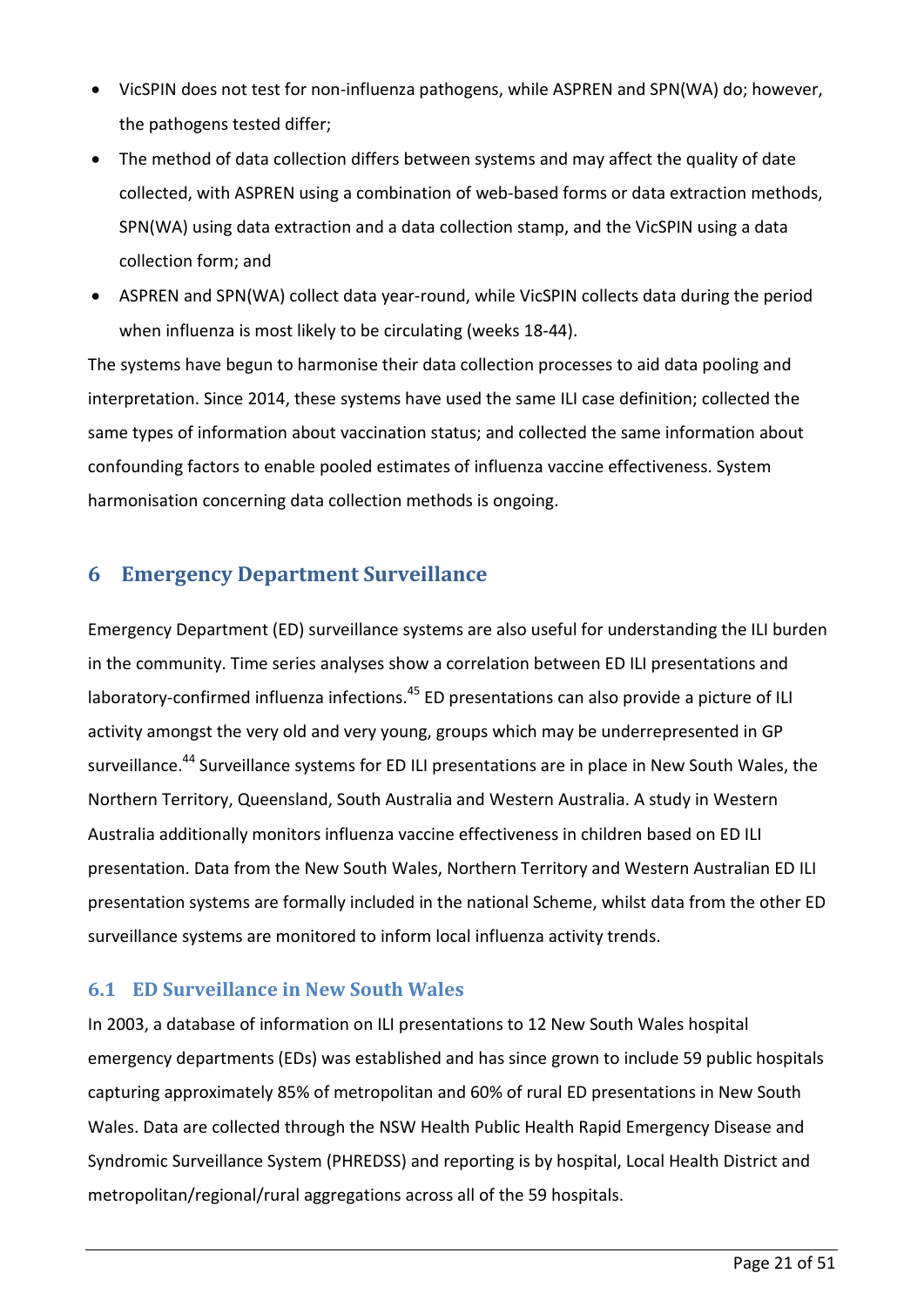The database is updated by real-time data messages (Health Level 7 or HL7 protocol) or frequent batch files (file transfer protocol or FTP) generated and transferred by hospital patient management information systems. A daily reporting system interrogates the rapid surveillance database and is supplemented by historical data from the more slowly reported New South Wales ED administrative data collection. The reporting system produces daily and weekly presentation counts and statistical signals when those counts exceed certain thresholds compared with historical counts. System reports indicating unusual activity are manually reviewed every day, including weekends and public holidays, and signals assessed to be of potential public health concern are reported to health protection personnel at the state or regional level.

Influenza activity is monitored by the system using several methods. The most specific method is by monitoring the incidence of ED presentations that were assigned a primary provisional ED diagnosis of influenza or influenza-like illness. Depending on the type of information system used at the hospital, the diagnosis is reported as an International Classification of Diseases 9th or 10th revision (ICD-9 or ICD-10) code or a Systematized Nomenclature of Medicine – Clinical Terminology (SNOMED-CT) concept identifier. While few of these presentations would have had a laboratory confirmation for influenza, and many patients presenting to hospital with complications of influenza will be assigned other diagnoses, time series analysis shows a correlation between the incidence of these presentations and of laboratory-reported confirmed influenza infections,<sup>[46](#page-49-0)</sup> as well as discrimination between the incidence of influenza and respiratory syncytial virus.<sup>[47](#page-49-1)</sup>

The system also includes monitoring of broader ED diagnosis groupings relevant to influenza, including pneumonia; all respiratory illness; fever or unspecified infections (including 'unspecified viral infection'). For these, the impact of influenza epidemics is usually evident by comparing observed counts with usual background counts observed at the same time in other years. The system also includes analyses according to apparent severity. For example, an important grouping included in the system is influenza-like and pneumonia ED diagnoses that are admitted to a critical care ward. The system has a broad range of additional diagnosis groupings, ranging from gastroenteritis, through meningitis/encephalitis to drug and alcohol indicators.

ED presentations that involve influenza are automatically reported to the New South Wales Health Communicable Diseases Branch and included in their weekly, and monthly out of season, influenza report. Vili

-

<span id="page-21-0"></span>viii [New South Wales Influenza Epidemiology Report](http://www.health.nsw.gov.au/Infectious/Influenza/Pages/reports.aspx)

<sup>(</sup>http://www.health.nsw.gov.au/Infectious/Influenza/Pages/reports.aspx)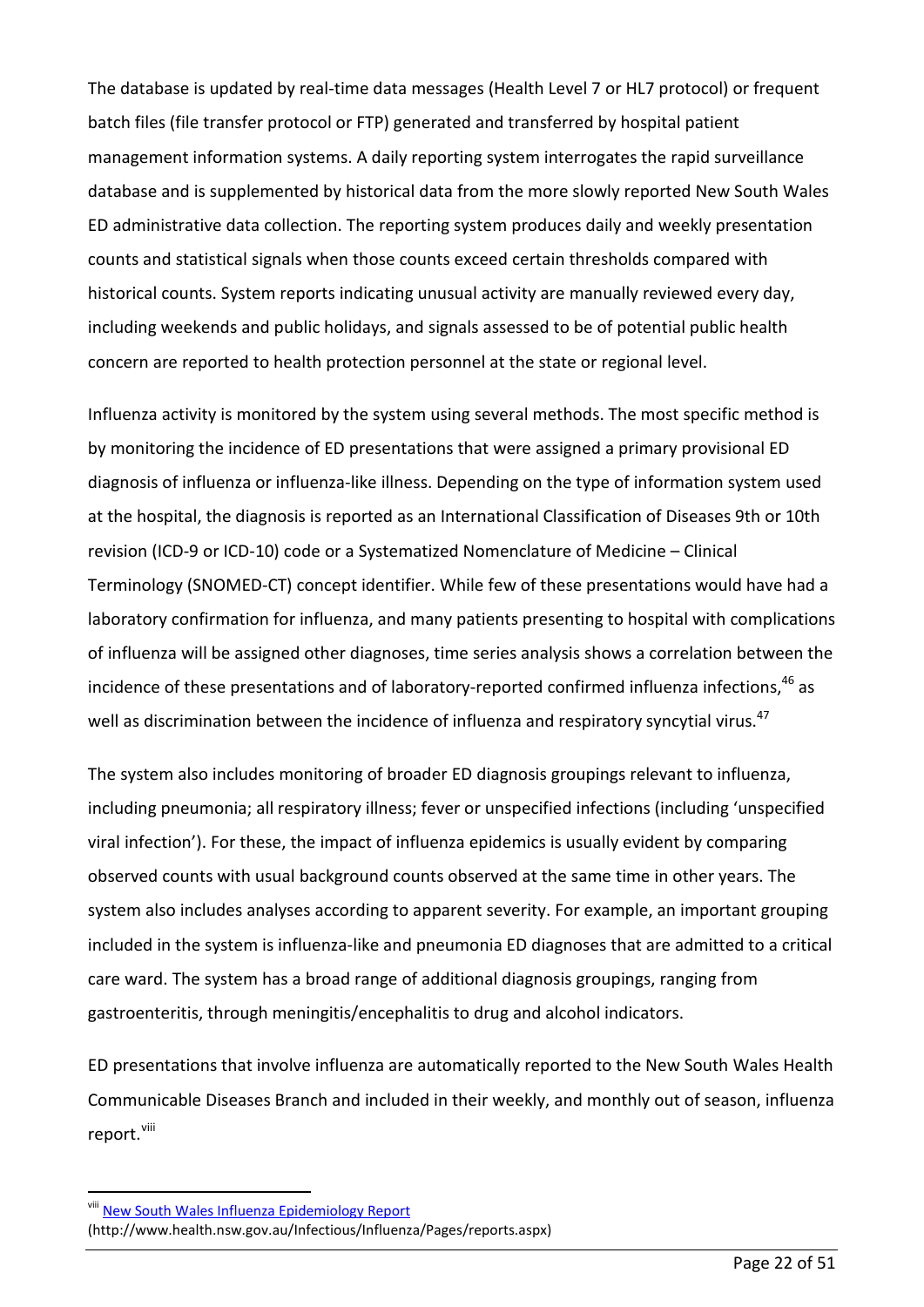#### **6.2 ED Surveillance in the Northern Territory**

The ED surveillance system in the Northern Territory started in 2007 and covers the Royal Darwin, Gove District, Katherine District, Tennant Creek and Alice Springs hospitals. Several features make it very simple and cost-efficient:

- all hospitals in the Northern Territory have the same information system which includes a separate ED module;
- the ED module has fields for presenting complaint and discharge diagnoses;
- the presenting complaint field is not free text it comprises a set list of values allowing the user to select only one per presentation;
- all data in the Northern Territory health department are stored in a central data warehouse; and
- there is one standard generic business intelligence tool to analyse the warehouse data.

Retrospective analysis comparing presenting complaints or discharge diagnoses to laboratory confirmed notifications revealed that the best correlations were from four presenting complaints: febrile illness, cough, respiratory infection and viral illness. These were grouped together to define 'influenza-like illness'.

Data from the ED module are abstracted once a day (overnight). An automated report of daily ILI presentations for each hospital is generated and communicated with each of the regional disease control units. This report is then linked to an Excel spreadsheet which updates a graph and creates a CuSum statistic for each hospital each day. The CuSum is the cumulative sum of the difference between the number of ILI presentations that day and the 'expected' number (which is the mean of the previous 28 days). This graph is examined daily for unusual activity; whilst there is no defined threshold, if a substantial increase in ILI activity is detected, public health units alert their local EDs and encourage testing of ILI cases for influenza. Additionally, combined NT ED ILI presentation data, including cases per 1,000 presentations are provided to the AGDH for analysis and inclusion in the Australian Influenza Surveillance Report.

#### **6.3 ED Surveillance in Queensland**

The Emergency Department Information System (EDIS) captures Queensland Health Emergency Department (ED) attendance data. In 2013 access to EDIS summary data, for public hospital presentations assigned ICD codes J11 – J18, was established by the Communicable Diseases Branch (CDB) within Queensland Health. Data are extracted weekly and a summary report including hospital name, diagnosis code, date of presentation, age, sex and departure status is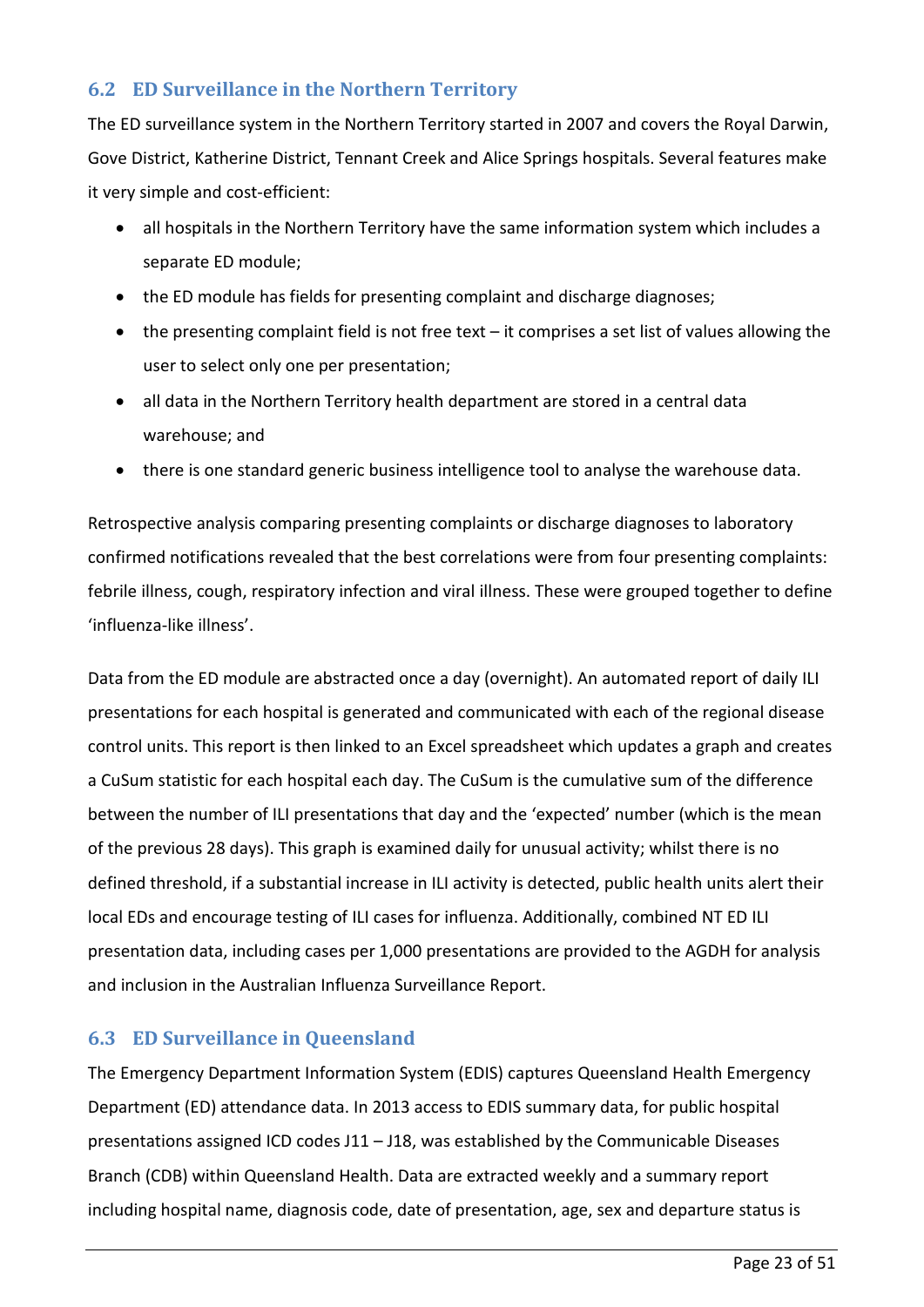provided to the CDB. A detailed review of these data is yet to be undertaken, including the potential for future linkage of EDIS data with admitted patient data.

#### **6.4 ED Surveillance in South Australia**

Since 2001, the Communicable Disease Control Branch (CDCB) of South Australia Health has undertaken sentinel surveillance of influenza-like illness using data generated from ED presentations. During 2015 three hospital emergency departments participated - two tertiary metropolitan adult hospitals and one tertiary paediatric hospital. The health event under surveillance is clinically diagnosed influenza or ILI in patients presenting to the selected hospitals' ED, based on the ICD codes J11.0 (influenza with pneumonia) or J11.1 (influenza or influenza-like syndrome). ED database administrators extract clinical presentation data from hospital specific software (predominantly Hospital Administration Software Solutions-Emergency Department (HASS-ED)) on a weekly basis and provide data to the CDCB. Data are reported on the South Australia Health website on a weekly basis but are not included in the Australian Influenza Surveillance Report. <sup>[ix](#page-23-0), [x](#page-23-1)</sup>

#### **6.5 ED Surveillance in Western Australia**

In July 2007 the Communicable Disease Control Directorate (CDCD) commenced Emergency Department Sentinel Surveillance (EDSS) using the Emergency Department Information System (EDIS). Presenting complaint codes are entered by triage nurses on first patient presentation whereas diagnosis codes are given to a patient once a diagnosis has been made by an attending medical officer. Nine public Perth metropolitan EDs and one regional hospital ED provide EDIS data to CDCD on a weekly basis. These hospitals include the major paediatric hospital (Princess Margaret Hospital) and adult teaching hospitals (Royal Perth Hospital, Fremantle Hospital and Sir Charles Gairdner Hospital) in Perth.

Records from EDIS are automatically downloaded each Monday morning at 5am for the previous week, ending midnight Sunday. Data collected from each EDIS entry include the patient's age and whether the patient was admitted for further treatment. This allows the analysis of non-admitted and admitted patient data. EDSS reports on three conditions: 1) respiratory viral presentations (upper respiratory tract infection [J06.9] and viraemia [B34.9]); 2) gastroenteritis (gastroenteritis

1

<span id="page-23-0"></span><sup>&</sup>lt;sup>ix</sup> [South Australian Health Weekly Epidemiological Summary](http://www.sahealth.sa.gov.au/wps/wcm/connect/public+content/sa+health+internet/resources/weekly+epidemiological+summary)

<sup>(</sup>http://www.sahealth.sa.gov.au/wps/wcm/connect/public+content/sa+health+internet/resources/weekly+epidemiol ogical+summary)<br><sup>x</sup> [South Australian Health Influenza Activity chart](http://www.sahealth.sa.gov.au/wps/wcm/connect/public+content/sa+health+internet/resources/influenza+in+south+australia)

<span id="page-23-1"></span>

<sup>(</sup>http://www.sahealth.sa.gov.au/wps/wcm/connect/public+content/sa+health+internet/resources/influenza+in+south +australia)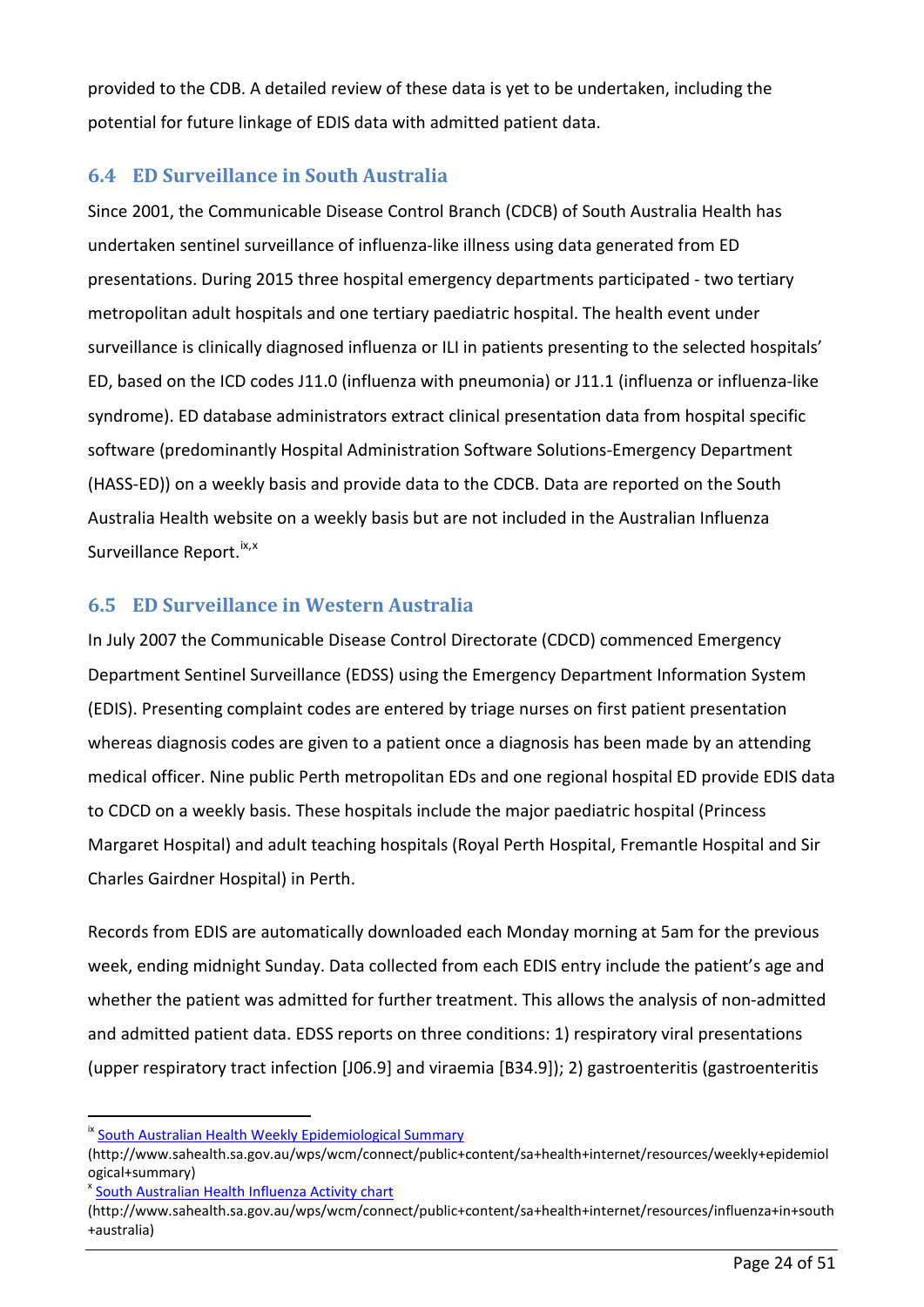presumed infectious [A09] and gastroenteritis viral [A08.5]); and 3) varicella (chicken pox [B01.9] and shingles [B02.9]). Analysis of previous years' data highlighted that some EDIS code usage was not consistent across hospitals or for particular age groups. The particular combination of codes chosen reduces the risk of hospital or age bias and has been found to have the highest correlations with notification and laboratory data for the viruses of interest: influenza, rotavirus and varicella, respectively.

EDSS results are reported weekly to the CDCD, and printed in Virus WAtch<sup>xi</sup>, with graphical display throughout the year of the number and rate of hospital admissions among ILI patients; and during winter, of the proportion of ILI patients admitted to sentinel hospitals who are subsequently confirmed to have influenza infection during that admission. Additionally these data, including cases per 1,000 presentations are provided to the AGDH for analysis and inclusion in the Australian Influenza Surveillance Report.

#### **6.6 Western Australian Influenza Vaccine Effectiveness (WAIVE) study**

In 2008, the Western Australia Government commenced providing free influenza vaccination to all children aged 6-59 months in response to three influenza-related deaths among children in the previous season. [48,](#page-49-2) [49](#page-49-3) Two vaccine manufacturers, CSL Biotherapies and Sanofi-Pasteur Ltd, donated vaccines for children in the metropolitan area and the Western Australian Department of Health provided vaccine for children in regional parts of the state. The Western Australia Influenza Vaccine Effectiveness (WAIVE) study was established in 2008 to monitor the impact of this program. As part of the initial study protocol, children aged 7 months to 5 years were recruited from the Emergency Department of Princess Margaret Hospital for Children and from GPs in both the Perth metropolitan area and Kalgoorlie (a rural area of Western Australia). Children presenting within 72 hours of the onset of ILI symptoms were swabbed and samples forwarded to PathWest for testing. Collection of demographic and comorbidity data permitted calculation of vaccine effectiveness against medically-attended influenza and hospitalisation. Due to poor recruitment, from 2009 onwards the WAIVE study was restricted to children presenting to the Princess Margaret Hospital for Children, and the period between onset of ILI symptoms and presentation was extended to within 96 hours of the onset of ILI symptoms. The study was active up until the end of 2015. Vaccine effectiveness monitoring and influenza associated paediatric hospitalisations continue to be monitored through the Influenza Complications Alert Network (FluCAN) surveillance system (see Section 7.2).

<u>.</u>

<span id="page-24-0"></span><sup>&</sup>lt;sup>xi</sup> [Western Australia Virus WAtch](http://www.public.health.wa.gov.au/3/487/2/virus_watch_homepage.pm) (http://www.public.health.wa.gov.au/3/487/2/virus watch homepage.pm)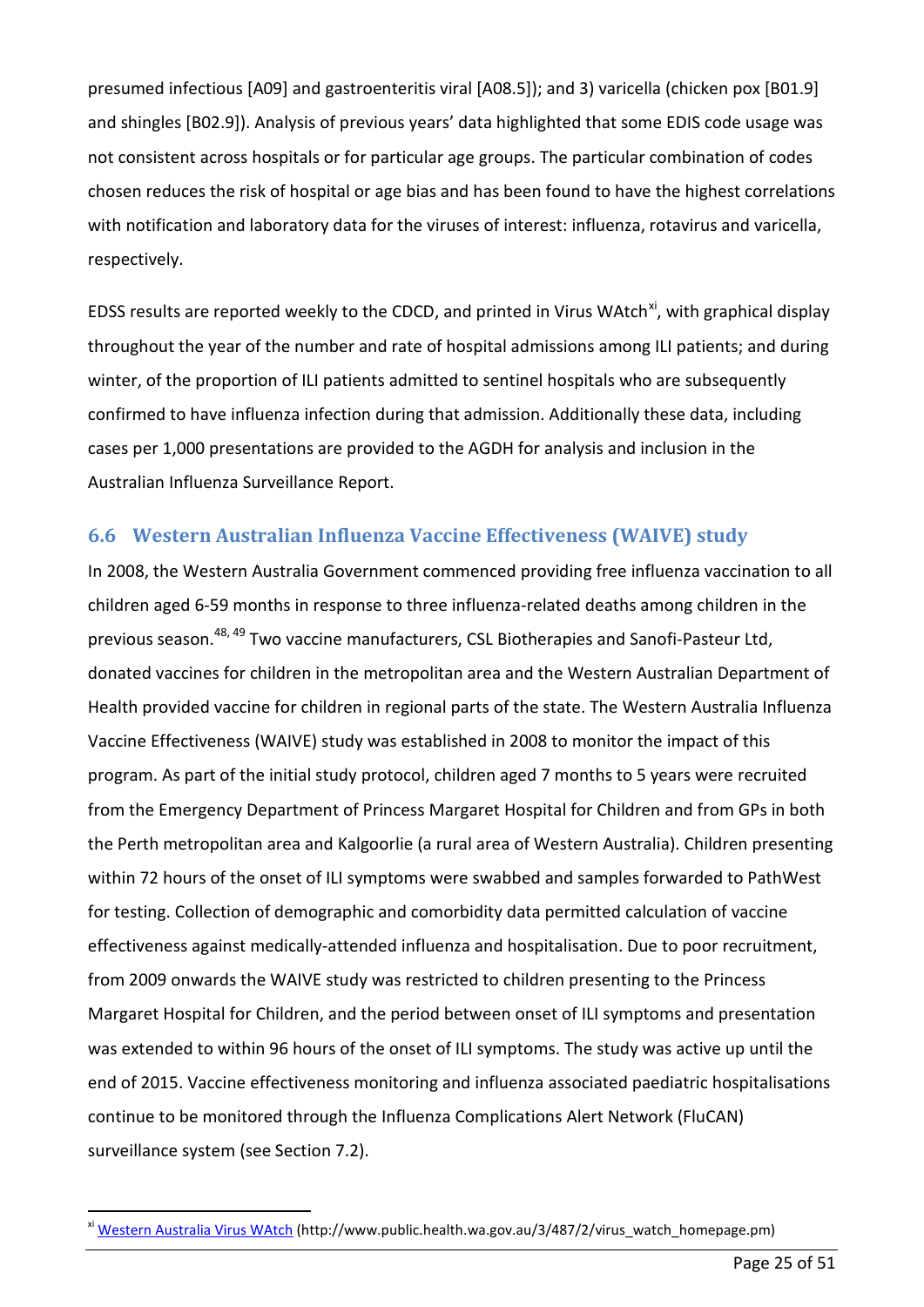Whilst data from this study were not routinely reported, positive cases were reported to the Western Australia Department of Health, as required by public health legislation, and their findings have also been reported in peer-reviewed papers.<sup>[48,](#page-49-2) [49,](#page-49-3) [50](#page-49-4)</sup>

#### **6.7 Strengths and limitations of emergency department surveillance**

Current ED surveillance is limited by a number of issues. First, states vary in their choice of diagnosis codes and definitions used to enumerate the number of influenza or influenza-related emergency department presentations. Comparisons across jurisdictions are also limited due to the use of different data collection methods [\(Table 3\)](#page-25-0). The recording of diagnosis information can vary between hospitals or hospital districts. Secondly, many patients with influenza may not be tested for influenza or test results may not be available until after the patient is discharged. Other codes that are used when the diagnosis is uncertain can be very vague, such as fever or unspecified viral infections. Thus, ED data may underestimate the true burden of influenza on ED presentations. Thirdly, ED surveillance (and hospital surveillance, described in Section 7) can be hindered by changes to hospital administrative information systems. For example, in South Australia with the progressive rollout to a new patient administration system, two of the original five hospitals included in ED ILI surveillance have moved to the new system and are no longer contributing data.

| <b>State</b> | ICD-10 codes | Other coding systems used                                                                                     |
|--------------|--------------|---------------------------------------------------------------------------------------------------------------|
|              | used         |                                                                                                               |
|              |              |                                                                                                               |
| <b>NSW</b>   | $J09-J11$    | ICD-9 and SNOMED CT*                                                                                          |
| <b>NT</b>    |              | Diagnosis codes not used. Instead uses a list of<br>presenting complaints from patient triage<br>information. |
| Qld          | $J11-J18$    |                                                                                                               |
| SA           | J11.0, J11.1 |                                                                                                               |
| WA           | J06.9, B34.9 |                                                                                                               |

<span id="page-25-0"></span>**Table 3. ICD-10 diagnosis codes and other identifiers used in ED surveillance**

\*Systematized Nomenclature of Medicine Clinical Terminology; NSW: New South Wales, NT: Northern Territory, Qld: Queensland, SA: South Australia, WA: Western Australia

Not all jurisdictions collect ED surveillance data, and in 2015 only three regularly reported their data for inclusion into the national Scheme: New South Wales, the Northern Territory and Western Australia. Guidance may be needed to harmonise the presentation codes abstracted to aid comparisons. EDIS software is used by many hospitals around the country, so in principle, it could be feasible to support ED surveillance across a wider group of hospitals. However, NSW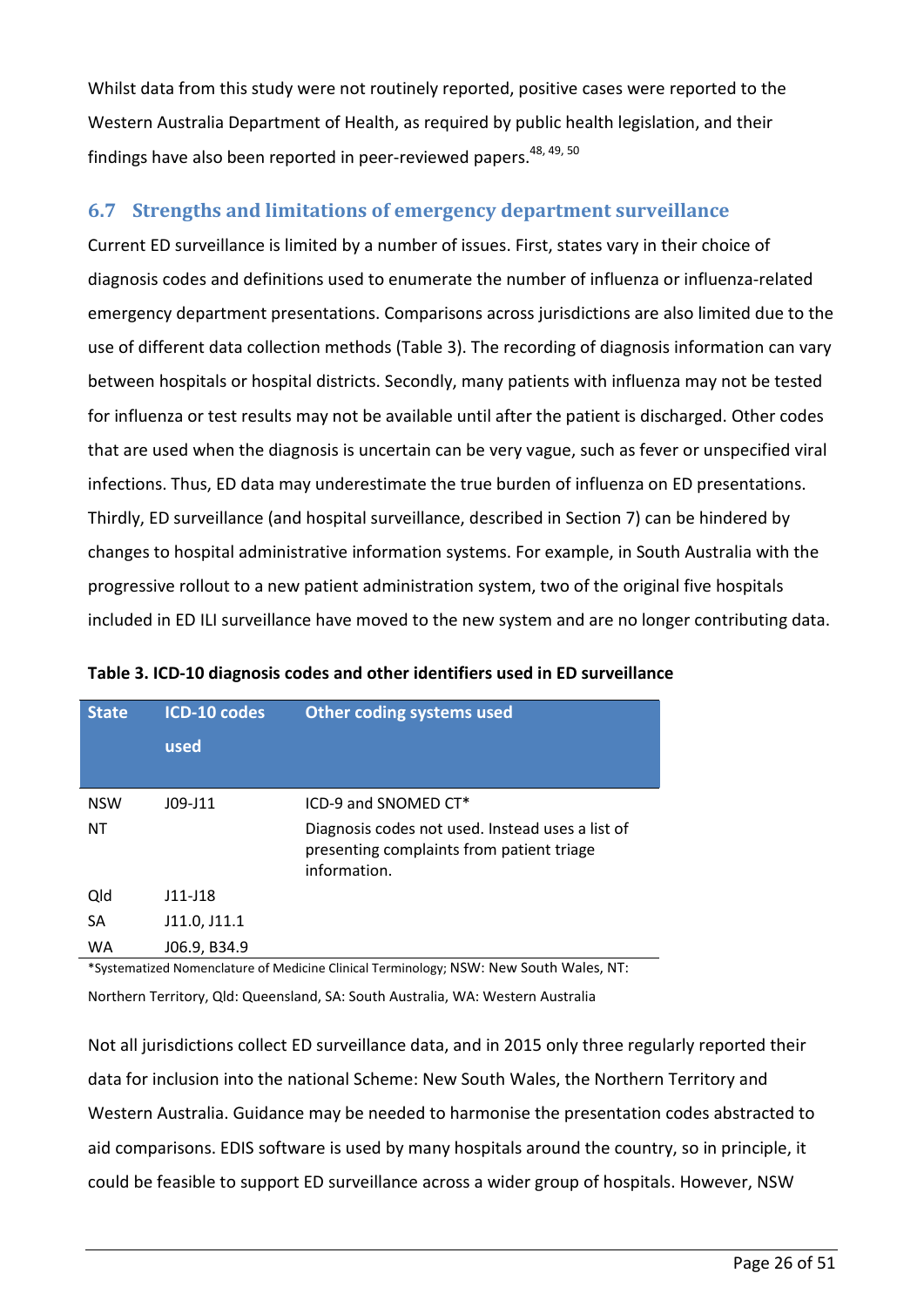began the transition to a new information system, Cerner FirstNet, in 2007 and now only two of that state's hospitals use  $EDIS.<sup>51</sup>$ 

# <span id="page-26-0"></span>**7 Hospital admission surveillance**

Surveillance for hospitalised cases of influenza is useful for gauging the severity of a season. Analysis of admitted patient data can provide an indication of expected bed occupancy, and hence impact on the health-care sector during an influenza season. This may be used to inform the establishment of baselines and thresholds to assist in assessing severity as a new season evolves. This type of surveillance is currently conducted throughout the country through either sentinel based networks nationally or at the jurisdictional level. Data from the Influenza Complications Alert Network (FluCAN), Queensland's EpiLog system and the Australian Paediatric Surveillance Unit are formally included and reported on in the national Scheme, whilst data from other hospital admission surveillance systems are monitored to inform local influenza activity trends.

#### **7.1 Nationally Notified Influenza Associated Hospitalisations**

Within the national notifications data on laboratory confirmed influenza that are reported to the NNDSS from states and territories, a field is available to record information on the hospitalisation status of the case. Whilst the field has been available since 2014, these data are currently not easily captured or of sufficient completeness for routine analysis.

# **7.2 Influenza Complications Alert Network (FluCAN)**

The Influenza Complications Alert Network (FluCAN) provides hospital-based sentinel surveillance for severe influenza at 17 hospitals around Australia, representing approximately 12% of national hospital bed capacity. The system was first implemented in 2009 to fill the gap in reliable, comprehensive, consistent and rapidly available data on adult acute respiratory hospitalisations, including ICU admissions.<sup>[52,](#page-49-6) [53](#page-49-7)</sup> There is at least one FluCAN site in each Australian state and territory. Since 2014 the system has included two paediatric hospital sites, with data on cases from these sites available from 2011. Additionally, since 2014 four community based hospitals, located in Victoria, Queensland, the Australian Capital Territory and the Northern Territory, have collected data on paediatric patients [\(Table 4\)](#page-27-0).

Data are collected on patients with laboratory-confirmed influenza admitted to hospital, and the next test-negative control patient with an acute respiratory infection. These data are obtained from record review or patient interview. Information collected includes demographic details (age,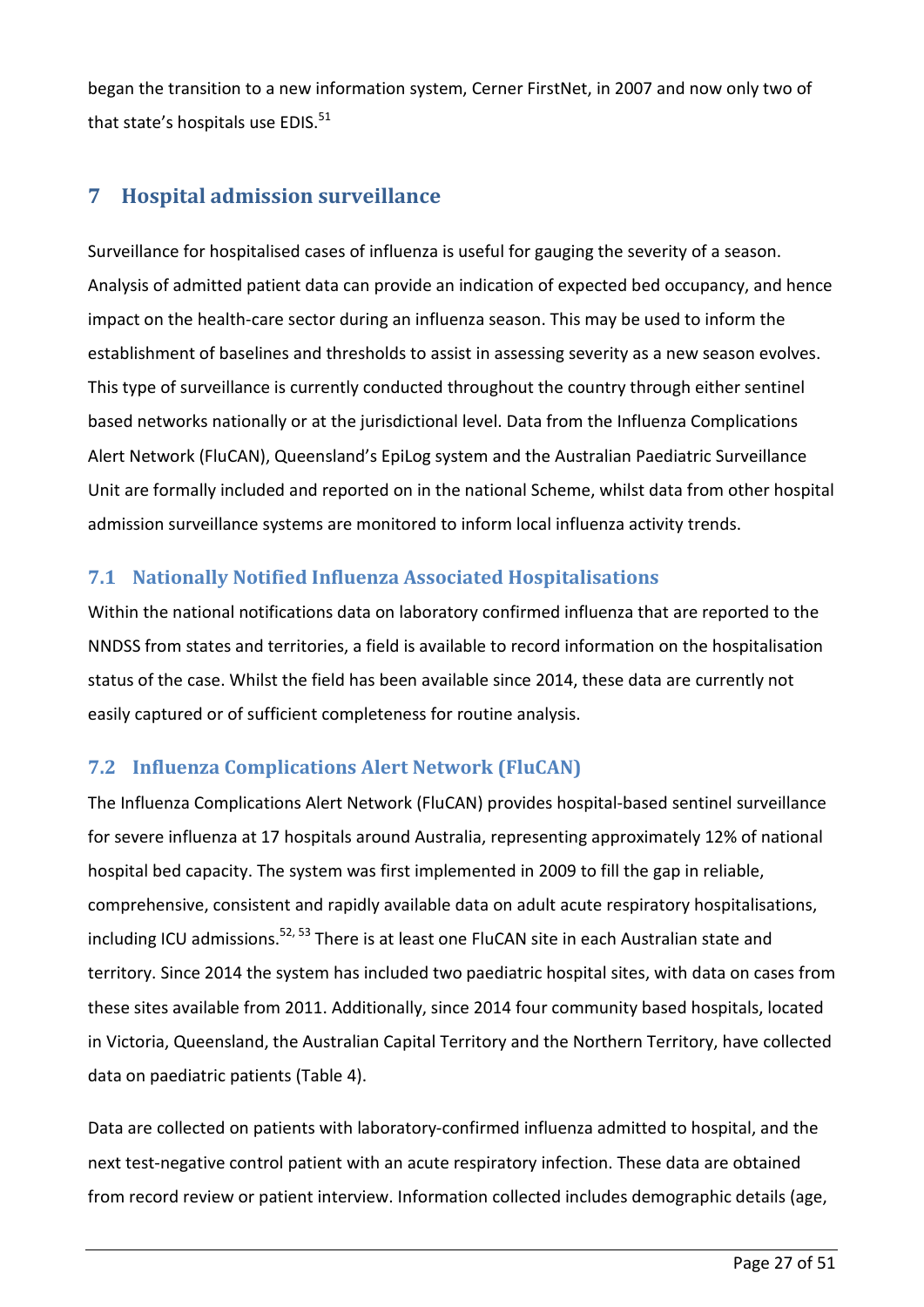sex, Indigenous status), admission date, test date, influenza type and subtype, chronic medical comorbidities, ICU admission, vaccination status and mortality.

Standard case definitions are used for community-acquired pneumonia, influenza and comorbidities. Community-acquired pneumonia is based on onset prior to admission or within 48 hours of admission, confirmed by demonstration of consolidation on chest x-ray. Comorbidities are collected based on medical documentation and/or patient self-report and include diabetes, heart disease, chronic liver disease, and chronic respiratory disease. Influenza testing is initiated by the attending clinician and not paid for by FluCAN. Testing is by real-time RT-PCR for influenza A, B and A(H1N1)pdm09.

The collection of vaccination status for patients with laboratory-confirmed influenza admitted to hospital, and the next test-negative control patient with an acute respiratory infection permit the calculation of influenza vaccine effectiveness estimates against hospitalisation. Additionally the information collected can provide information on nosocomial influenza infections.<sup>54</sup>

During the influenza season, data are made available to national and jurisdictional health authorities in real time through a web-based line-listed database, with reports also issued weekly. Additionally, the overall epidemiology of influenza associated hospitalisations, as well as vaccine effectiveness in adults and children are reported separately and published annually in the *Communicable Diseases Intelligence* journal and international journals.

| <b>State</b> | <b>Hospital</b>                      |  |  |  |  |  |
|--------------|--------------------------------------|--|--|--|--|--|
| ACT          | Canberra Hospital <sup>+</sup>       |  |  |  |  |  |
|              | Calvary Hospital                     |  |  |  |  |  |
| <b>NSW</b>   | John Hunter Hospital                 |  |  |  |  |  |
|              | Westmead Hospital                    |  |  |  |  |  |
|              | The Children's Hospital at Westmead* |  |  |  |  |  |
| NΤ           | Alice Springs Hospital <sup>†</sup>  |  |  |  |  |  |
| Qld          | Cairns Base Hospital <sup>†</sup>    |  |  |  |  |  |
|              | Mater Hospital                       |  |  |  |  |  |
|              | Princess Alexandra Hospital          |  |  |  |  |  |
| SA           | Royal Adelaide Hospital              |  |  |  |  |  |
| Tas          | Royal Hobart Hospital                |  |  |  |  |  |
| Vic          | The Alfred Hospital                  |  |  |  |  |  |

#### <span id="page-27-0"></span>**Table 4. Hospitals participating in FluCAN, 2015\***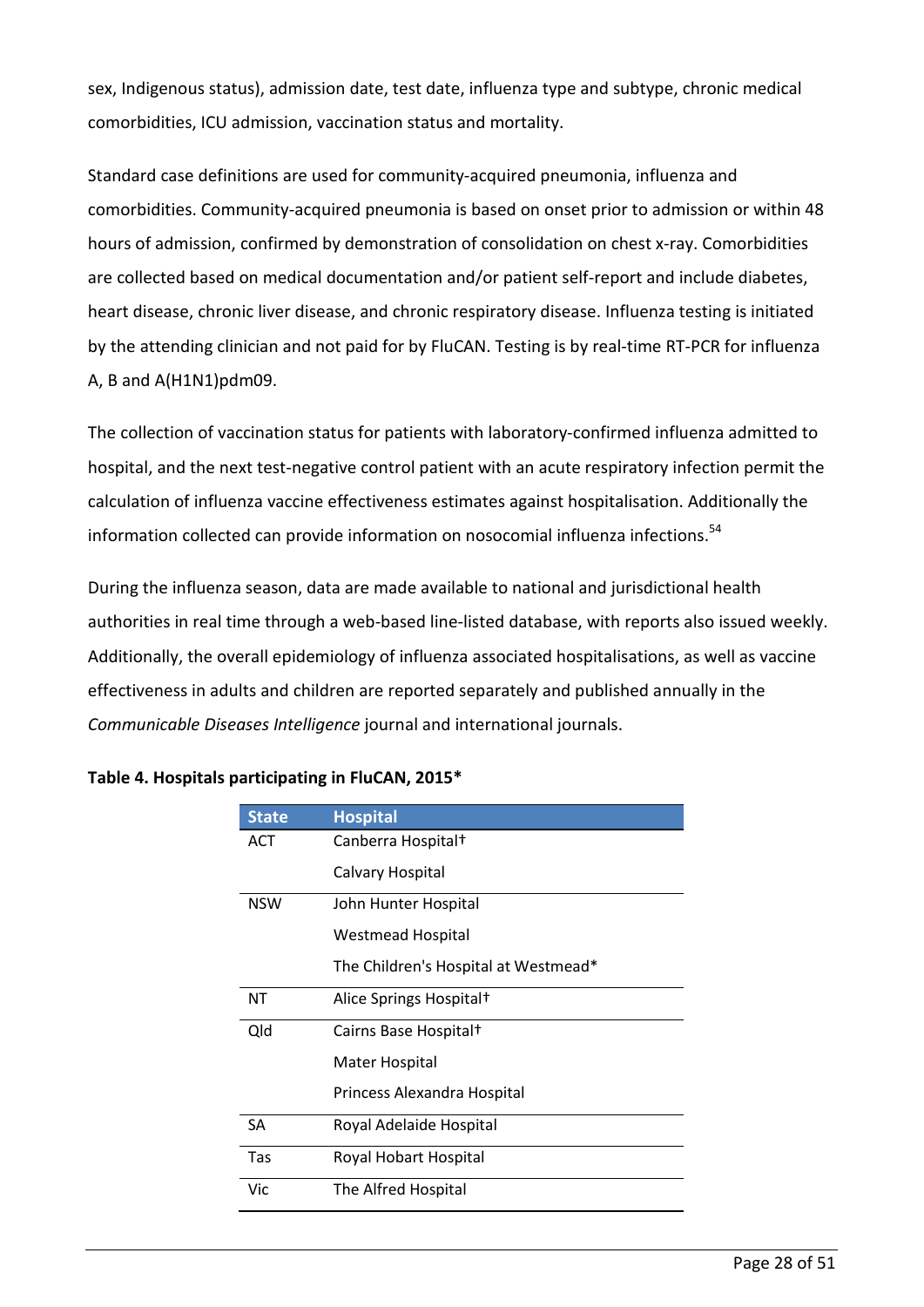| <b>State</b> | <b>Hospital</b>                          |  |  |  |  |  |  |
|--------------|------------------------------------------|--|--|--|--|--|--|
|              | University Hospital Geelong+             |  |  |  |  |  |  |
|              | Monash Medical Centre                    |  |  |  |  |  |  |
|              | Royal Melbourne Hospital                 |  |  |  |  |  |  |
| WA           | Royal Perth Hospital                     |  |  |  |  |  |  |
|              | Princess Margaret Hospital for Children* |  |  |  |  |  |  |

\* Paediatric hospital site; †Community based hospital site also collecting data on paediatric patients.

ACT: Australian Capital Territory, NSW: New South Wales, NT: Northern Territory, Qld: Queensland, SA: South Australia, Tas: Tasmania, Vic: Victoria, WA: Western Australia.

#### **7.3 New South Wales Hospitalisations Data**

ILI ED presentations that result in hospital admission and admissions to intensive care through the ED are part of the NSW Health PHREDSS (see section 6.1). ILI admissions are identified using the disposition (discharge status) from the ED and the provisional diagnosis given on admission as an inpatient.

Additionally, admitted patient data collections can be analysed for influenza and pneumonia admissions but there can be some months' delay in coding of admission diagnoses, so these data are only useful for retrospective analyses and to inform public health responses. They are reported in the annual Chief Health Officer's Report, but are not included in the Australian Influenza Surveillance Report.

# **7.4 Queensland Public Hospital Admissions (EpiLog)**

EpiLog is a web-based application that is used to register patients, presenting with ILI, that have been admitted to Queensland public hospitals. It was originally developed in-house during the 2009 influenza pandemic and has since undergone important enhancements.

Once a record has been created in the system, the EpiLog application is populated with demographic data (names, sex, date of birth, permanent address, temporary address, contact numbers, indigenous status) and hospital stay data (admission date and admission source, discharge date, discharge destination, transfer into and out of intensive care units). Most of these data items are obtained through an interface with the Hospital Based Corporate Information System (HBCIS) in Queensland public hospitals. EpiLog also has an interface with AUSLAB<sup>™</sup>, the information system used by the public laboratories in Queensland. This interface automatically registers an admitted patient, not already in EpiLog, if a test for influenza is ordered or a result received. Currently the number of laboratory confirmed influenza admissions are reported per 1,000 notifications.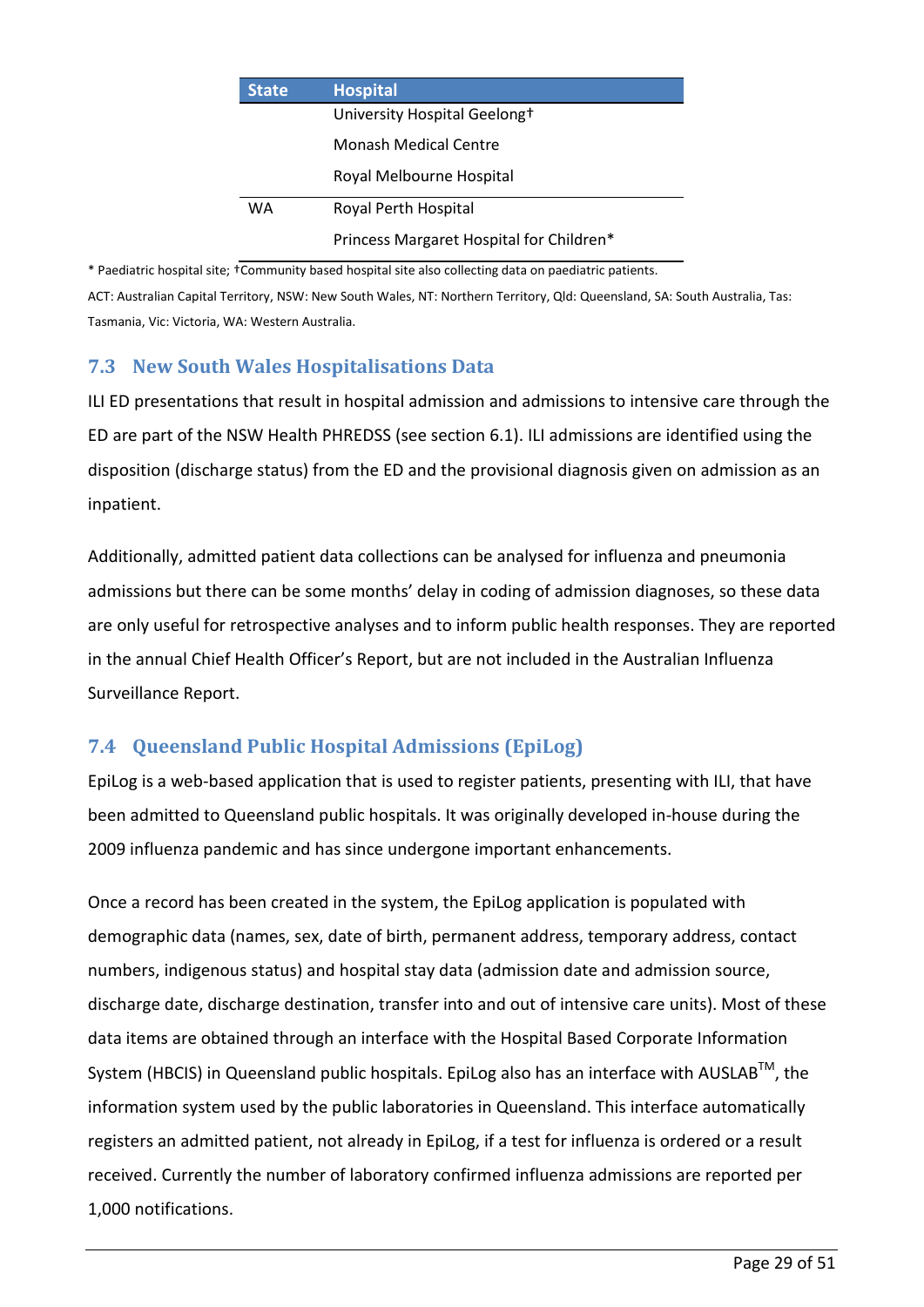When a HBCIS screen is filed, the HBCIS system generates and sends a message, containing patient and hospital stay related data, to a central system called e\*GATE. HBCIS generates a range of different message types including patient registration, demographic updates, admissions, discharges and transfers. e\*GATE forwards these messages to a central database (called ePADT), which maintains the patient demographics and a full history of the episodes and transfers during an inpatient stay. In this way, ePADT is kept up to date in near real-time with all changes made for patients in all HBCIS systems across the state.

When a patient's unit record number and hospital are entered into EpiLog, the application is able to automatically match these to the patient and hospital stay data in ePADT. The patient details in EpiLog come from ePADT and are updated within seconds of any changes in HBCIS. The AUSLAB<sup>TM</sup> interface automatically registers and/or updates patients' disease status based on electronic monitoring of influenza test requests and results.

The data in EpiLog can be searched using various combinations of data filters to edit records and produce data extracts for further analysis. In addition, a range of 'snap shot' reports with a date and time stamp can be produced. Summary data providing a profile of admission and occupancy by week are also available.

Data are reported weekly in the Queensland Health weekly influenza surveillance report<sup>[xii](#page-29-0)</sup> during the season and an aggregated dataset are also provided to the AGDH.

#### **7.5 Western Australia Hospitalisations Data**

#### **7.5.1 Emergency Department ILI admission data**

<span id="page-29-2"></span>As described in section 6.5, Western Australian hospitalisations are monitored for persons presenting with ILI to sentinel Emergency Departments. Data are provided weekly to the CDCD, and reported in the weekly Virus WAtch publication<sup>xiii</sup>, with graphical display throughout the year of the number and rate of hospital admission among ILI patients; and during winter, of the proportion of ILI patients admitted to sentinel hospitals who are subsequently confirmed to have influenza infection during that admission.

<u>.</u>

<span id="page-29-0"></span>xii [Queensland Statewide Weekly Influenza Surveillance Report](http://www.health.qld.gov.au/ph/cdb/sru_influenza.asp)

<span id="page-29-1"></span>

<sup>(</sup>http://www.health.qld.gov.au/ph/cdb/sru\_influenza.asp)<br>
<sup>xiii</sup> [Western Australia Virus WAtch](http://www.public.health.wa.gov.au/3/487/3/virus_watch_homepage.pm) (http://www.public.health.wa.gov.au/3/487/3/virus\_watch\_homepage.pm)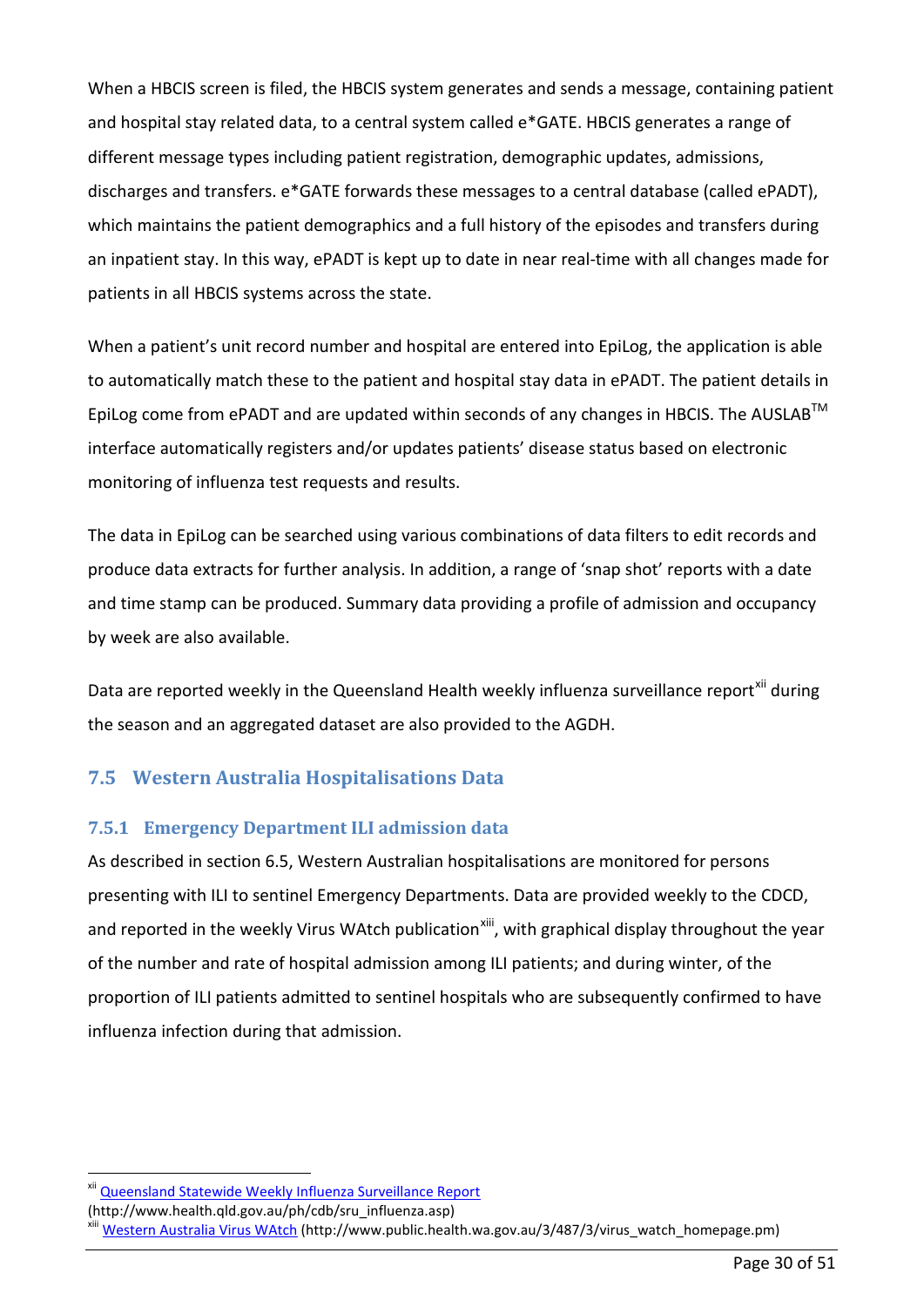#### **7.5.2 State-wide influenza hospitalisation data**

Since 2009, hospital admission data from all Western Australian public hospitals have been linked on a weekly basis to influenza notification data from the Western Australian Notifiable Infectious Diseases Database (WANIDD). This linkage allows identification of laboratory confirmed influenza cases that are hospitalised within one week preceding or following the date of collection of their positive influenza specimen. It is assumed that the influenza infection was responsible for, or at least contributed to, the need for hospitalisation. The linkage also allows identification of admissions to intensive care units and deaths among these hospitalised influenza cases. Information on hospitalisation and mortality is added to notification records for influenza cases in WANIDD. Additional information on admissions to private hospitals may be provided on the notification form when medical practitioners notify influenza cases, and these data are also added to WANIDD. However, hospitalisation data for the private sector is likely to be incomplete.

Summary hospitalisation data are published weekly during winter in Virus WAtch<sup>xiii</sup>, with graphical displays of the number and percentage of confirmed influenza cases admitted, with comparison to average levels in previous seasons, as well as the percentage of all admitted patients with a confirmed influenza infection.

#### **7.6 Australian Paediatric Surveillance Unit (APSU)**

The Australian Paediatric Surveillance Unit (APSU) is an active surveillance mechanism for prospective, national identification and study of children aged <15 years, newly diagnosed with uncommon conditions including rare infectious and vaccine preventable diseases, genetic disorders, child mental health problems, and rare injuries. [55](#page-49-9) APSU relies on monthly reporting by around 1,400 paediatricians and other child health clinicians. Clinicians reporting cases are asked to provide details about demographics, diagnosis, treatments and short-term outcomes. Over 80% of clinicians respond via e-mail and all negative and positive reports are logged into a database. The report card return rate has been maintained at over 90% over the last 20 years.

In response to several childhood deaths in 2007 and after establishing feasibility, severe complications of influenza was added to the APSU data collection. [56](#page-49-10) This proved useful during the 2009 pandemic as APSU was able to provide AGDH with information on children hospitalised with severe complications of influenza.<sup>[57](#page-49-11)</sup>

APSU reports cases of children hospitalised with severe complications of influenza to AGDH on a weekly basis between July and September each year. Key findings related to influenza are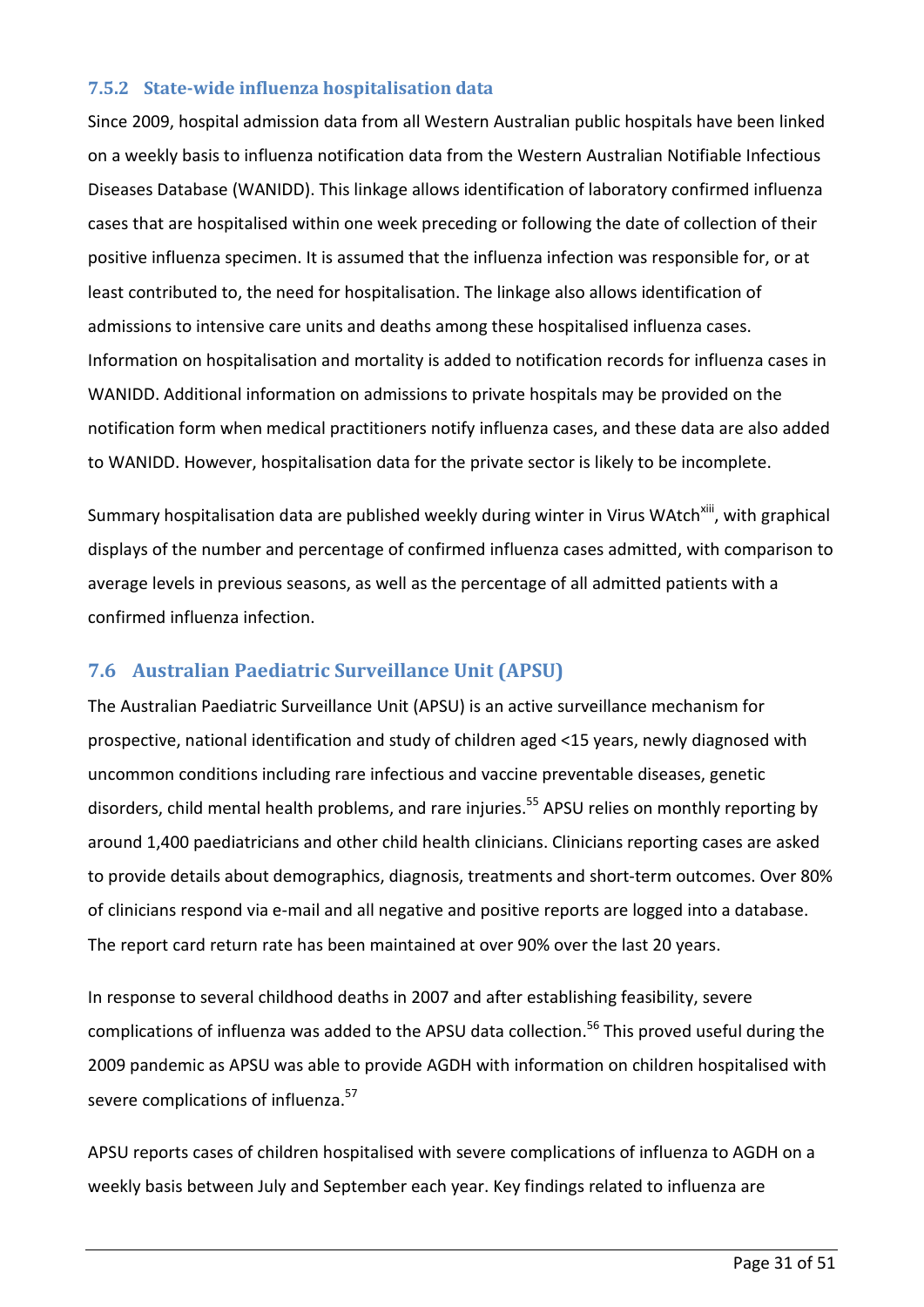reported in APSU's bi-annual reports and have been the subject of scholarly articles. There is, however, a time lag in reporting with the most recent available report being for 2009-2010.<sup>[xiv](#page-31-0)</sup>

## **7.7 Paediatric Active Enhanced Disease Surveillance (PAEDS)**

The Paediatric Active Enhanced Disease Surveillance (PAEDS) system was initiated in 2007 and is coordinated by APSU and the National Centre for Immunisation Research and Surveillance (NCIRS). The purpose of the system is to enhance existing public health surveillance for vaccinepreventable diseases in the paediatric population. The PAEDS system operates across five paediatric hospital sites nationally and currently conducts surveillance for: acute flaccid paralysis, intussusception, varicella and herpes zoster, pertussis, febrile seizures, acute childhood encephalitis. During the 2009 pandemic, active, prospective hospital-based surveillance for cases of laboratory confirmed influenza was performed at six tertiary and quaternary paediatric hospital sites national under the PAEDS model between 1 June and 30 September 2009. Data were collected using standardised protocols and included demographic characteristics, past medical history, influenza vaccination status, clinical course, complications, treatment and outcome.<sup>[58](#page-49-12)</sup>

From 2014 an influenza component of the system has been operational in two sites, the Children's Hospital at Westmead in Sydney and the Princess Margaret Hospital for Children in Perth, as an integrated component within the FluCAN project (see 7.2). Data collected from these two PAEDS sites are made available to national and jurisdictional health authorities in real time through a web-based line-listed database, with reports also issued weekly. The overall epidemiology of influenza, as well as vaccine effectiveness in adults and children are reported separately and published annually in the *Communicable Diseases Intelligence* journal as well as international journals.

# **7.8 Australian and New Zealand Intensive Care Society (ANZICS)**

<u>.</u>

Whilst not routine, data are also available in emergencies (such as pandemics) from research databases such as that maintained by the Australian and New Zealand Intensive Care Society (ANZICS). ANZICS is a specialist society of the Royal Australasian College of Physicians and the leading advocate on all intensive care related matters. ANZICS is active in research through its Clinical Trials Group and patient databases, including the Adult Patient Database, the Paediatric Intensive Care Registry and Critical Care Resources.

<span id="page-31-0"></span>xiv Australian Paediatric Surveillance Unit Biannual Reports: http://www.apsu.org.au/annual-reports/annual-reports/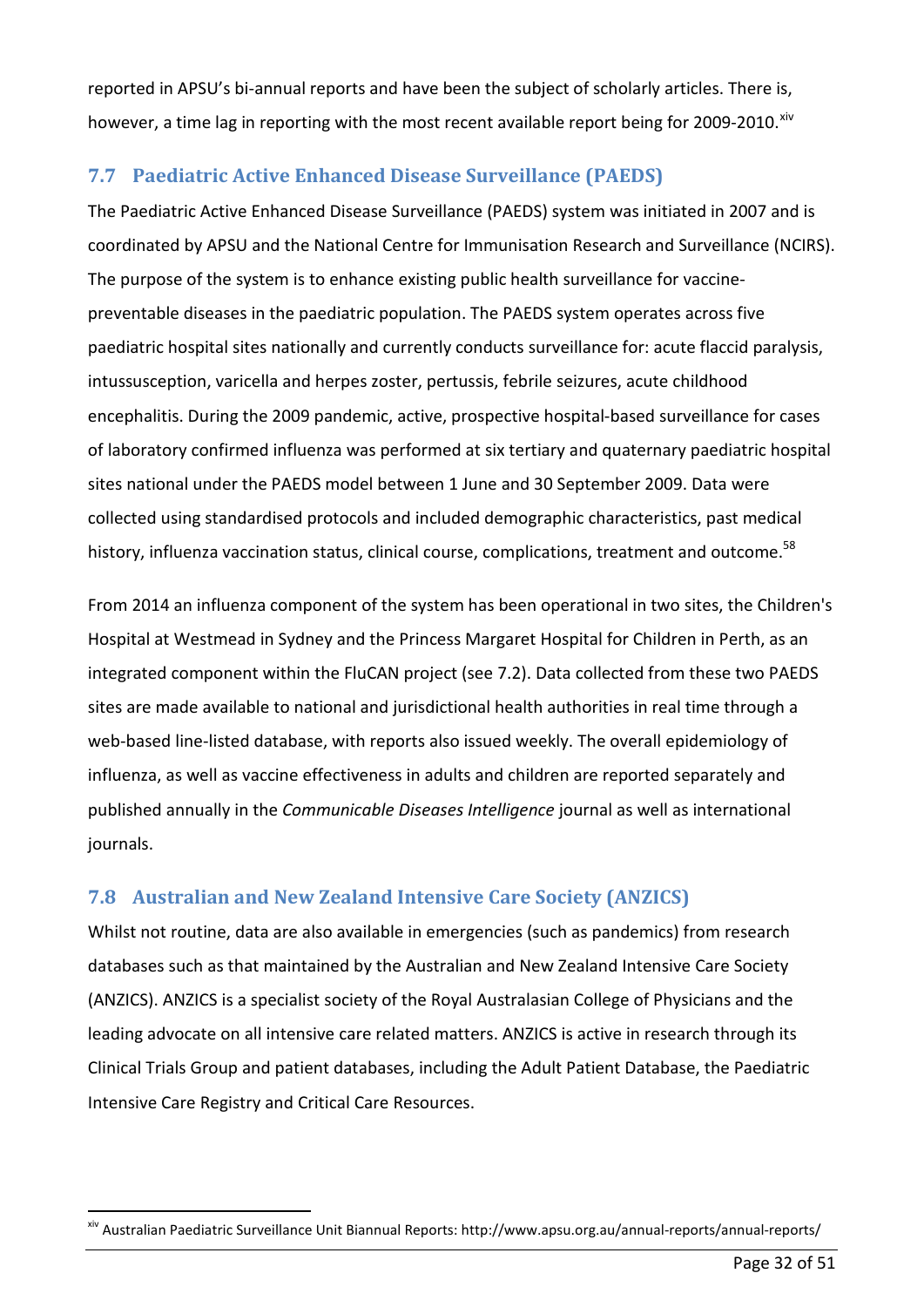During 2009 and 2010, ANZICS maintained a database of influenza admissions that was updated daily within their network of all ICUs across Australia and New Zealand.<sup>[59](#page-49-13)</sup> Data describing 88 variables were collected for each case, including demographic information (e.g. age in years, age in months, sex, ethnicity, state/territory where admission occurred), body mass index, height, weight, pregnancy, comorbidities (e.g. chronic medical condition, immunosuppression), influenza subtype, antiviral use, treatment interventions, discharge date, and outcome of hospitalisation (including death). Laboratory testing, generally by real-time RT-PCR, was performed by reference and local laboratories.<sup>[11](#page-46-11)</sup> The data generated by ANZICS were primarily for research and are not routinely reported to AGDH. This system still exists and, as demonstrated during 2009, could be activated during a pandemic. A minimal dataset of all ICU admissions (AORTIC software) is also maintained by ANZICS and is used for quality improvement and resource planning.

#### **7.9 Strengths and limitations of hospital surveillance**

Surveillance data for influenza and pneumonia-related hospitalisations are available from every jurisdiction. While some states, such as New South Wales and Queensland, have additional sources for this information, the introduction of FluCAN, with its use of standard case definitions, provides uniform national reporting of hospital data, with influenza status confirmed by PCR. Although many patients may no longer shed virus by the time they are hospitalised, confirmation of influenza status means that the specificity of case ascertainment is high.

Within the national notifications data on laboratory confirmed influenza that are reported to the NNDSS from states and territories, a field is available to record information on the hospitalisation status of the case. However, completeness of this field is low since ascertainment of hospitalisation requires follow-up for which influenza is not a high priority disease. However, as data linkages between systems continue to evolve, completeness and utility of this field may improve.

FluCAN has recently been expanded to include two paediatric hospitals, and several community based hospitals collecting data on paediatric patients, thus increasing its representation of the paediatric population.

Hospital admissions for influenza and pneumonia through EDs provide some information on community cases. While Queensland and Western Australia have the capacity to track patients through the public hospital system, it is currently not easy to track a patient's journey from community care (e.g. GP consultations) into the hospital system. This information would facilitate routine estimation of the risk of hospitalisation among patients with confirmed clinical disease.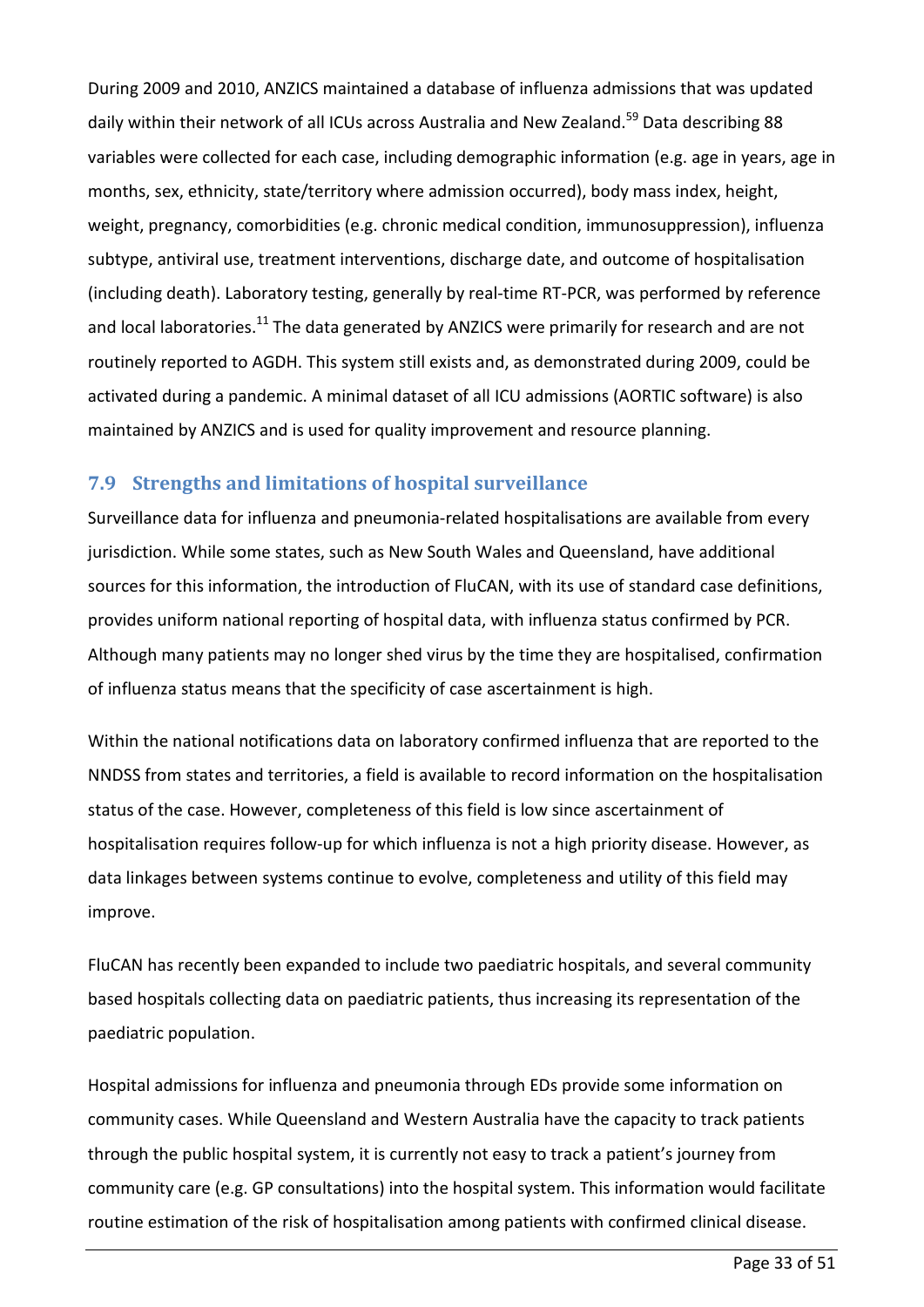The lack of denominator (i.e. source population) data is a major limitation of hospital-based surveillance in Australia. This precludes the calculation of incidence rates.

As part of the 2009 pandemic response, access to additional hospitalisation data sources, such as ANZICS, became available to inform specific aspects of the pandemic impact. There is a need to ensure awareness of these routinely collected or adaptable additional data sources, including an understanding of the benefits of the information they can provide and identification of the mechanisms to enable access during a pandemic or particularly severe influenza season.

#### <span id="page-33-0"></span>**8 Mortality surveillance**

As with hospital surveillance, influenza-related mortality surveillance provides an indication of the severity of a season. However, unlike hospital surveillance, mortality data coded by the Australian Bureau of Statistics for vital statistics reporting is not available in real-time and is therefore most useful for retrospective analyses of a season. In New South Wales, death registrations from the NSW Registry of Births, Deaths and Marriages are used for rapid statistical estimation of excess deaths during seasonal and pandemic influenza periods using time series analysis.<sup>[60](#page-49-14)</sup> Similar methods are used in the United States $61$  and Europe $62$ .

#### **8.1 Nationally Notified Influenza Associated Deaths**

Within the national notifications data on laboratory confirmed influenza that are reported to the NNDSS from states and territories, a field is available to record information on the mortality status of the case. Completeness of this field is low since ascertainment of mortality requires follow-up for which influenza is not a high priority disease. To improve the completeness of the died status field of notified cases, a range of variably applied methods have been employed by jurisdictional health departments. These methods include: cross-matching of notifications with local death registration data; reporting by doctors; linkage to hospitalisation records; and reporting of deaths detected by sentinel hospital surveillance systems to jurisdictional health departments. Current limitations to these methods include, the variability in the methods used to improve the completeness of the died status field; the timeliness to which the information is available; and the potential discrepancies in the methods applied to determine the relatedness of a death to an influenza notification.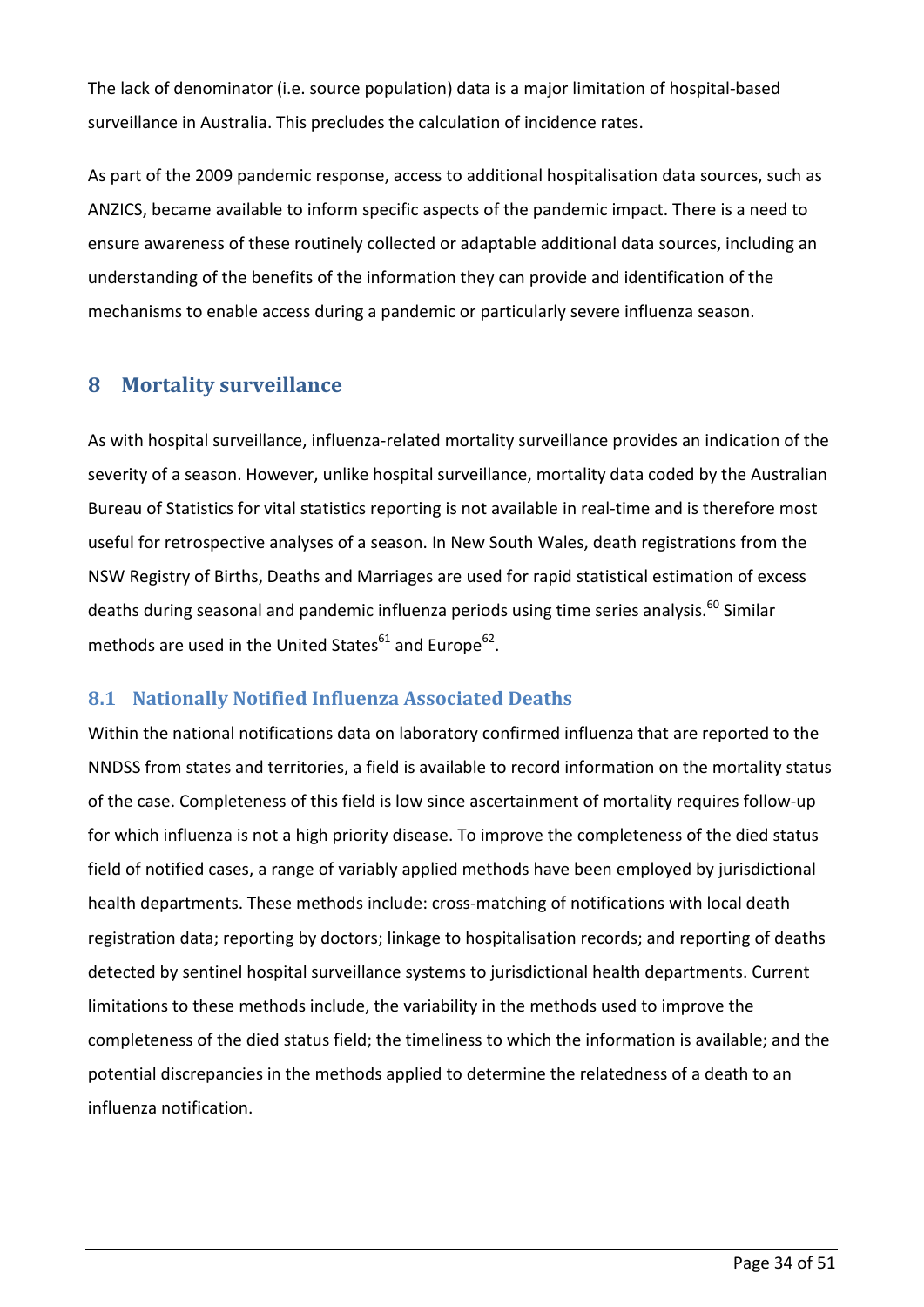#### **8.2 National death registration data**

Levels of influenza-related mortality can be estimated from national death registration data, compiled by the Australian Bureau of Statistics (ABS) from information provided by the state and territory Registrars of Births, Deaths and Marriages (BDM) and the National Coronial Information System. These data are coded using the ICD-10. An "underlying cause" of influenza and pneumonia (J10–J18) is utilised since mortality from a primary influenza infection is rare and most of the deaths attributed to influenza occur from complications including pneumonia, obstructive airway disease and sudden cardiac death. These data are published annually and are usually released within 12 to 18 months of collection.

#### **8.2.1 National Death Index**

The Australian Institute of Health and Welfare collects monthly death registration information from state and territory vital statistics registers. A pilot project in 2014 demonstrated the feasibility of applying the same time series methods used in New South Wales<sup>60</sup> (see Section 8.5) to estimate national all-cause excess mortality associated with influenza.

#### **8.3 Australian Capital Territory Births, Deaths and Marriages (BDM)**

Data regarding persons from the Australian Capital Territory (ACT) who died from any respiratory cause, as indicated by ICD codes on death certificates, are supplied by the Register of BDM fortnightly to ACT Health. Since 2013, mortality records have been cross-checked against influenza notification data to identify deaths associated with influenza. Records are checked by the ACT Health fortnightly during the influenza season and on an *ad hoc* basis outside this period.

#### **8.4 New South Wales Influenza and Pneumonia BDM**

Under New South Wales public health legislation, the Registrar of BDM is required to make death registry information available to the New South Wales Ministry of Health.<sup>60</sup> Data are transmitted daily and include an electronic copy of the death certificate for each death certified in New South Wales. The certificate includes a section describing the disease or condition directly leading to death, and any antecedent causes, co-morbid conditions, or other significant contributing conditions. Deaths are required to be certified within 7 days and registered within 75 days. In recent years, the median interval between the date of death and being available for analysis at the New South Wales Ministry of Health has been 17 days. Nearly all registrations are reported electronically by funeral directors. Deaths referred to a Coroner are registered but the text of the cause of death is not recorded until there has been a coronial determination, which can take some months or years.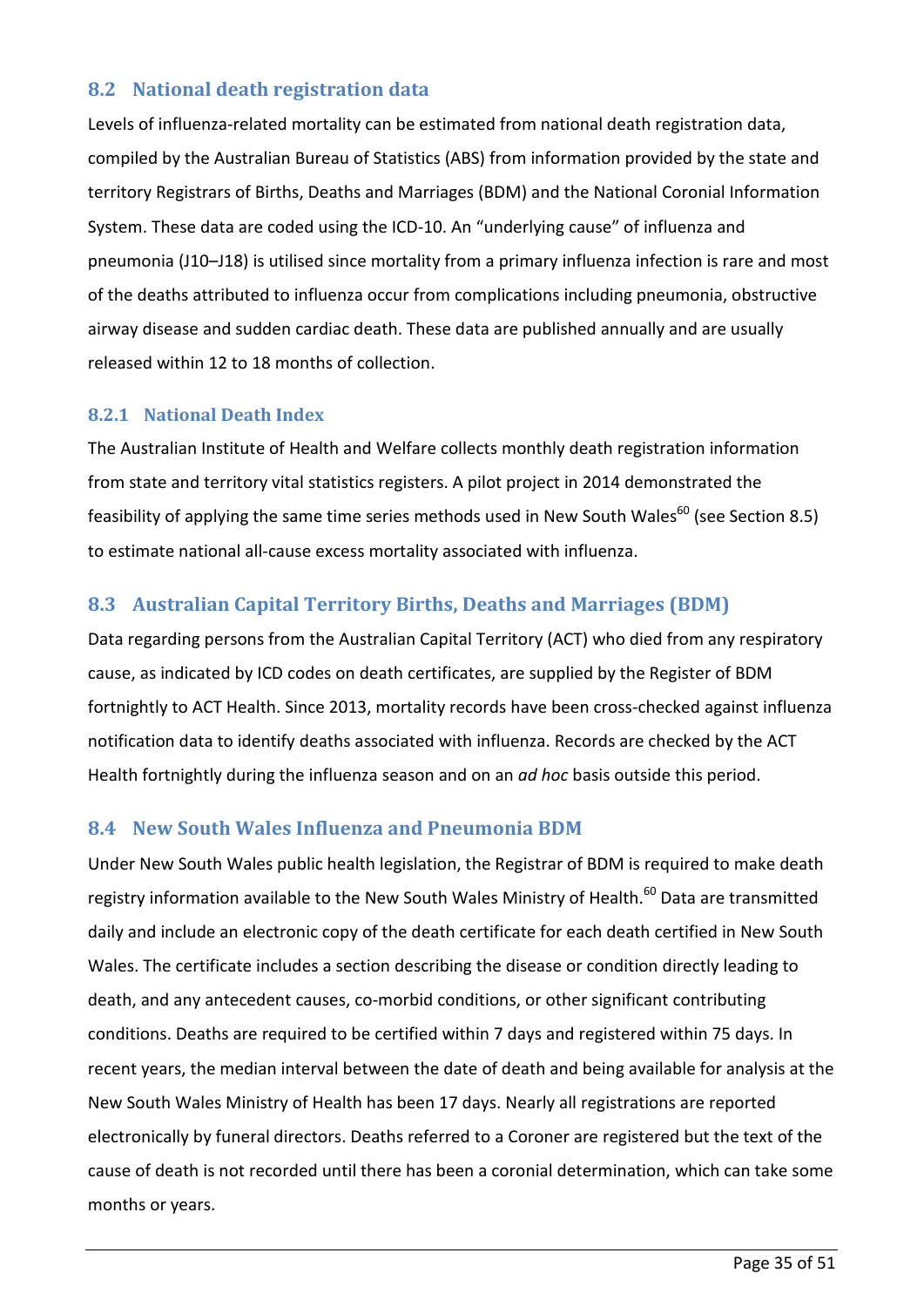The submitted data are scanned for the keywords 'pneumonia' and 'influenza' (and various misspellings) to generate a weekly count and population rate of deaths that mention pneumonia or influenza on the death certificate. All-cause death rates are produced as well because influenza epidemics can influence death rates from other underlying conditions. Weekly data for the current and five previous years (excluding epidemic years) are then fitted using a time-series regression model, based on the methods of Serfling.<sup>63</sup> The model is used to forecast expected seasonal behaviour for the current year. An empirically determined epidemic threshold is used to indicate above-seasonal death rates.<sup>64</sup> An example figure produced using this method appears in [Figure 3.](#page-35-0) The red line indicates expected activity, while the smooth black line represents the threshold of variation of usual activity (1.2 standard errors of prediction) from the time series model. Deaths in excess of this upper limit indicate unusually high activity.

These data are reported weekly for inclusion in the New South Wales weekly and monthly influenza epidemiology reports<sup>[xv](#page-35-1)</sup> and have been used in publications in peer-reviewed journals.



<span id="page-35-0"></span>**Figure 3. Rate of deaths classified as influenza and pneumonia per 100,000 New South Wales population from New South Wales Registered Death Certificates, 2010 to 2015.** 

<span id="page-35-1"></span>xv [New South Wales Influenza Epidemiology Report](http://www.health.nsw.gov.au/Infectious/Influenza/Pages/reports.aspx)

<u>.</u>

(http://www.health.nsw.gov.au/Infectious/Influenza/Pages/reports.aspx)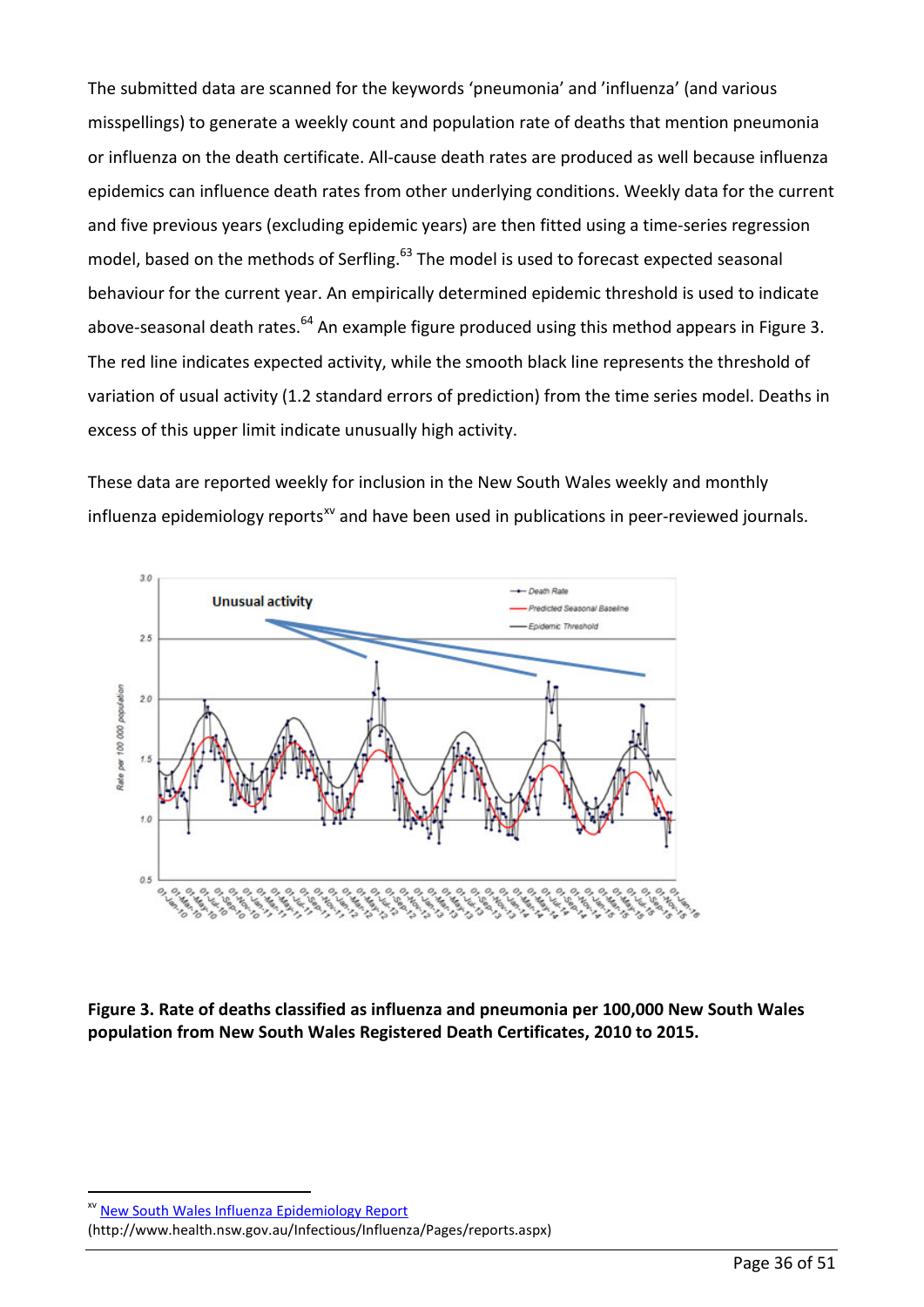#### **8.5 Northern Territory BDM**

Since December 2012, the Northern Territory has received monthly de-identified line listings of all pneumonia-related deaths. The data are provided by the registry custodians Promadis with the consent of Northern Territory BDM. The data are not identifiable and so are not linked to the laboratory confirmed cases of influenza. The extraction method is similar to that used by New South Wales but the data are still being tested and regular analysis has not commenced. Additionally, all Northern Territory laboratory confirmed cases are followed up to ascertain died status.

#### **8.6 South Australia BDM**

The South Australia Communicable Disease Control Branch (CDCB) of the South Australia Department for Health and Ageing routinely reviews records for death due to notifiable diseases, including influenza. The South Australian BDM Registration Office provides an electronic record of recent deaths to CDCB monthly. These data are reviewed for specific search terms within cause of death fields to identify death due to notifiable conditions. Mortality records have been crosschecked against influenza notification data to identify deaths associated with influenza.

#### **8.7 Western Australia mortality surveillance**

Deaths due to influenza are captured by two mechanisms in Western Australia, with information from both sources added to notification records in WANIDD, and subsequently transmitted to the NNDSS. Firstly, weekly linkage of influenza notification data with hospitalisation data allows identification of individuals who have died during an admission associated with an influenza infection, as described in section 7.5.2. Secondly, PathWest notifies CDCD of any cases detected through routine influenza testing of specimens collected during post mortem examinations, as described below (see Section 8.8.1). Whilst not reported routinely, these data allow timely monitoring of deaths directly associated with influenza infection, including comparison with previous seasons and association with features such as age and influenza virus type.

#### **8.7.1 Coronial death surveillance**

Following the detection of influenza A in three paediatric sudden deaths within several weeks in 2007, an enhanced microbiological surveillance of autopsy cases was commenced. Deaths referred to the state coroner, where the cause of death is unknown or an infectious aetiology is suspected, have respiratory tract samples collected for microbiological examination. PathWest performs all the microbiological investigations for the Western Australian State Mortuary and specimens are received by the microbiology laboratory without delay as the mortuary and microbiology services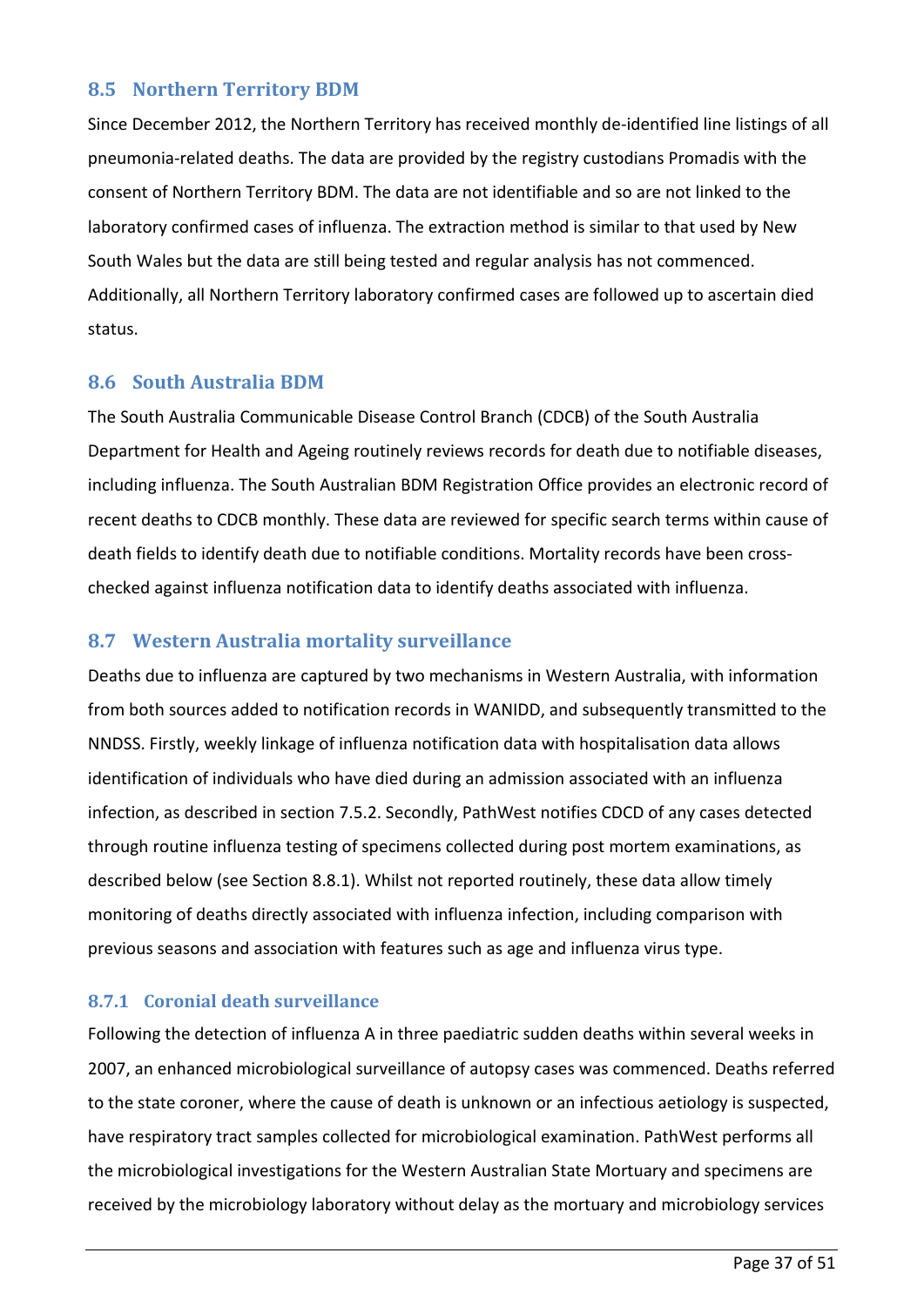are co-located. Virus PCR and culture are performed to detect the common respiratory viruses in children and adults, using standardised microbiological testing of autopsy cases. <sup>[65](#page-50-3)</sup>

PathWest conducted a review of post-mortem samples collected between July 2007 and June 2011 from 1,611 patients who died from an undetermined infectious disease or a suspected respiratory tract infection.<sup>[65](#page-50-3)</sup> Of 50 influenza virus infections detected post-mortem, only six had been identified prior to death. Whilst undertaken initially as a prospective study, PathWest has continued the routine PCR testing of selected coronial autopsies. Influenza-positive post-mortem samples are notified to Western Australian Department of Health and NNDSS in the usual way, and tissue samples are forwarded to the WHO CC for antigenic characterisation and antiviral resistance testing.

#### **8.8 Strengths and limitations of mortality surveillance**

Mortality surveillance for influenza can operate in several ways: notified laboratory confirmed influenza deaths, official coding of influenza deaths from national vital statistics reporting, or estimates of excess mortality associated with influenza epidemics using time series analysis. Many persons dying with an influenza-associated illness will not have been tested for influenza and will not appear in notified influenza deaths. Thus deaths coded as due to influenza in national statistics underestimate deaths with a prior or coincident influenza infection. [64](#page-50-2) The statistical time series approach may provide more realistic estimates of the impact of influenza but the approach does not allow for the attribution of any particular death to influenza.

As the majority of confirmed influenza reports are laboratory based, public health follow up of cases is required in order to determine the outcome of their infection. Therefore the mortality data available in NNDSS are unlikely to represent the true mortality impact associated with this disease. The work being undertaken by the Western Australia Department of Health as part of their autopsy surveillance system has improved the representation of mortality for Western Australia (see Section 8.8.1).

Timeliness is another challenge due to administrative processing intervals for registering deaths, recording causes of death and for official coding of causes of death. This is especially true for deaths which are the subject of review by the State or Territory Coroner as these cases may take several months. Timeliness is a critical objective in influenza surveillance especially during influenza epidemics where deaths can rise rapidly and peak early.<sup>[66](#page-50-4)</sup> If surveillance is to inform the epidemic response then it must be rapid.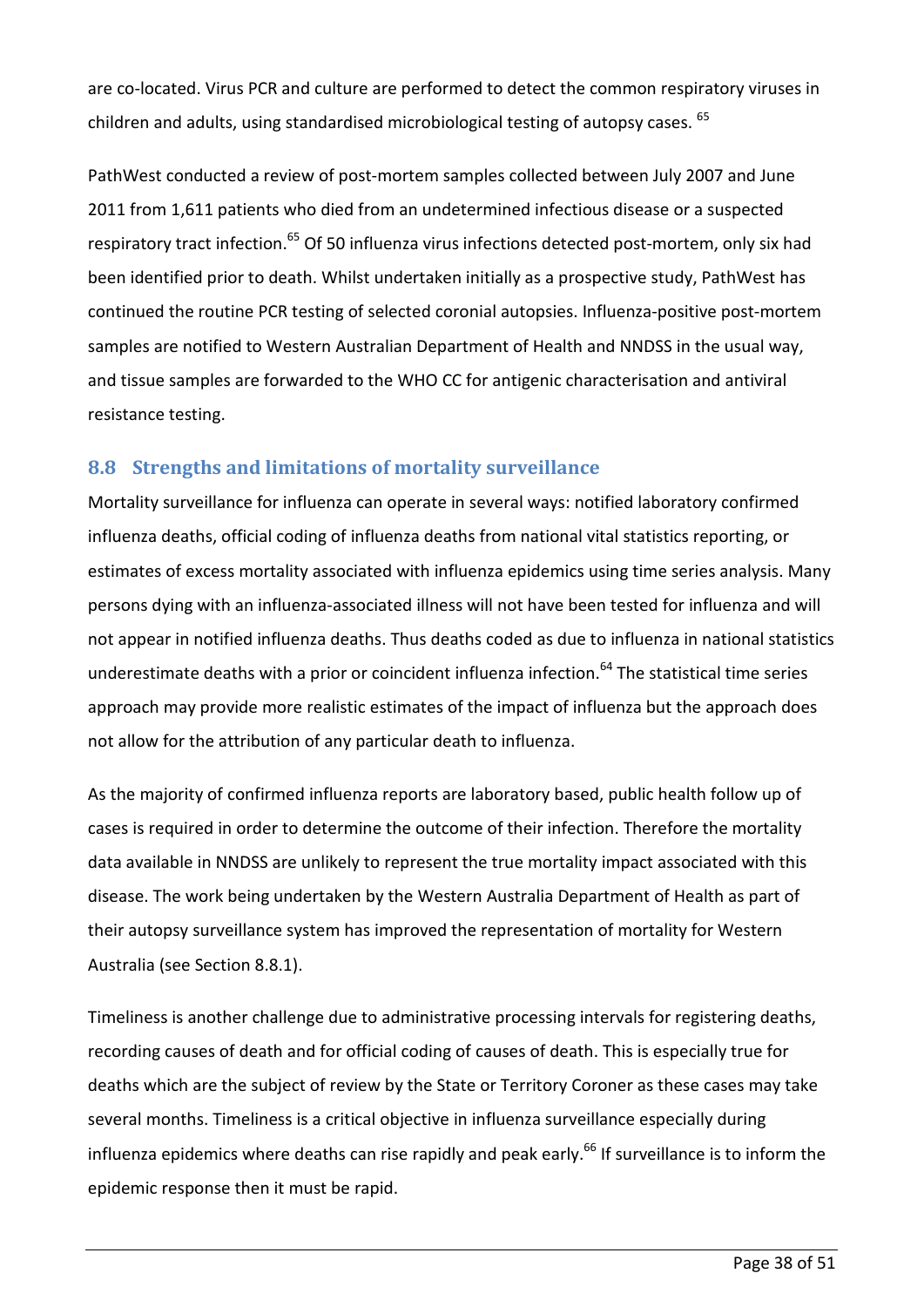There can be challenges for some jurisdictional health departments in accessing death data. While some jurisdictions currently access BDM data directly from their local registries, other jurisdictions (for example Victoria) do not have access to BDM data. BDM registries provide death data to the ABS. State and territory health departments can request coded data from the ABS. Although this information has limited utility in real-time surveillance given the typical two-year delay, it nevertheless provides a means for validation of mortality estimates that had been generated throughout the year (e.g. rapid estimates in New South Wales).

Whilst there is an opportunity for the public health follow-up of notifications of influenza to provide more timely indications of case mortality status, the resources involved in seeking this information severely outweigh the utility. In some jurisdictions, such as in the Northern Territory, interpretation of these data may be limited by small numbers.

Coroner's case surveillance may also represent an opportunity for more complete and timely information on the mortality status of cases. Testing of autopsy tissues could potentially improve the measurement of the impact of specific respiratory pathogens on mortality, particularly among younger and more often previously healthy populations compared to a hospital cohort. Testing of autopsy tissues could also help detect novel outbreaks and new serious disease threats.

#### <span id="page-38-0"></span>**9 Laboratory surveillance**

Laboratory surveillance provides ever increasing levels of detail about influenza; and encompasses virological, antigenic, genetic and antiviral drug resistance testing. Some types of laboratory surveillance are useful for developing baselines and thresholds to indicate the start, end and severity of the influenza season, while others are used to monitor antigenic drift and antiviral drug susceptibility.

#### **9.1 Laboratory Surveillance – per cent positive and subtyping**

#### **9.1.1 National Influenza Centres (NICs)**

National Influenza Centres (NICs) are part of the World Health Organization Global Influenza Surveillance and Response System (WHO GISRS). This network was established in 1952 to monitor the frequent changes in influenza viruses with the aim of reducing the impact of influenza through the use of vaccines containing currently circulating strains. NICs collect virus specimens, perform preliminary analysis and ship representative and unusual clinical specimens and isolated viruses to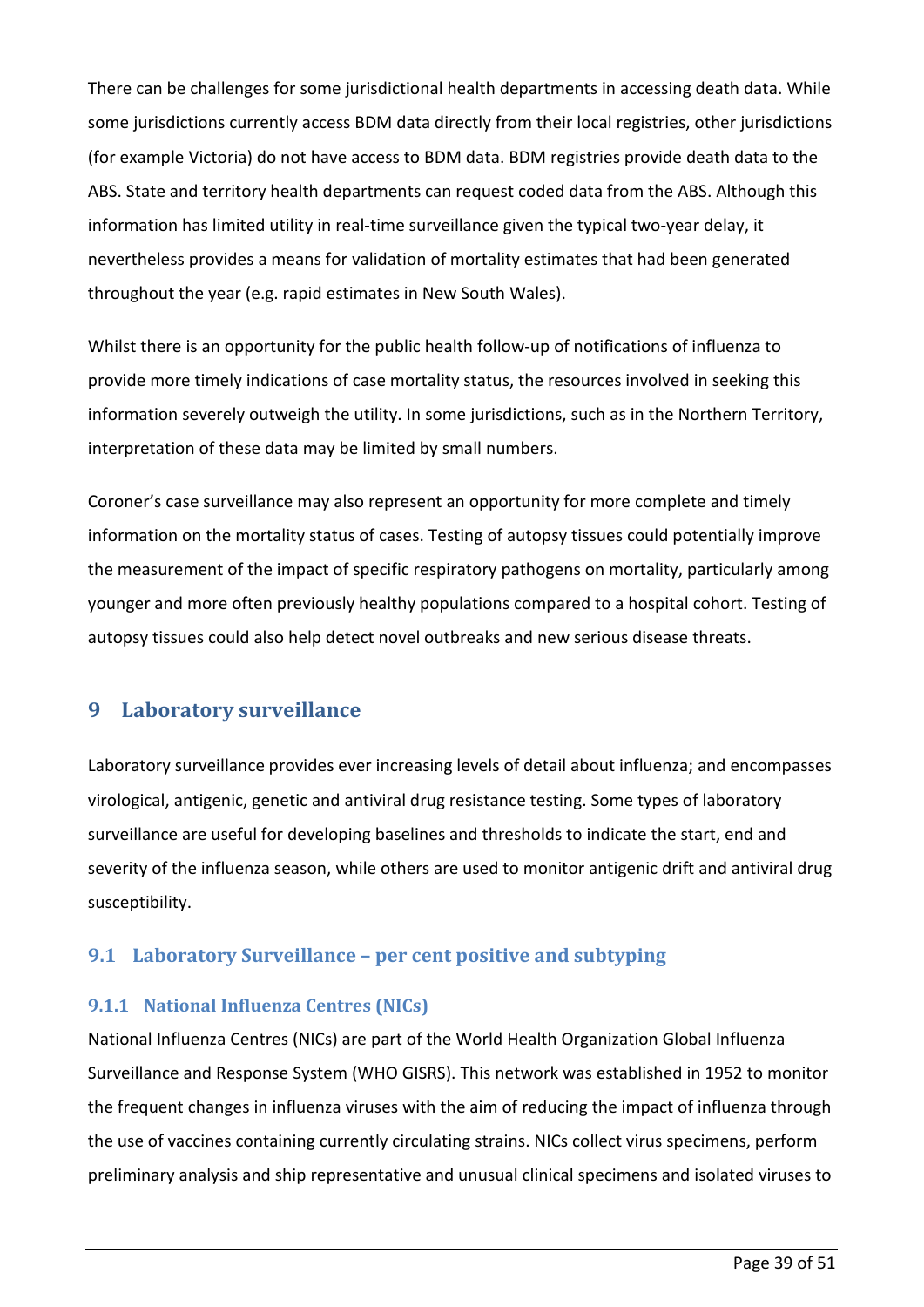WHO Collaborating Centres for advanced antigenic and genetic analysis (see 9.2). These Centres are national institutions designated by Ministries of Health and recognised by the WHO.

The NICs receive samples for respiratory virus testing from sites across their respective jurisdictions, and in some cases neighbouring jurisdictions. Testing for influenza is generally performed by RT-PCR using in-house primers which may be part of a panel of primers for several respiratory viruses. NICs are able to isolate viruses from clinical samples with original clinical samples and/or isolates forwarded to the WHO CC for further analysis (see 9.2). Each of the NICs report the proportion of specimens positive for influenza among all samples received for respiratory virus testing, as well as providing influenza A subtyping data to inform interpretations of the broader unsubtyped influenza A virus fraction in the notifications dataset. The NICs and other public laboratories are part of the Public Health Laboratory Network (PHLN), an AGDH committee that monitors laboratory issues related to influenza and other diseases.

Australia has three NICs: PathWest; the Institute of Clinical Pathology and Medical Research (ICPMR); and Victorian Infectious Diseases Reference Laboratory (VIDRL).

PathWest conducts around 80% of respiratory virus testing and all respiratory serological testing in Western Australia, including SPN(WA) and WAIVE surveillance samples, and considers that data provided is reasonably representative of the viruses circulating in Western Australia. Prior to 2009, nucleic acid detection tests for influenza were performed exclusively by PathWest after which limited testing has been performed in private sector laboratories. Influenza gene positive samples are routinely referred to PathWest for subtyping, so that nearly all influenza positive patients are recorded by PathWest. Nucleic acid detection tests for respiratory viruses other than influenza are only performed at PathWest while antigen detection by immunofluorescence is performed more widely. Samples positive for influenza A are routinely referred to PathWest for subtyping, but samples positive for influenza B and other respiratory viruses may not be.<sup>[65](#page-50-3)</sup>

ICPMR is the main public health microbiology laboratory for New South Wales. As a reference laboratory, it performs follow-up testing for other labs and undertakes primary testing for the Westmead Hospital, as well as for other hospitals in the Pathology West network (which covers about 70% of the land area of New South Wales). Samples received are likely to disproportionately represent cases among children and the elderly presenting to EDs.

VIDRL receives samples from some hospitals and local GPs and performs all testing for the VicSPIN in Victoria. Viruses tested at VIDRL are considered to be fairly representative of circulating viruses,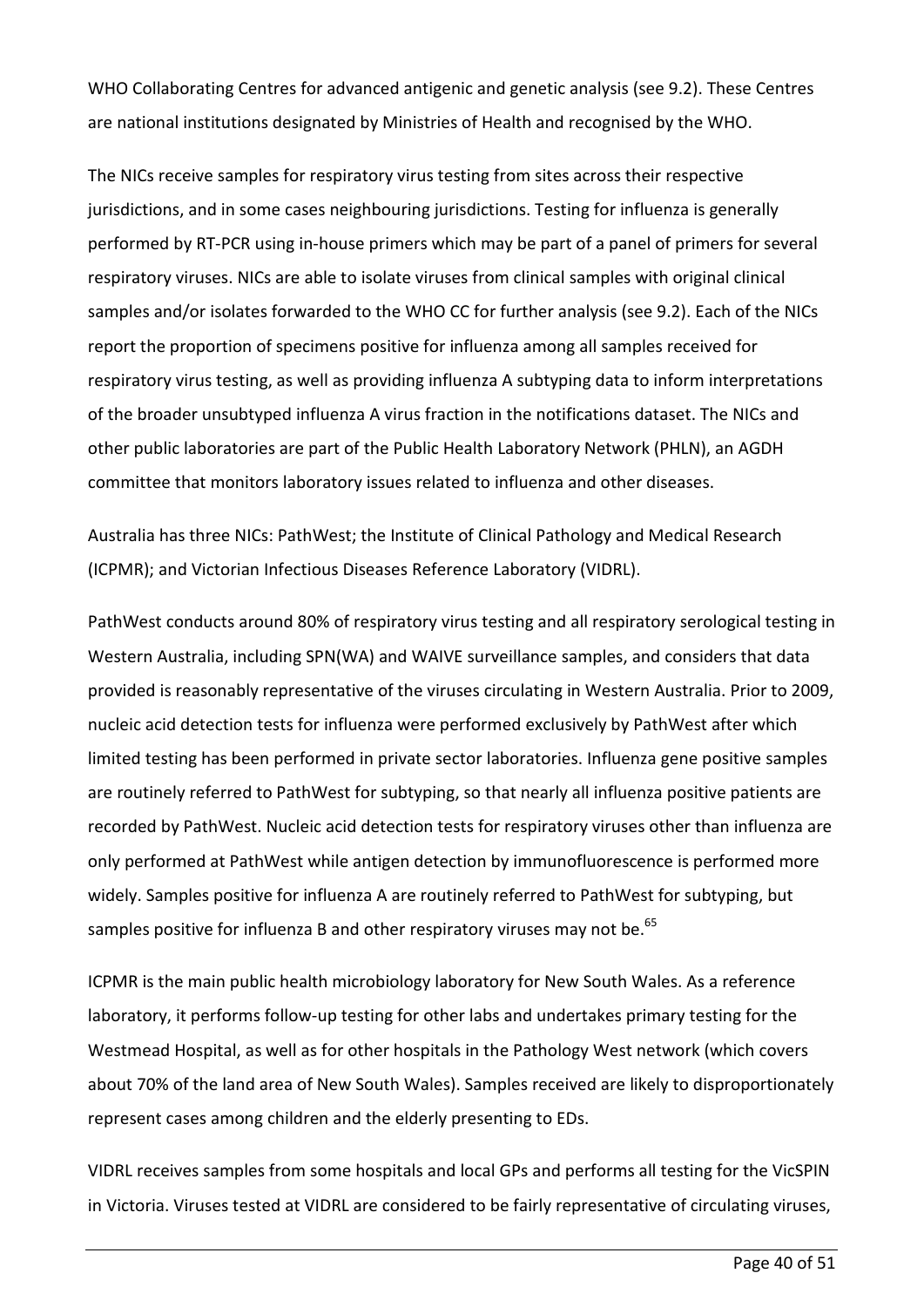though this has not been empirically measured. Although VIDRL used to be responsible for a majority of influenza testing for the state, since Medicare billing for influenza testing was introduced in 2009, the volume of influenza testing performed by VIDRL has reduced substantially and the proportion of testing performed there of all testing in Victoria is uncertain.

#### **9.1.2 Tasmania**

In Tasmania, PCR test counts are collected state-wide from public and private laboratories. There are only two laboratories performing influenza tests: one private laboratory and the Royal Hobart Hospital (RHH). For the private tests, an automatic extract of the total number of PCR influenza tests performed in each 7-day period is emailed to the Tasmanian Department of Health and Human Services; this provides the denominator for proportion positive calculations. Positive samples are notified within 5 days and form the numerator. This laboratory provides the influenza type only.

RHH also provide a weekly line list of all influenza PCR tests done, and notifications are made daily. The laboratory performs subtype testing of influenza A samples. The population seen at RHH includes its own patients as well as patients seen at other public hospitals. All testing is by multiplex PCR, which permits evaluation of the circulation of a number of respiratory viruses. Samples from the north and north-west of the state are transported in virus transport medium, making them suitable for shipping to the WHO CC for further testing.

#### **9.1.3 Queensland**

Queensland Health receives timely electronic notifications of influenza from public sector laboratories and the two major private pathology services, which together represent around 95% of all influenza notifications for the state. The remaining 5% are provided by other means such as fax, email or regular post.

PCR testing is widely used and routinely provides data on virus type only. Some diagnostic serological testing also occurs in some laboratories. A sample of PCR positive influenza specimens is forwarded for subtyping (influenza A) or lineage determination (influenza B), to the public health virology laboratory located within the Queensland Health Forensic and Scientific Services. Some subtyping may also be done at the Pathology Queensland laboratory located at the Royal Brisbane and Women's Hospital. Subtyping may be undertaken on 20 – 40% of influenza A notifications in a given season. The results are transferred electronically to the relevant notifications which already exist in the notifiable conditions register. Virus isolates, along with some of the original clinical specimen, are sent to WHO CC for further testing.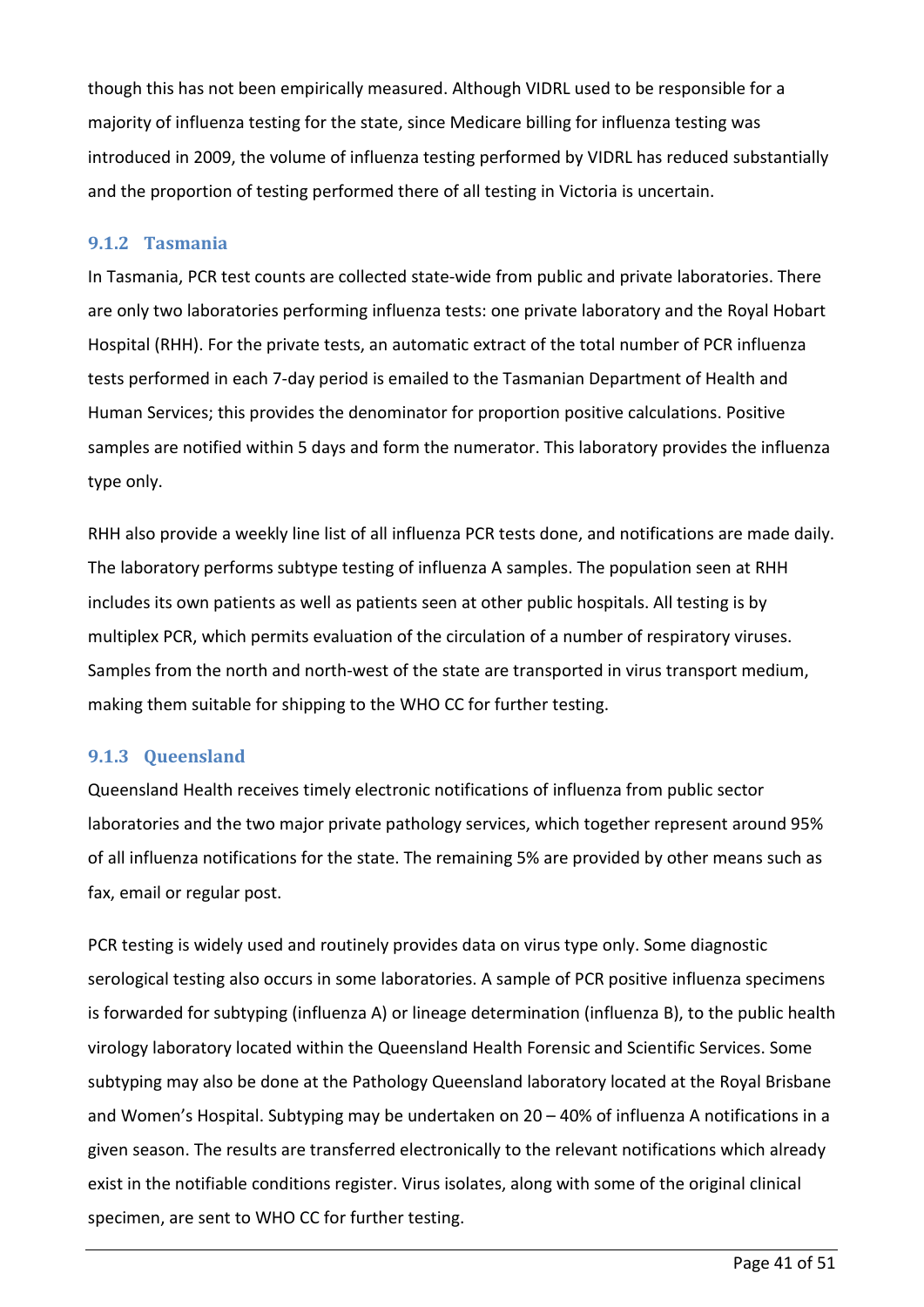Line listed influenza test data are extracted weekly from the public laboratory system database,  $AUSLAB<sup>TM</sup>$ , year round. The data include a unique specimen number, basic demographic elements and results for influenza tests as well as the non-notifiable pathogens respiratory syncytial virus, human metapneumovirus, adenovirus and parainfluenza viruses. These data are used to estimate the percentage of influenza tests that are positive and are published in a weekly report during the season.<sup>[xvi](#page-41-0)</sup> Summary percentage positive data are also available from two private laboratories.

#### **9.1.4 New South Wales**

In 2015, sentinel laboratory surveillance for influenza and other respiratory viruses was conducted at twelve public and private sentinel laboratory sites, including 2 reference laboratories. Laboratories report on the number of positive influenza results, including subtyping information, and respiratory tests undertaken. These data have included point-of-care test results since 2012, but exclude serological diagnoses. Data are submitted weekly throughout the year to the Communicable Disease Branch of NSW Health via email, fax or an online database.

These data are reported weekly for inclusion in the New South Wales weekly and monthly influenza epidemiology reports<sup>xvii</sup>.

#### **9.2 WHO Collaborating Centre for Reference and Research on Influenza**

The WHO Collaborating Centre for Reference and Research on Influenza (WHO CC) at VIDRL in Melbourne is part of GISRS. Together with WHO Collaborating Centres in Atlanta, Beijing, London and Tokyo, the WHO CC is responsible for analysing influenza viruses currently circulating in the human population globally. Twice a year (once each for the northern and southern hemispheres) the WHO makes recommendations on suitable influenza strains to be included in the next seasonal vaccine based on data and advice from the five Collaborating Centres and other experts.

Throughout the year, the WHO CC receives influenza virus samples from NICs, public health laboratories and private laboratories in Australia and abroad. Samples are received as original clinical samples or isolates that have been grown in cell culture. Every submitted sample that arrives at the Centre is first inoculated into cell culture to obtain or expand a virus isolate. Isolates are then analysed by haemagglutination inhibition assay to determine their antigenic similarity to the strain included in the vaccine and other circulating strains. A selection of viruses also undergoes gene sequencing of the HA and NA to assess the genetic diversity of submitted viruses

1

<span id="page-41-0"></span>xvi [Queensland Health Statewide Weekly Influenza Surveillance Report](https://www.health.qld.gov.au/clinical-practice/guidelines-procedures/diseases-infection/surveillance/reports/flu/default.asp) (https://www.health.qld.gov.au/clinical-practice/guidelines-procedures/diseases-infection/surveillance/reports/flu/default.asp)<br><sup>xvii</sup> [New South Wales Influenza Epidemiology Report](http://www.health.nsw.gov.au/Infectious/Influenza/Pages/reports.aspx)

<span id="page-41-1"></span><sup>(</sup>http://www.health.nsw.gov.au/Infectious/Influenza/Pages/reports.aspx)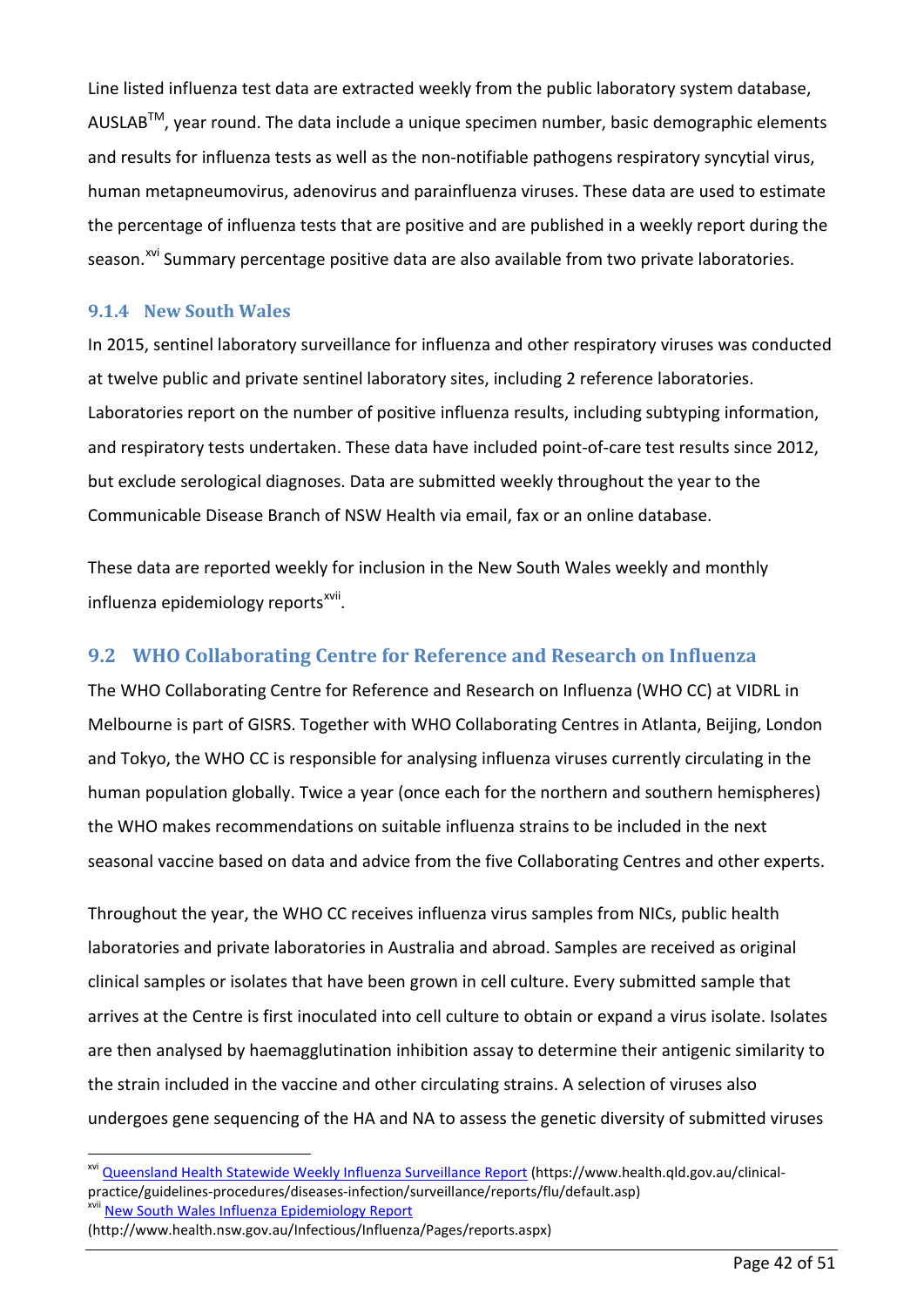and to determine the genetic basis of antigenic changes. Finally, all viruses are tested for sensitivity to neuraminidase inhibitors in vitro, a proxy measure of clinical antiviral resistance. The WHO CC is also the only primary reference laboratory in the country for the identification of new strains of the virus, derivation of virus isolates suitable for vaccine production and for routine determination of the subtype of the neuraminidase of influenza A viruses and the lineage of influenza B viruses.

The virological surveillance data generated by the WHO CC are primarily used to inform vaccine recommendations by WHO and the Australian Influenza Vaccine Committee (AIVC) and to help health departments understand whether the viruses circulating are well matched to the vaccine. Analysis of Australian samples is reported to AGDH weekly during the influenza season and fortnightly at other times. Data are also reported in an annual report to the Commonwealth. The WHO CC has an active research program and provides antigenic and genetic information that aids interpretation of other systems, such as vaccine effectiveness estimates.

#### **9.3 Strengths and limitations of laboratory surveillance**

The number of influenza PCR tests performed provides a further indicator of respiratory illness. This measure depends on the rate of presentation with respiratory disease, and the testing behaviour of doctors. Most jurisdictions receive regular reports from laboratories in their respective state or territory on the per cent positive, while others may access this information on an *ad hoc* basis.

Since 2009 when influenza testing was assigned a billable Medicare number, the number of laboratories able to perform influenza testing has increased remarkably and a range of commercial kits for influenza typing by RT-PCR have become available. As required by law and described in section 3, these laboratories report influenza-positive cases to state and territory health departments, who then forward the notification data to the NNDSS. In general, reports include the influenza type and may include a subtype if type A. Testing performed using a commercial antigen detection kit typically tests for influenza A but cannot identify subtypes. Only those laboratories using in-house PCR assays (e.g. NICs, reference laboratories and some other larger public and private laboratories) and/or tissue culture can provide subtype data. In some cases, such as in Queensland, a sample of unsubtyped influenza A viruses are sent by private laboratories to the public health laboratory for subtyping. Serological testing is also undertaken by public reference laboratories and some other large public and private laboratories. Certain serological testing methods (e.g. the complement fixation test) only identify the virus type while others (e.g.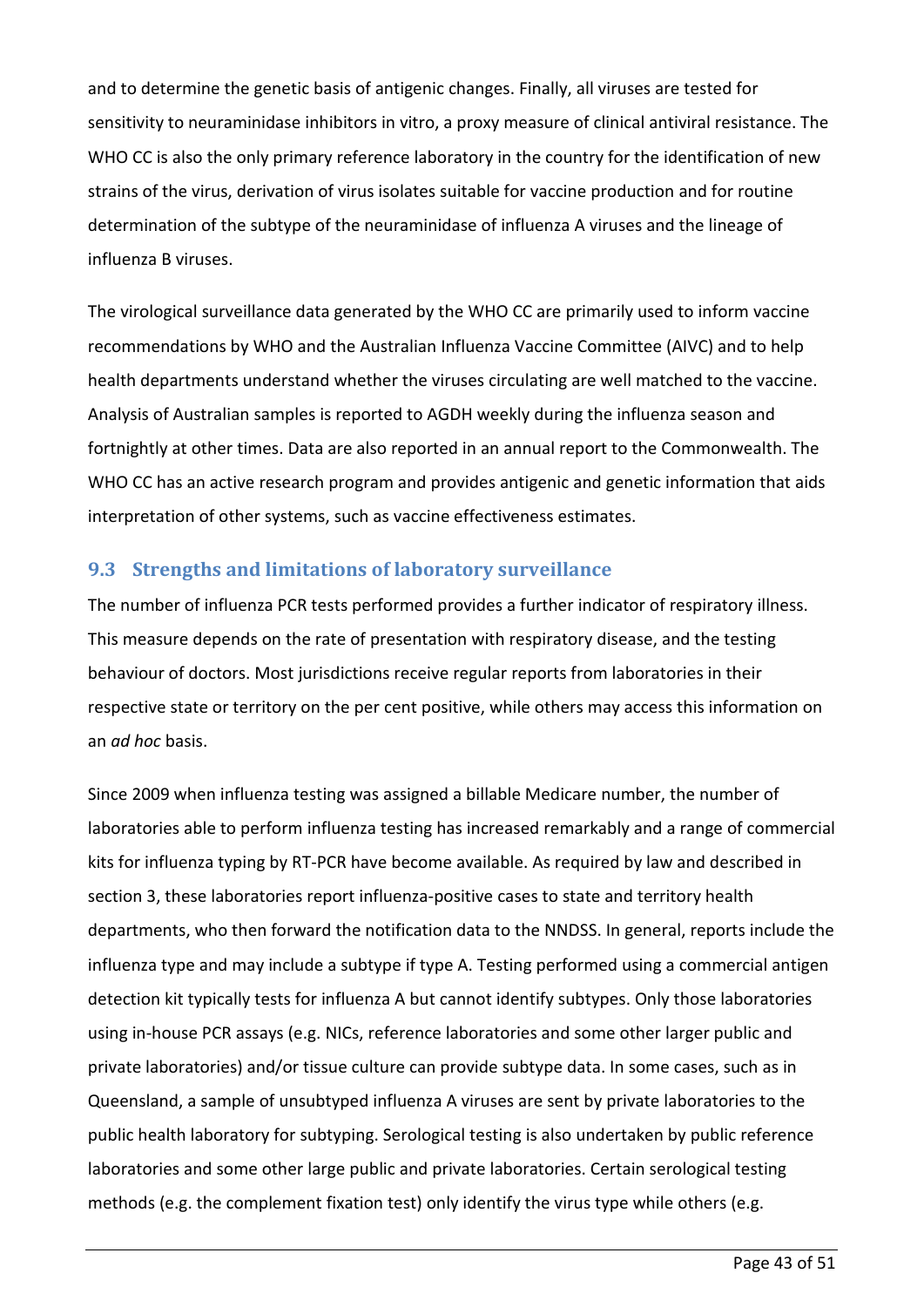haemagglutination inhibition and microneutralisation assays) can identify subtypes. Thus, there is variable reporting of subtypes across jurisdictions. Samples sent to the WHO CC will generally lead to a subtype and a lineage, for influenza A and B respectively. This information is communicated back to the originating laboratory where it can be used to update subtype information in health department records. However, this is not possible in some jurisdictions. Moreover, there are delays in this process, meaning the reporting of subtypes to AGDH is not timely.

Another limitation is the representativeness of the samples tested. The sample of patients from which swabs are taken is certainly biased and virological data generated from such samples may be a biased representation of the viruses circulating. Thus, in a year with a mixed representation of strains that cause severe and mild disease, laboratory data are likely to over-report the strains that cause severe disease or were isolated from patients with atypical presentation. This might happen, for example, if both A(H3N2) and B viruses are circulating; laboratory data might show that A(H3N2) is predominant, when in fact it is only predominant in severe cases. This may not be a problem in practice, however, if health system preparedness is primarily geared towards treating severe disease.

#### <span id="page-43-0"></span>**10 Conclusion**

Australia's National Influenza Surveillance Scheme provides timely and accurate syndromic and laboratory surveillance of influenza from the community through to hospitalisation and death. Limitations of its surveillance systems must be taken into consideration when interpreting their outputs [\(Table 5\)](#page-44-0). Components of the scheme combine to inform control measures to lessen the burden of influenza in the Australian community and ensure that decision makers have access to the best available and timely information on which to base their decisions.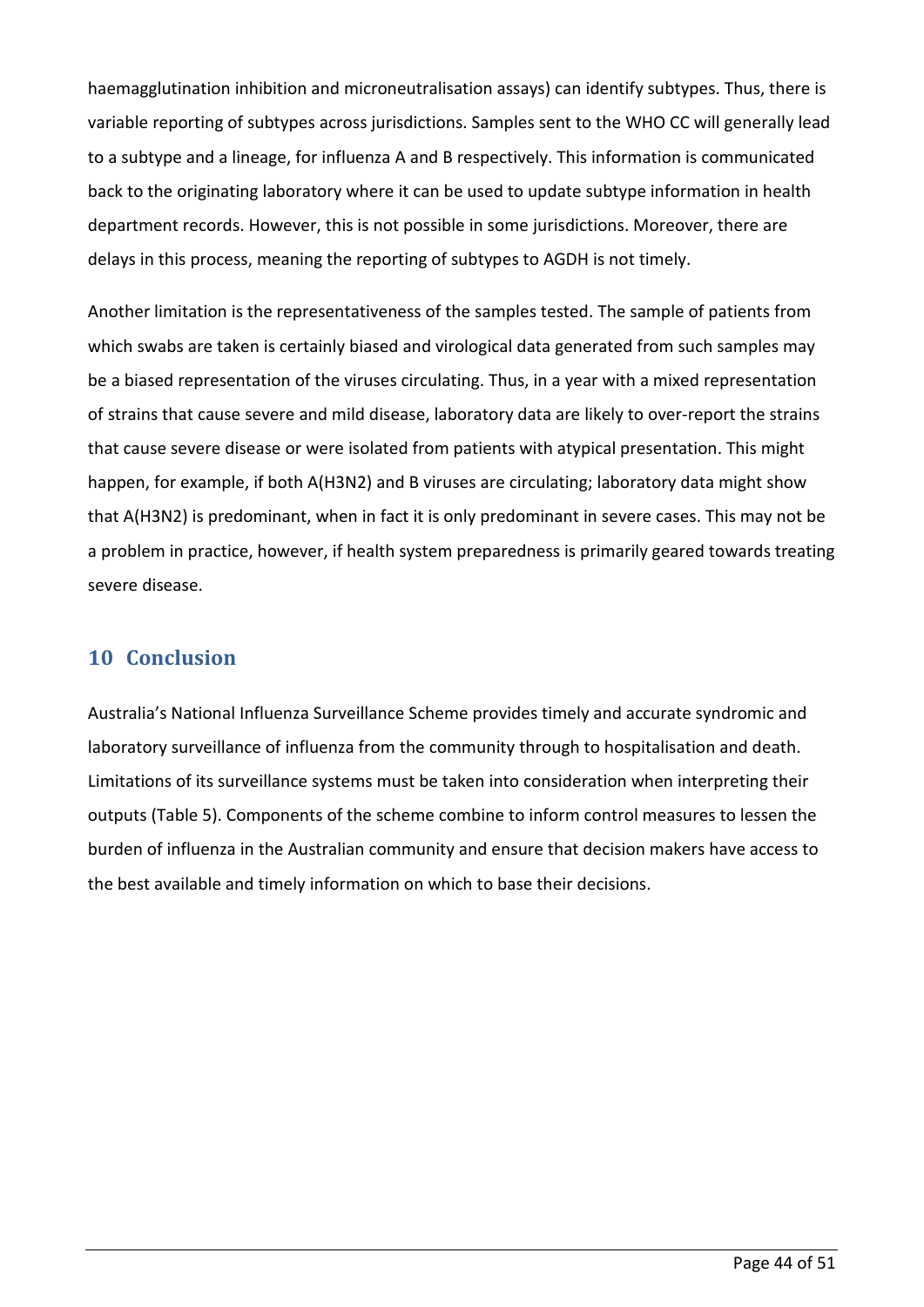#### **Table 5. Summary of the National Influenza Surveillance Scheme goals and gaps, 2015**

<span id="page-44-0"></span>

|                                                                                                                      | Aspect of influenza activity surveillance |                           |           |              |                           |                  |            |                                                                                                                                                                |
|----------------------------------------------------------------------------------------------------------------------|-------------------------------------------|---------------------------|-----------|--------------|---------------------------|------------------|------------|----------------------------------------------------------------------------------------------------------------------------------------------------------------|
| <b>Core objectives:</b>                                                                                              | <b>Notifications</b>                      | <b>Community</b>          | <b>GP</b> | <b>ED</b>    | <b>Hospital</b>           | <b>Mortality</b> | Laboratory | <b>Gaps</b>                                                                                                                                                    |
| Ensure the early detection of influenza<br>epidemics                                                                 | X                                         | X                         | X         | X            | X                         |                  | X          | Incomplete coverage of surveillance system data for all aspects of<br>influenza activity across jurisdictions.                                                 |
|                                                                                                                      |                                           |                           |           |              |                           |                  |            | Variation of case definitions within and among some aspects of influenza<br>activity surveillance.                                                             |
| Trigger public health prevention and                                                                                 | X                                         |                           |           | $\mathsf{X}$ | X                         | X                | X          | Limited sustainability of some current influenza surveillance activities.                                                                                      |
| control activities                                                                                                   |                                           |                           |           |              |                           |                  |            | Current systems do not provide or utilise common baseline and<br>threshold definitions.                                                                        |
| - Thresholds for interventions                                                                                       | X                                         |                           | X         | X            | $\boldsymbol{\mathsf{X}}$ | X                |            | Current systems do not provide or utilise common baseline and<br>thresholds.                                                                                   |
|                                                                                                                      |                                           |                           |           |              |                           |                  |            | Surveillance data are vulnerable to various biases.                                                                                                            |
| - Understand healthcare system<br>response capacity                                                                  |                                           |                           |           | X            | $\boldsymbol{\mathsf{X}}$ |                  | X          | Healthcare system resource capacity is not currently monitored in<br>relation to influenza surges in a systematic manner.                                      |
| Characterise the epidemic                                                                                            | X                                         | X                         | X         | X            | X                         | $\mathsf{X}$     | X          | Lack of denominator data limits comparisons across seasons and<br>jurisdictions.                                                                               |
|                                                                                                                      |                                           |                           |           |              |                           |                  |            | Unknown biases in the influenza surveillance data.                                                                                                             |
|                                                                                                                      |                                           |                           |           |              |                           |                  |            | Variation among case definitions within and among aspects of influenza<br>activity surveillance.                                                               |
| - Identification of risk groups                                                                                      |                                           |                           | X         | X            | X                         | X                |            | Different data collected among surveillance systems.                                                                                                           |
| - Identification of disease severity                                                                                 |                                           |                           | X         | X            | X                         | X                |            | Severity measured by type of presentation.                                                                                                                     |
|                                                                                                                      |                                           |                           |           |              |                           |                  |            | Incomplete coverage of surveillance system data for all aspects of<br>influenza activity across jurisdictions.                                                 |
| Estimate the impact of the epidemic                                                                                  | $\mathsf{X}$                              | $\boldsymbol{\mathsf{X}}$ | X         | $\mathsf{x}$ | $\mathsf{x}$              | $\mathsf{X}$     | X          | Opportunities exist within existing systems to measure public health<br>intervention effectiveness; however there are inconsistencies in their<br>approach.    |
| Characterise the circulating viruses to<br>inform vaccine virus selection and<br>effectives of antiviral medications |                                           |                           |           |              |                           |                  | X          | Limited understanding of the representativeness of viruses and whether<br>samples received at the WHOCCRRI are truly representative of circulating<br>viruses. |
| Ensure surveillance system capability<br>and capacity to meet pandemic<br>requirements                               | X                                         | X                         | X         | X            | X                         | X                | X          | Surveillance protocols, in addition to seasonal approaches, are required<br>to support pandemic preparedness.                                                  |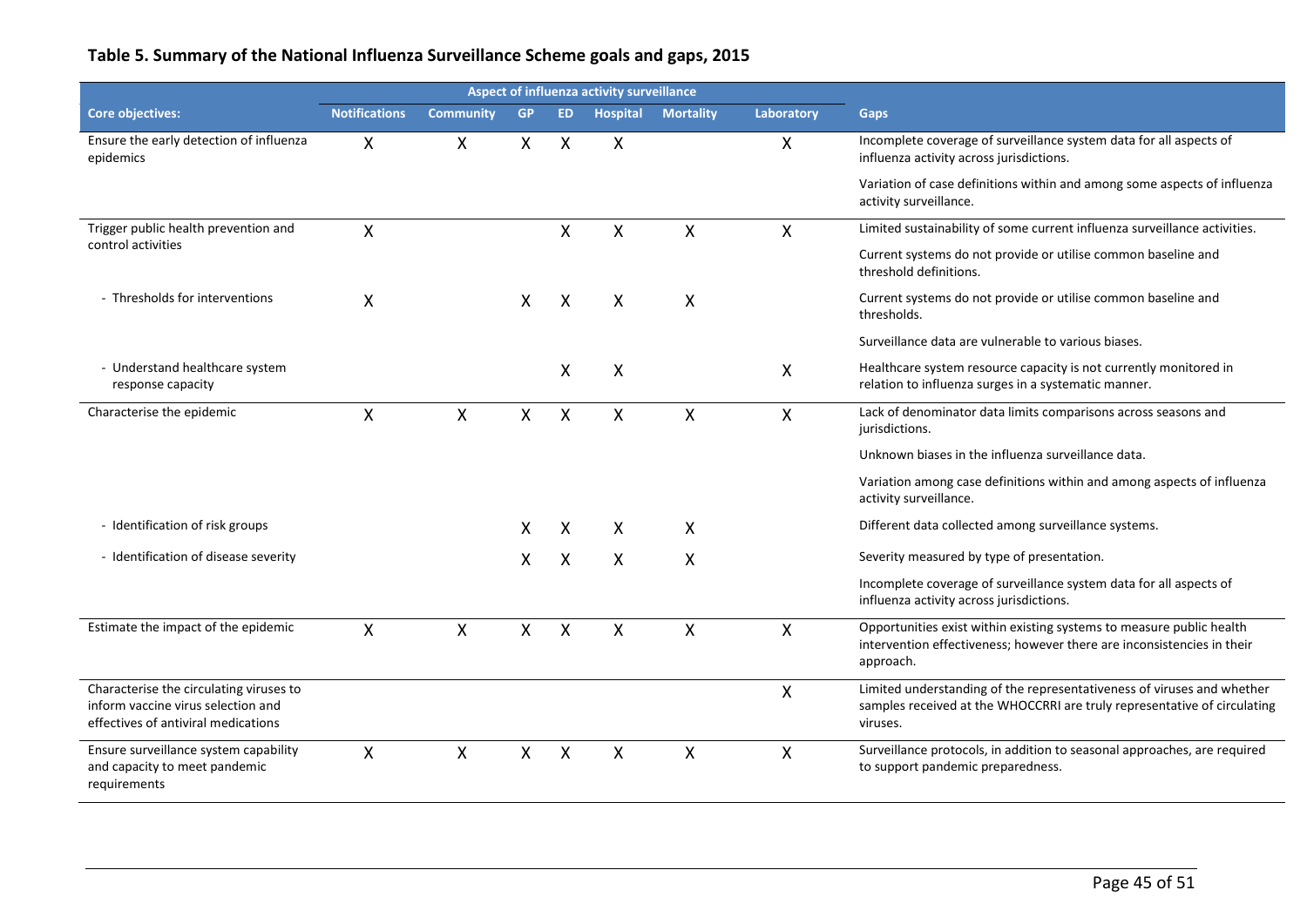# <span id="page-45-0"></span>**11 Acknowledgements**

Members of NISC and their proxies as of December 2015: Rhonda Owen, Christina Bareja, Kate Pennington, Rachel de Kluyver – Australian Government Department of Health April Roberts-Witteveen – ACT Health Peter Markey – Department of Health, Northern Territory Robin Gilmour, Melissa Irwin – New South Wales Ministry of Health Frances Birrell – Queensland Health Jane Raupach (Chair), Caitlin Graham – Department of Health, South Australia David Coleman – Department of Health and Human Services, Tasmania Kylie Carville, Lucinda Franklin – Department of Health and Human Services, Victoria Gary Dowse – Department of Health, Western Australia James Fielding –National Influenza Centre, Victoria (VIDRL) David Smith – National Influenza Centre, Western Australia (PathWest) Dominic Dwyer – Public Health Laboratories Network (PHLN) Finn Romanes – Communicable Diseases Network Australia (CDNA) James Fielding - Victorian Sentinel Practices Influenza Network (VicSPIN) Annette Regan – Western Australia Sentinel Practices Network (SPN(WA)) Monique Chilver, Nigel Stocks – Australian Sentinel Practices Network (ASPREN) Allen Cheng – Influenza Complications Alert Network (FluCAN) Craig Dalton – FluTracking Ian Barr, Sheena Sullivan – WHO Collaborating Centre for Reference and Research on Influenza

# <span id="page-45-1"></span>**12 Author details**

Sheena G. Sullivan<sup>1</sup> Kate Pennington<sup>2</sup> Jane Raupach $3$ Lucinda J. Franklin<sup>4</sup> Christina Bareja<sup>2</sup> Rachel de Kluyver<sup>2</sup>

1. WHO Collaborating Centre for Reference and Research on Influenza, Melbourne Australia.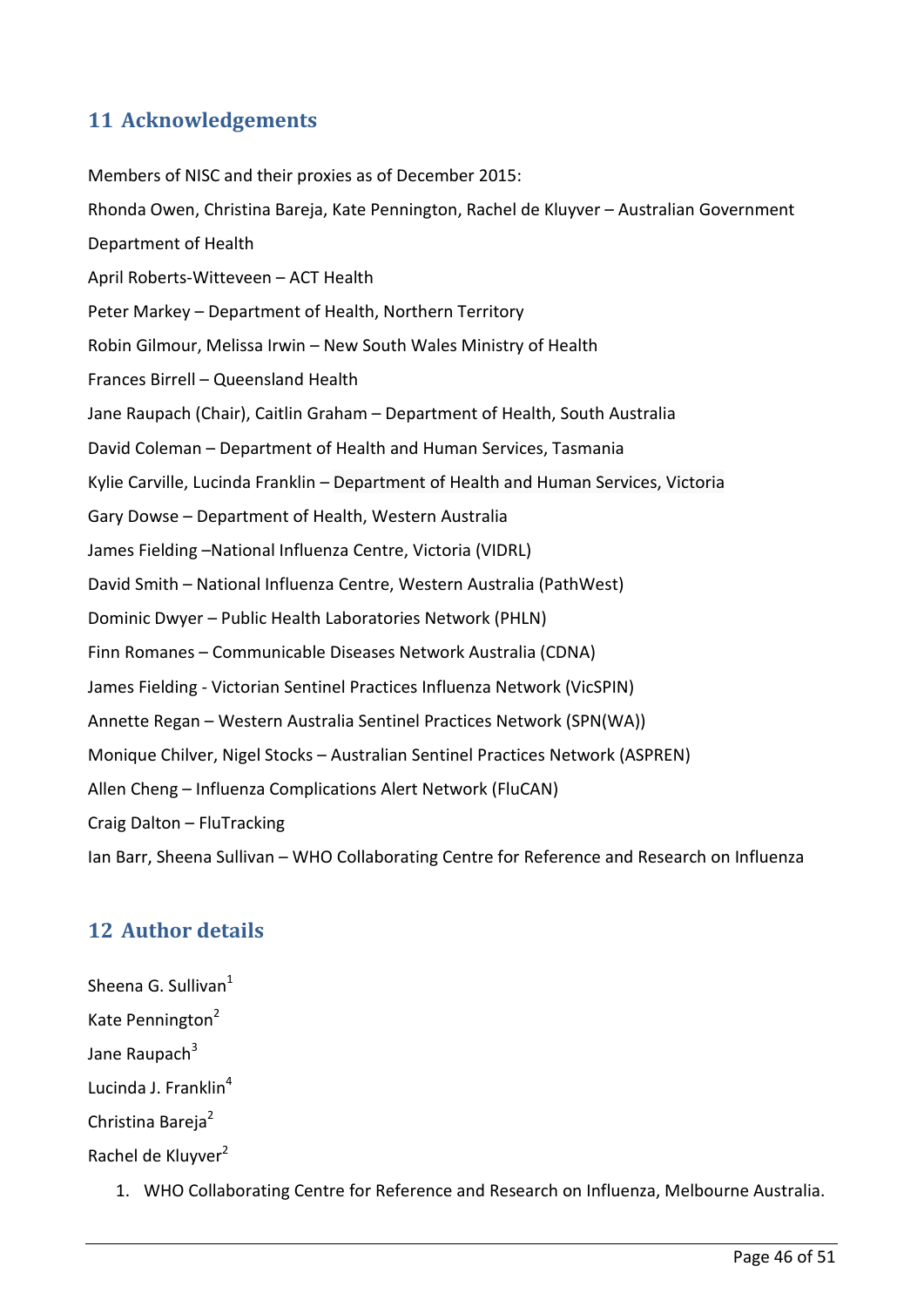- 2. Vaccine Preventable Diseases Surveillance Section, Health Protection Policy Branch, Office of Health Protection, Department of Health, Canberra, Australian Capital Territory .
- 3. Communicable Disease Control Branch, SA Department of Health, Adelaide, South Australia.
- 4. Communicable Disease Epidemiology and Surveillance, Health Protection Branch, Regulation, Health Protection and Emergency Management Division, Department of Health and Human Services, Melbourne, Victoria.

Corresponding author: Ms Kate Pennington, Vaccine Preventable Diseases Surveillance Section, Office of Health Protection, Australian Government Department of Health, GPO Box 9848, MDP 14, CANBERRA, ACT 2601. Telephone: +61 2 6289 2725. Facsimile: +61 2 6289 2600. Email: flu@health.gov.au

# <span id="page-46-0"></span>**13 References**

<span id="page-46-1"></span>1. World Health Organization. Fact sheet N°211: Influenza (Seasonal). 2009. Accessed on 13 Apr. Available from: http://www.who.int/mediacentre/factsheets/fs211/en/

<span id="page-46-2"></span>2. Muscatello DJ, Newall AT, Dwyer DE, Macintyre CR. Mortality attributable to seasonal and pandemic influenza, Australia, 2003 to 2009, using a novel time series smoothing approach*. PLoS One* 2013;8(6):e64734.

<span id="page-46-3"></span>3. Newall AT, Scuffham P, Hodgekinson B. Economic Report into the Cost of Influenza to the Australian Health System (March 2007): Influenza Specialist Group 2007.

<span id="page-46-4"></span>4. National Influenza Surveillance 1994*. Commun Dis Intell* 1994;18(11):261-267.

<span id="page-46-5"></span>5. Wiselka M. Influenza: diagnosis, management, and prophylaxis*. BMJ* 1994;308(6940):1341- 1345.

<span id="page-46-6"></span>6. National Health and Medical Research Council (NHMRC). *The Australian Immunisation Handbook*. 10th Edition 2013 edn. Canberra: Australian Government; 2015.

<span id="page-46-7"></span>7. Van Bellinghen LA, Meier G, Van Vlaenderen I. The potential cost-effectiveness of quadrivalent versus trivalent influenza vaccine in elderly people and clinical risk groups in the UK: a lifetime multi-cohort model*. PLoS One* 2014;9(6):e98437.

<span id="page-46-8"></span>8. Newall AT, Viboud C, Wood JG. Influenza-attributable mortality in Australians aged more than 50 years: a comparison of different modelling approaches*. Epidemiol Infect* 2010;138(6):836- 842.

<span id="page-46-9"></span>9. Owen R, Barr I, Pengilley A, Liu C, Paterson B, Kaczmarek M. Annual report of the National Influenza Surveillance Scheme, 2007*. Commun Dis Intell* 2008;32:208-226.

<span id="page-46-10"></span>10. National Centre for Immunisation Research and Surveillance of Vaccine Preventable Diseases. Vaccine preventable diseases in Australia , 2005 to 2007 *Commun Dis Intell*  2010;34(Suppl).

<span id="page-46-11"></span>11. Anzic Influenza Investigators, Webb SA, Pettila V, Seppelt I, Bellomo R, Bailey M, et al. Critical care services and 2009 H1N1 influenza in Australia and New Zealand*. N Engl J Med* 2009;361(20):1925-1934.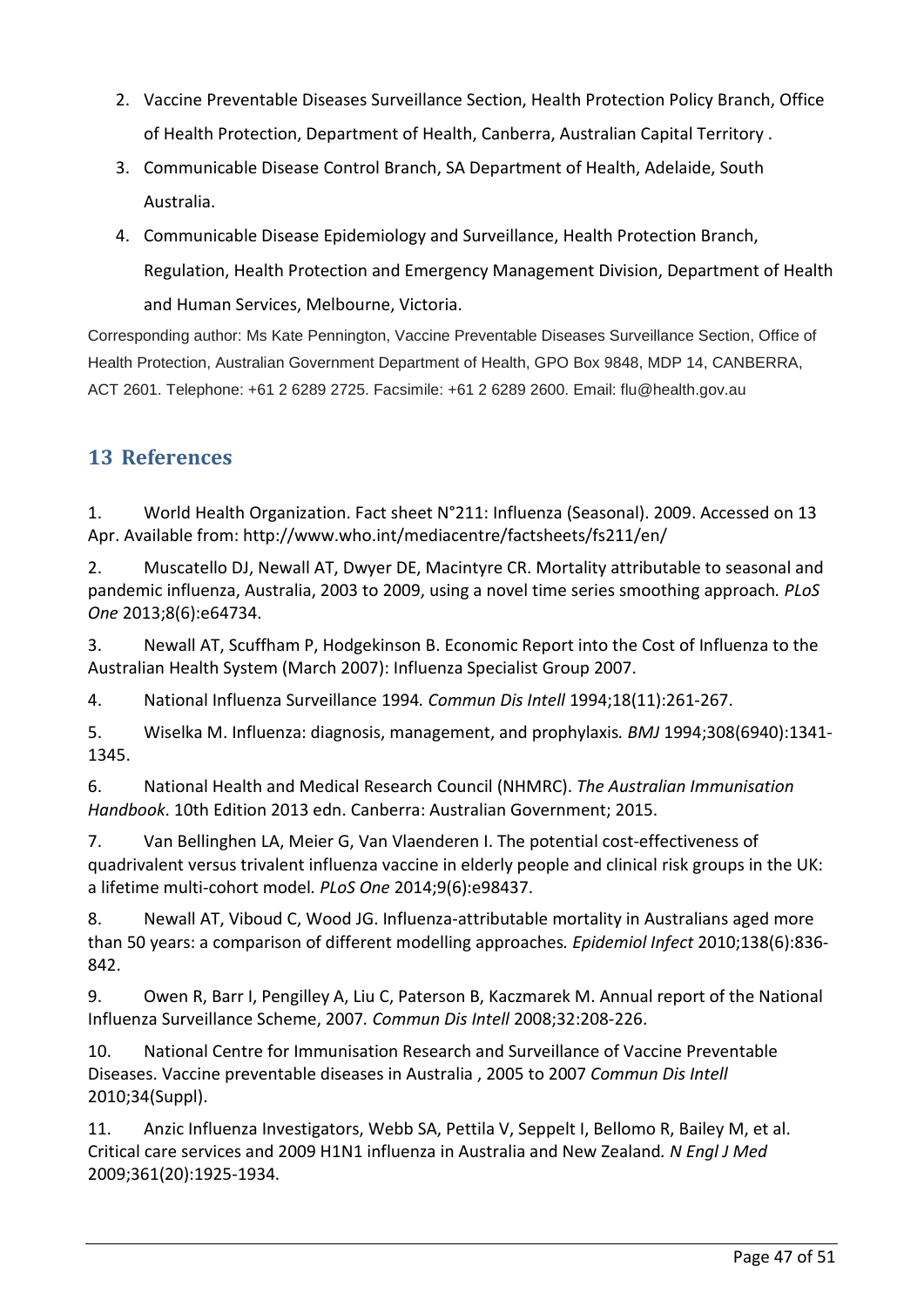<span id="page-47-0"></span>12. Australian Government Department of Health and Ageing. Immunise Australia Program. 2012. Accessed on. Available from:

http://www.immunise.health.gov.au/internet/immunise/publishing.nsf/Content/immuniseinfluenza

<span id="page-47-1"></span>13. Australian Technical Advisory Group on Immunisation. *The Australian Immunisation Handbook*. 10th edn. Canberra, Australia: National Health and Medical Research Council and the Department of Health; 2013.

<span id="page-47-2"></span>14. Kelso JK, Halder N, Milne GJ. Vaccination strategies for future influenza pandemics: a severity-based cost effectiveness analysis*. BMC Infect Dis* 2013;13:81.

<span id="page-47-3"></span>15. Ampofo K, Gesteland PH, Bender J, Mills M, Daly J, Samore M, et al. Epidemiology, complications, and cost of hospitalization in children with laboratory-confirmed influenza infection*. Pediatrics* 2006;118(6):2409-2417.

<span id="page-47-4"></span>16. Bhat N, Wright JG, Broder KR, Murray EL, Greenberg ME, Glover MJ, et al. Influenzaassociated deaths among children in the United States, 2003-2004*. N Engl J Med* 2005;353(24):2559-2567.

<span id="page-47-5"></span>17. Grijalva CG, Weinberg GA, Bennett NM, Staat MA, Craig AS, Dupont WD, et al. Estimating the undetected burden of influenza hospitalizations in children*. Epidemiol Infect* 2007;135(6):951- 958.

<span id="page-47-6"></span>18. Ji W, Zhang T, Zhang X, Jiang L, Ding Y, Hao C, et al. The epidemiology of hospitalized influenza in children, a two year population-based study in the People's Republic of China*. BMC Health Serv Res* 2010;10:82.

<span id="page-47-7"></span>19. Poehling KA, Edwards KM, Weinberg GA, Szilagyi P, Staat MA, Iwane MK, et al. The underrecognized burden of influenza in young children*. N Engl J Med* 2006;355(1):31-40.

<span id="page-47-8"></span>20. Keren R, Zaoutis TE, Saddlemire S, Luan XQ, Coffin SE. Direct medical cost of influenzarelated hospitalizations in children*. Pediatrics* 2006;118(5):e1321-1327.

<span id="page-47-9"></span>21. Longini IM, Jr., Koopman JS, Monto AS, Fox JP. Estimating household and community transmission parameters for influenza*. Am J Epidemiol* 1982;115(5):736-751.

<span id="page-47-10"></span>22. Schanzer D, Vachon J, Pelletier L. Age-specific differences in influenza A epidemic curves: do children drive the spread of influenza epidemics? *Am J Epidemiol* 2011;174(1):109-117.

<span id="page-47-11"></span>23. Viboud C, Boelle PY, Cauchemez S, Lavenu A, Valleron AJ, Flahault A, et al. Risk factors of influenza transmission in households*. Br J Gen Pract* 2004;54(506):684-689.

<span id="page-47-12"></span>24. Nichol KL. Cost-effectiveness and socio-economic aspects of childhood influenza vaccination*. Vaccine* 2011;29(43):7554-7558.

<span id="page-47-13"></span>25. Savidan E, Chevat C, Marsh G. Economic evidence of influenza vaccination in children*. Health Policy* 2008;86(2-3):142-152.

<span id="page-47-14"></span>26. Prevention CfDCa. Overview of Influenza Surveillance in the United States. 2016. Accessed on. Available from: http://www.cdc.gov/flu/weekly/overview.htm

<span id="page-47-15"></span>27. Centers for Disease Control and Prevention. Flu Activity & Surveillance. 2016. Accessed on. Available from: http://www.cdc.gov/flu/weekly/fluactivitysurv.htm

<span id="page-47-16"></span>28. Public Health England. Sources of UK flu data: influenza surveillance in the UK. In: Department RD, editor. 7 January 2014 edn: Public Health England; 2014.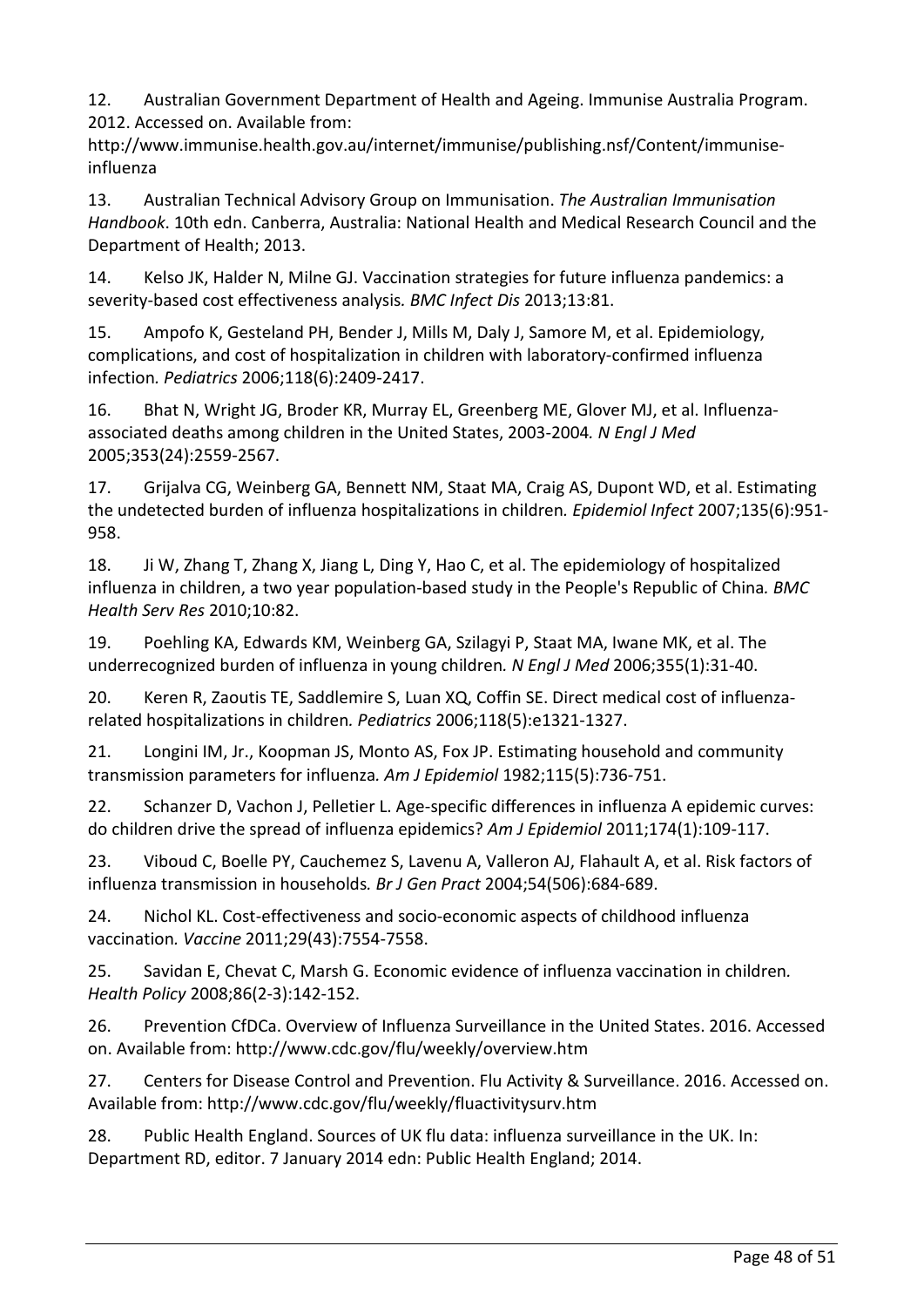<span id="page-48-0"></span>29. European Council for Disease Prevention and Control (ECDC) and the World Health Organization Regional Office for Europe. Flu News Europe - Joint ECDC-WHO/Europe weekly influenza update. In; 2016.

<span id="page-48-1"></span>30. Communicable Diseases Network Australia. Enhanced Influenza Surveillance Framework for Australia, May 2008, Version 3. In: Ageing DoHa, editor. Unpublished; 2008.

<span id="page-48-2"></span>31. Surveillance systems reported in CDI, 2011*. Commun Dis Intell Q Rep* 2011;35(1):55-59.

<span id="page-48-3"></span>32. National Health Security Agreement 2008. Accessed on March 2015. Available from: http://www.health.gov.au/internet/main/publishing.nsf/Content/ohp-nhs-agreement.htm

<span id="page-48-4"></span>33. Kelly HA, Grant KA, Tay EL, Franklin L, Hurt AC. The significance of increased influenza notifications during spring and summer of 2010-11 in Australia*. Influenza Other Respir Viruses* 2013;7(6):1136-1141.

<span id="page-48-5"></span>34. Thursky K, Cordova SP, Smith D, Kelly H. Working towards a simple case definition for influenza surveillance*. J Clin Virol* 2003;27(2):170-179.

<span id="page-48-6"></span>35. World Health Organization. WHO Interim Global Epidemiological Surveillance Standards for Influenza (July 2012). Geneva: World Health Organization; 2012.

<span id="page-48-7"></span>36. INFLUENZA in the United Kingdom, 1953-6; report to the Medical Research Council Committee on Clinical Trials of Influenza Vaccine by the Public Health Laboratory Service*. Br Med J* 1957;2(5035):8-10.

<span id="page-48-8"></span>37. Influenza Vaccine Trials: Statement on behalf of the M.R.C. Committee on Clinical Trials of Influenza Vaccine*. Lancet* 1957:536.

<span id="page-48-9"></span>38. Dalton C, Durrheim D, Fejsa J, Francis L, Carlson S, d'Espaignet ET, et al. Flutracking: a weekly Australian community online survey of influenza-like illness in 2006, 2007 and 2008*. Commun Dis Intell Q Rep* 2009;33(3):316-322.

<span id="page-48-10"></span>39. Dalton CB, Carlson SJ, Butler MT, Feisa J, Elvidge E, Durrheim DN. Flutracking weekly online community survey of influenza-like illness annual report, 2010*. Commun Dis Intell Q Rep* 2011;35(4):288-293.

<span id="page-48-11"></span>40. Carlson SJ, Durrheim DN, Dalton CB. Flutracking provides a measure of field influenza vaccine effectiveness, Australia, 2007-2009*. Vaccine* 2010;28(42):6809-6810.

<span id="page-48-12"></span>41. Carlson SJ, Dalton CB, Durrheim DN, Fejsa J. Online Flutracking survey of influenza-like illness during pandemic (H1N1) 2009, Australia*. Emerg Infect Dis* 2010;16(12):1960-1962.

<span id="page-48-13"></span>42. Paterson B, Caddis R, Durrheim D. Use of workplace absenteeism surveillance data for outbreak detection*. Emerg Infect Dis* 2011;17(10):1963-1964.

<span id="page-48-14"></span>43. Levy A, Sullivan SG, Tempone SS, Wong KL, Regan AK, Dowse GK, et al. Influenza vaccine effectiveness estimates for Western Australia during a period of vaccine and virus strain stability, 2010 to 2012*. Vaccine* 2014.

<span id="page-48-15"></span>44. Kelly HA, Sullivan SG, Grant KA, Fielding JE. Moderate influenza vaccine effectiveness with variable effectiveness by match between circulating and vaccine strains in Australian adults aged 20-64 years, 2007-2011*. Influenza Other Respi Viruses* 2013;7(5):729-737.

<span id="page-48-16"></span>45. Polkinghorne BG, Muscatello DJ, Macintyre CR, Lawrence GL, Middleton PM, Torvaldsen S. Relationship between the population incidence of febrile convulsions in young children in Sydney, Australia and seasonal epidemics of influenza and respiratory syncytial virus, 2003-2010: a time series analysis*. BMC Infect Dis* 2011;11:291.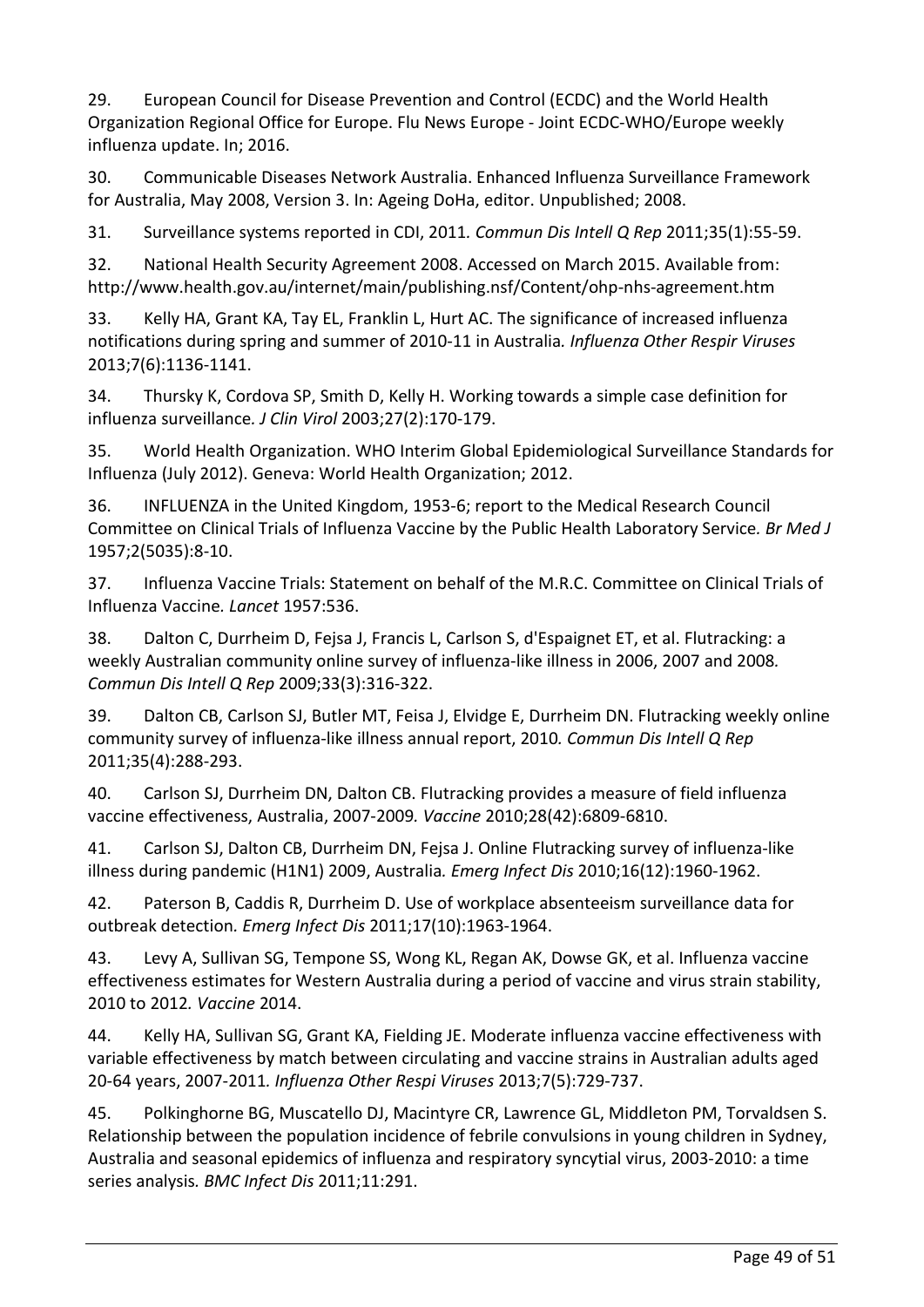<span id="page-49-0"></span>46. Wu Y, Zhao L, Hou Y, Li K, Zhou X. Correcting for non-compliance in randomized noninferiority trials with active and placebo control using structural models*. Stat Med* 2015;34(6):950- 965.

<span id="page-49-1"></span>47. Schindeler SK, Muscatello DJ, Ferson MJ, Rogers KD, Grant P, Churches T. Evaluation of alternative respiratory syndromes for specific syndromic surveillance of influenza and respiratory syncytial virus: a time series analysis*. BMC Infect Dis* 2009;9:190.

<span id="page-49-2"></span>48. Kelly H, Jacoby P, Dixon GA, Carcione D, Williams S, Moore HC, et al. Vaccine Effectiveness Against Laboratory-confirmed Influenza in Healthy Young Children: A Case-Control Study*. Pediatr Infect Dis J* 2011;30(2):107-111.

<span id="page-49-3"></span>49. Dixon GA, Moore HC, Kelly H, Jacoby P, Carcione D, Williams S, et al. Lessons from the first year of the WAIVE study investigating the protective effect of influenza vaccine against laboratoryconfirmed influenza in hospitalised children aged 6-59 months*. Influenza Other Respi Viruses* 2010;4(4):231-234.

<span id="page-49-4"></span>50. Blyth CC, Jacoby P, Effler PV, Kelly H, Smith DW, Robins C, et al. Effectiveness of Trivalent Flu Vaccine in Healthy Young Children*. Pediatrics* 2014.

<span id="page-49-5"></span>51. Mohan MK, Bishop RO, Mallows JL. Effect of an electronic medical record information system on emergency department performance*. Med J Aust* 2013;198(4):201-204.

<span id="page-49-6"></span>52. Kelly PM, Kotsimbos T, Reynolds A, Wood-Baker R, Hancox B, Brown SG, et al. FluCAN 2009: initial results from sentinel surveillance for adult influenza and pneumonia in eight Australian hospitals*. Med J Aust* 2011;194(4):169-174.

<span id="page-49-7"></span>53. Cheng AC, Flu CANI. Hospitalisation with confirmed influenza in a sentinel surveillance system in 2010 and 2011*. Med J Aust* 2012;197(4):217.

<span id="page-49-8"></span>54. Macesic N, Kotsimbos TC, Kelly P, Cheng AC. Hospital-acquired influenza in an Australian sentinel surveillance system*. Med J Aust* 2013;198(7):370-372.

<span id="page-49-9"></span>55. Cheng VC, Chan JF, To KK, Yuen KY. Clinical management and infection control of SARS: Lessons learned*. Antiviral Res* 2013;100(2):407-419.

<span id="page-49-10"></span>56. Zurynski YA, Lester-Smith D, Festa MS, Kesson AM, Booy R, Elliott EJ. Enhanced surveillance for serious complications of influenza in children: role of the Australian Paediatric Surveillance Unit*. Commun Dis Intell Q Rep* 2008;32(1):71-76.

<span id="page-49-11"></span>57. APSU. Biennial Research Report 2009 and 2010. Westmead: Australian Paediatric Surveillance Unit; 2010.

<span id="page-49-12"></span>58. Khandaker G, Zurynski Y, Ridley G, Buttery J, Marshall H, Richmond PC, et al. Clinical epidemiology and predictors of outcome in children hospitalised with influenza A(H1N1)pdm09 in 2009: a prospective national study*. Influenza Other Respir Viruses* 2014;8(6):636-645.

<span id="page-49-13"></span>59. Yung M, Slater A, Festa M, Williams G, Erickson S, Pettila V, et al. Pandemic H1N1 in children requiring intensive care in Australia and New Zealand during winter 2009*. Pediatrics* 2011;127(1):e156-163.

<span id="page-49-14"></span>60. Muscatello DJ, Morton PM, Evans I, Gilmour R. Prospective surveillance of excess mortality due to influenza in New South Wales: feasibility and statistical approach*. Commun Dis Intell Q Rep* 2008;32(4):435-442.

<span id="page-49-15"></span>61. Centers for Disease Control and Prevention. Overview of Influenza Surveillance in the United States. 2015. Accessed on 11 Jun. Available from: [http://www.cdc.gov/flu/weekly/overview.htm#Mortality](http://www.cdc.gov/flu/weekly/overview.htm%23Mortality)